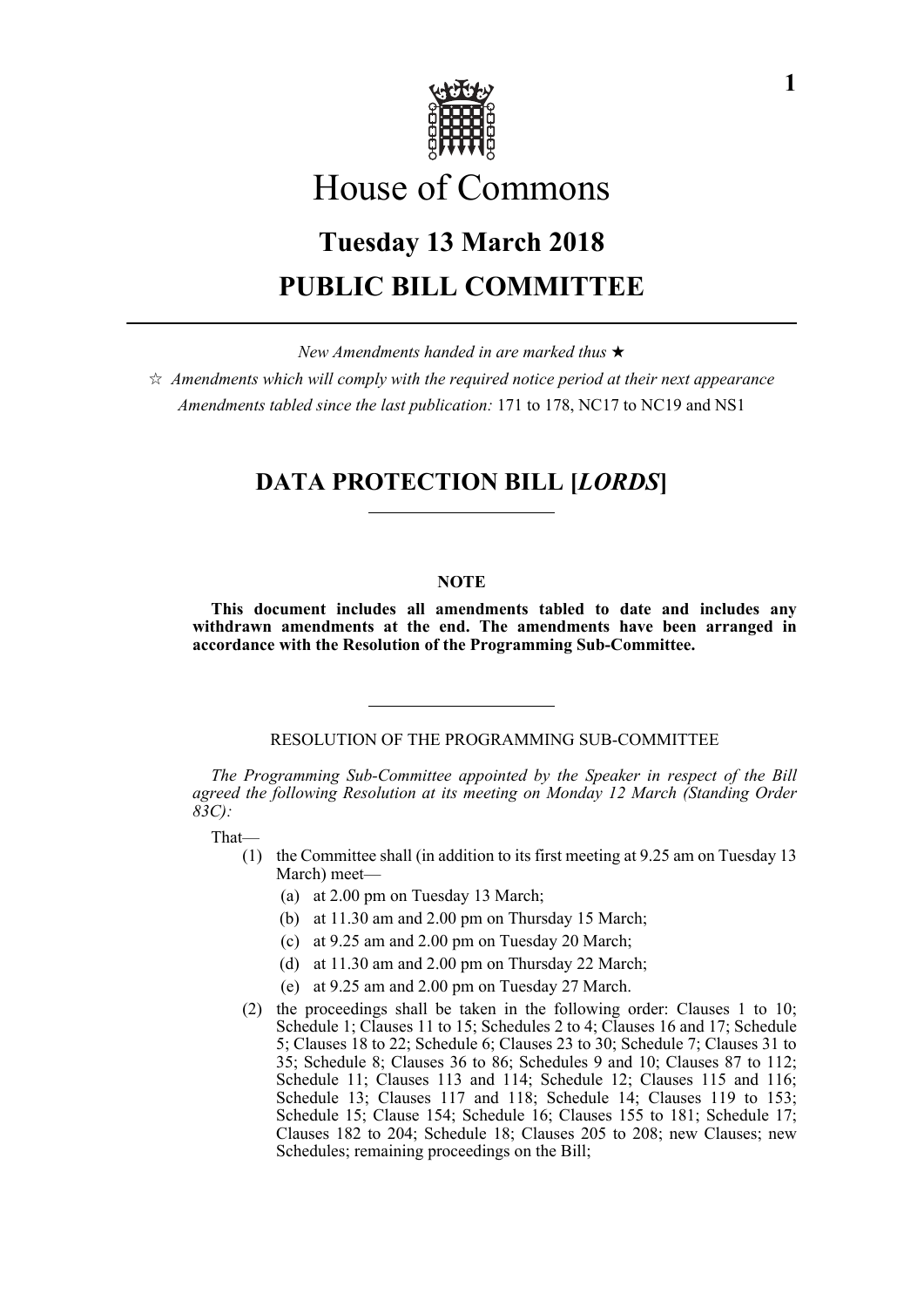(3) the proceedings shall (so far as not previously concluded) be brought to a conclusion at 5.00 pm on Tuesday 27 March.

*Margot James has given notice of her intention to move a motion in the terms of the Resolution of the Programming Sub-Committee [Standing Order No. 83C].*

#### Margot James

That, subject to the discretion of the Chair, any written evidence received by the Committee shall be reported to the House for publication.

#### Margot James

Clause **3**, page **2**, line **25**, leave out "personal data" and insert "information" *Member's explanatory statement This amendment and Amendment 2 enable the definition of "processing" to be used in relation to any information, not just personal data.*

#### Margot James

Clause **3**, page **2**, line **26**, leave out "personal data, or on sets of personal data" and insert "information, or on sets of information" *Member's explanatory statement See the explanatory statement for Amendment 1.*

# Margot James

Clause **3**, page **2**, line **41**, after "83" insert "and see also subsection (14)(c)" *Member's explanatory statement This amendment is consequential on Amendment 6.*

# Margot James

Clause  $3$ , page  $3$ , line  $27$ , at end insert — "(aa) references to Chapter 2 of Part 2, or to a provision of that Chapter, include that Chapter or that provision as applied by Chapter 3 of Part 2;"

*Member's explanatory statement This amendment makes clear that references to Chapter 2 of Part 2 in Parts 5 to 7 of the bill include that Chapter as applied by Chapter 3 of Part 2.*

#### Margot James

Clause **3**, page **3**, line **28**, leave out "processing and personal data are to processing and personal data" and insert "personal data, and the processing of personal data, are to personal data and processing" *Member's explanatory statement* 

*This amendment is consequential on Amendment 1.*

**1**

**2**

**3**

**4**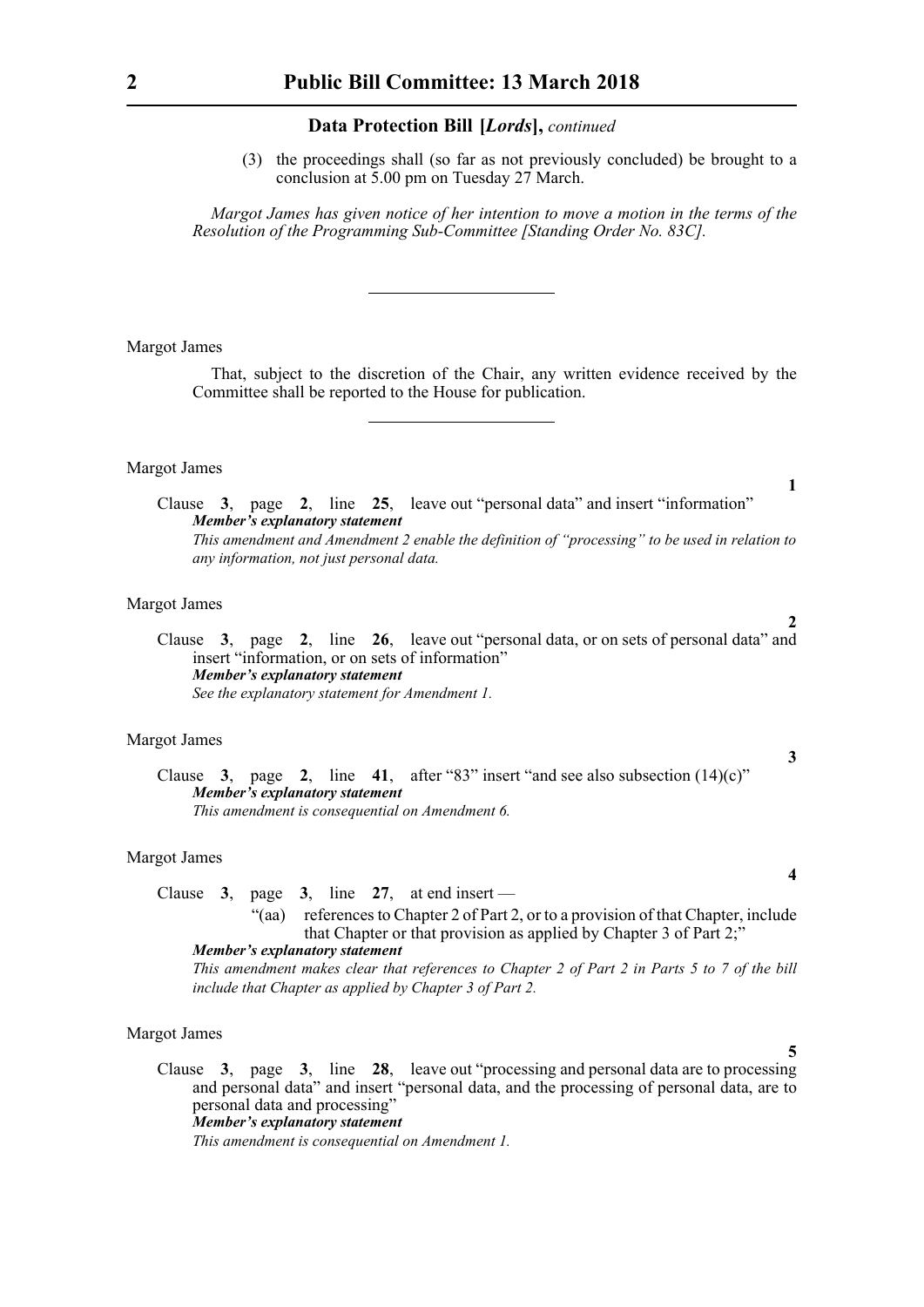| Margot James                                                                                                                                                                                               |
|------------------------------------------------------------------------------------------------------------------------------------------------------------------------------------------------------------|
| 6                                                                                                                                                                                                          |
| Clause 3, page 3, line 29, at end insert —                                                                                                                                                                 |
| references to a controller or processor are to a controller or processor in<br>$\lq\lq(c)$<br>relation to the processing of personal data to which Chapter 2 or 3 of Part<br>2, Part 3 or Part 4 applies." |
| Member's explanatory statement                                                                                                                                                                             |
| This amendment and Amendment 3 make clear that references to controllers and processors in                                                                                                                 |
| Parts 5 to 7 of the bill are to controllers and processors in relation to processing to which the                                                                                                          |
| GDPR, the applied GDPR or Part 3 or 4 of the bill applies.                                                                                                                                                 |
|                                                                                                                                                                                                            |
|                                                                                                                                                                                                            |
|                                                                                                                                                                                                            |

#### Margot James

Clause **7**, page **5**, line **8**, leave out "a body specified" and insert "body specified or described"

# *Member's explanatory statement*

*This amendment and Amendment 8 make clear that regulations under Clause 7 may identify an authority or body by describing a type of authority or body, as well as by specifying an authority or body.*

# Margot James

Clause **7**, page **5**, line **13**, after "specified" insert "or described" *Member's explanatory statement See the explanatory statement for Amendment 7.*

Daniel Zeichner

Clause **8**, page **5**, line **23**, after "includes" insert "but is not limited to,".

### Margot James

Clause **8**, page **5**, line **29**, at end insert—

"( ) an activity that supports or promotes democratic engagement." *Member's explanatory statement* 

*This amendment adds a reference to processing of personal data that is necessary for activities that support or promote democratic engagement to Clause 8 (lawfulness of processing: public interest etc).*

**6**

**7**

**8**

**9**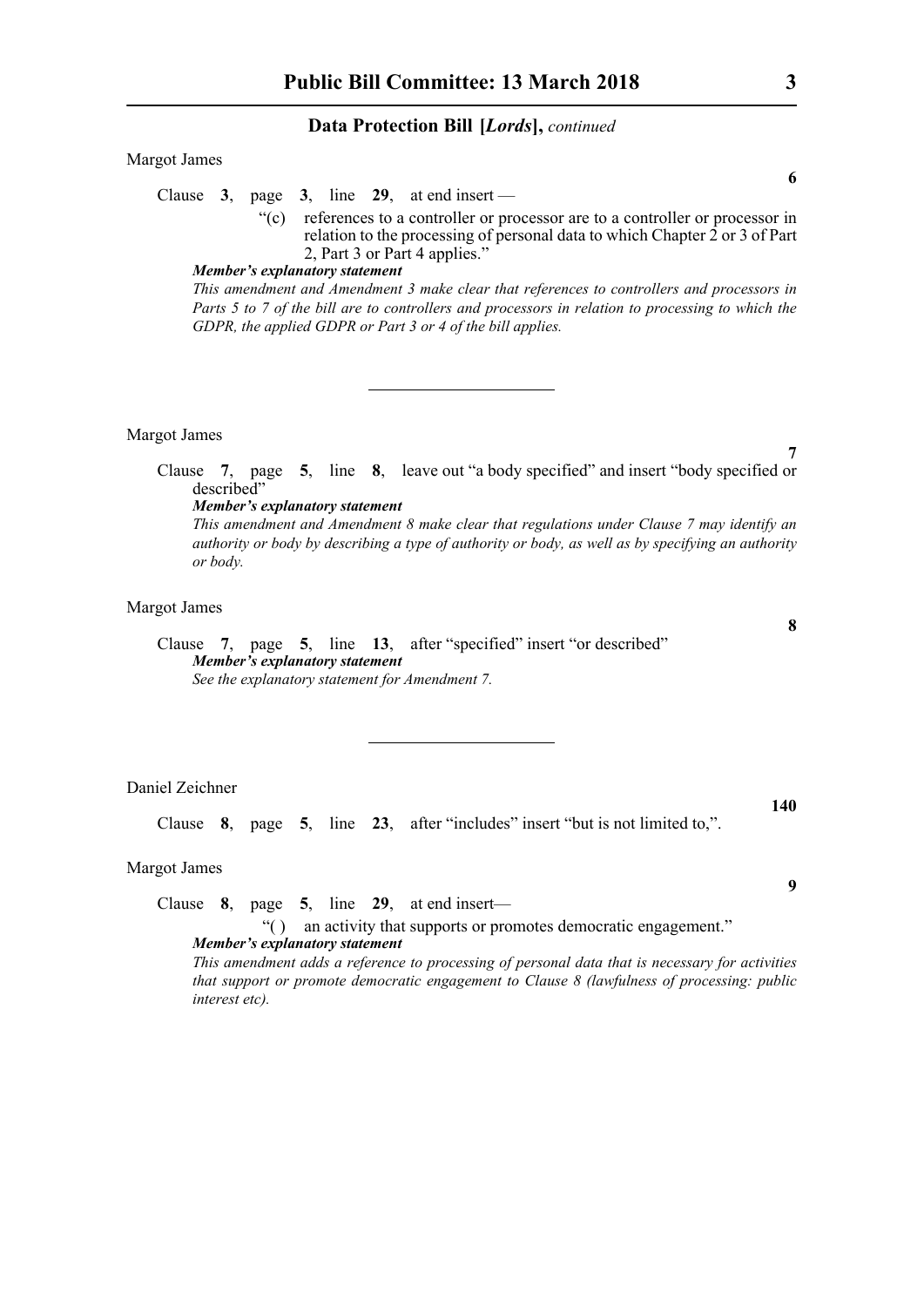Daniel Zeichner

Clause **8**, page **5**, line **29**, at end insert "or

(e) the exercise of research functions by public bodies."

*Member's explanatory statement* 

*This amendment would ensure that university researchers and public bodies with a research function are able to use the 'task in the public interest' lawful basis for processing personal data, where consent is not a viable lawful basis.*

Brendan O'Hara Stuart C. McDonald Liam Byrne Louise Haigh Chris Elmore Darren Jones

> Clause **10**, page **6**, line **19**, leave out subsections (6) and (7). *Member's explanatory statement This amendment would remove delegated powers that would allow the Secretary of State to vary the conditions and safeguards governing the general processing of sensitive personal data.*

#### Margot James

Schedule **1**, page **123**, line **21**, at beginning insert "Except as otherwise provided," *Member's explanatory statement This amendment is consequential on Amendments 79, 82 and 90.*

# Margot James

Schedule **1**, page **124**, line **24**, leave out from "subject" to end of line 25 *Member's explanatory statement In paragraph 8 of Schedule 1, sub-paragraph (3) contains an exception from the condition in subparagraph (1). This amendment would remove from the exception the requirement that the processing is carried out without the data subject's consent.*

#### Margot James

Schedule **1**, page **124**, line **36**, at end insert—

*"Racial and ethnic diversity at senior levels of organisations*

- 8A (1) This condition is met if the processing—
	- (a) is of personal data revealing racial or ethnic origin,
	- (b) is carried out as part of a process of identifying suitable individuals to hold senior positions in a particular organisation, a type of organisation or organisations generally,

**76**

**77**

**78**

**129**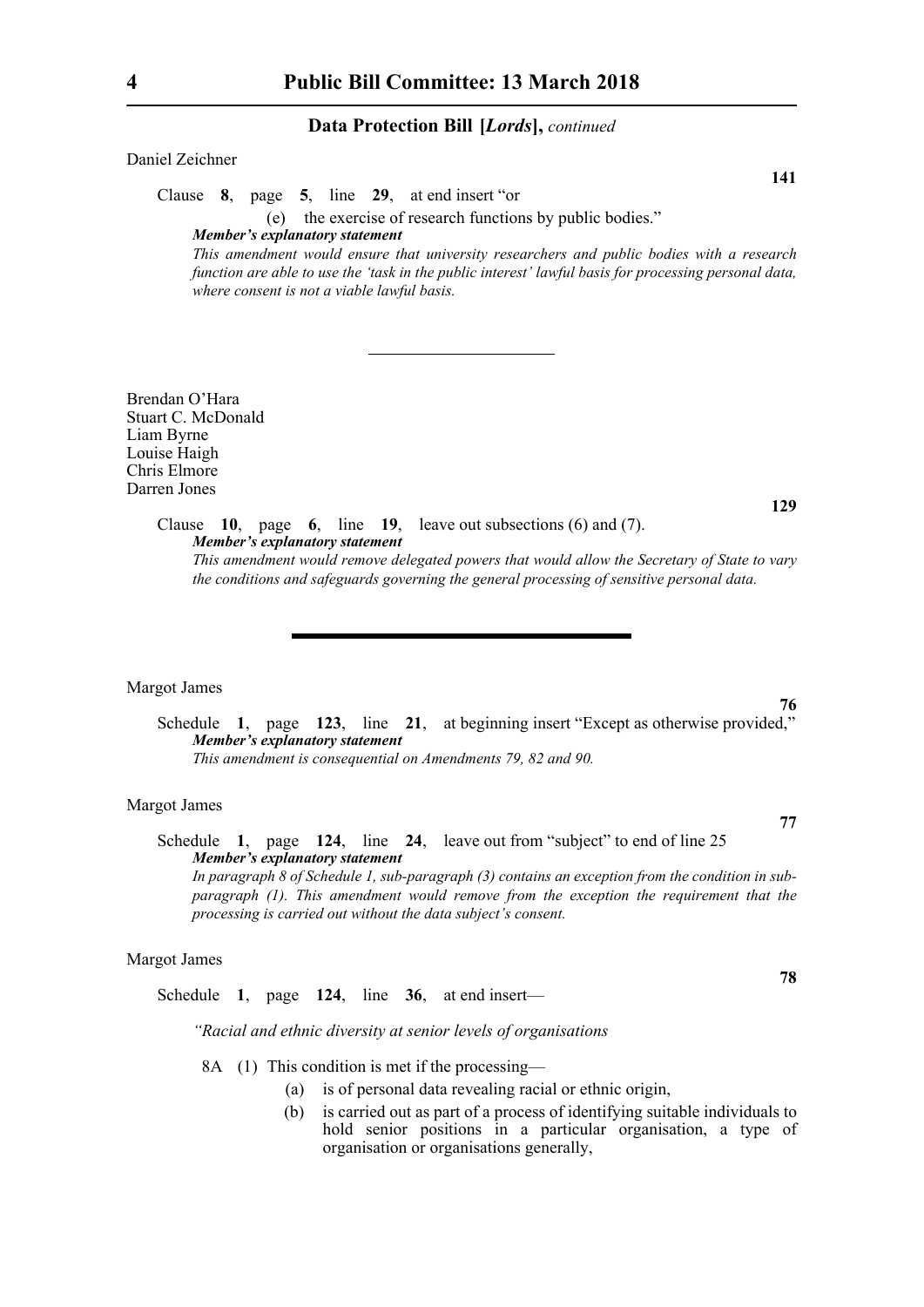- (c) is necessary for the purposes of promoting or maintaining diversity in the racial and ethnic origins of individuals who hold senior positions in the organisation or organisations, and
- (d) can reasonably be carried out without the consent of the data subject,
- subject to the exception in sub-paragraph (3).
- (2) For the purposes of sub-paragraph  $(1)(d)$ , processing can reasonably be carried out without the consent of the data subject only where—
	- (a) the controller cannot reasonably be expected to obtain the consent of the data subject, and
	- (b) the controller is not aware of the data subject withholding consent.
- (3) Processing does not meet the condition in sub-paragraph (1) if it is likely to cause substantial damage or substantial distress to an individual.
- (4) For the purposes of this paragraph, an individual holds a senior position in an organisation if the individual—
	- (a) holds a position listed in sub-paragraph (5), or
	- (b) does not hold such a position but is a senior manager of the organisation.
- (5) Those positions are—
	- (a) a director, secretary or other similar officer of a body corporate;
	- (b) a member of a limited liability partnership;
	- (c) a partner in a partnership within the Partnership Act 1890, a limited partnership registered under the Limited Partnerships Act 1907 or an entity of a similar character formed under the law of a country or territory outside the United Kingdom.
- (6) In this paragraph, "senior manager", in relation to an organisation, means a person who plays a significant role in—
	- (a) the making of decisions about how the whole or a substantial part of the organisation's activities are to be managed or organised, or
	- (b) the actual managing or organising of the whole or a substantial part of those activities.
- (7) The reference in sub-paragraph (2)(b) to a data subject withholding consent does not include a data subject merely failing to respond to a request for consent."

#### *Member's explanatory statement*

*Part 2 of Schedule 1 describes types of processing of special categories of personal data which meet the requirement in Article 9(2)(g) of the GDPR (processing necessary for reasons of substantial public interest) for a basis in UK law (see Clause 10(3)). This amendment adds to Part 2 of Schedule 1 certain processing of personal data for the purposes of promoting or maintaining diversity in the racial and ethnic origins of individuals who hold senior positions in organisations.*

### Margot James

Schedule **1**, page **125**, line **3**, at end insert—

"( ) If the processing consists of the disclosure of personal data to a competent authority, or is carried out in preparation for such disclosure, the condition in sub-paragraph (1) is met even if, when the processing is carried out, the controller does not have an appropriate policy document in place (see paragraph 5 of this Schedule).

# *Member's explanatory statement*

*This amendment, and Amendment 80, provide that where processing falling within paragraph 9 of Part 2 of Schedule 1 (preventing or detecting unlawful acts) consists of, or is carried out in preparation for, the disclosure of personal data to a competent authority, the condition in that*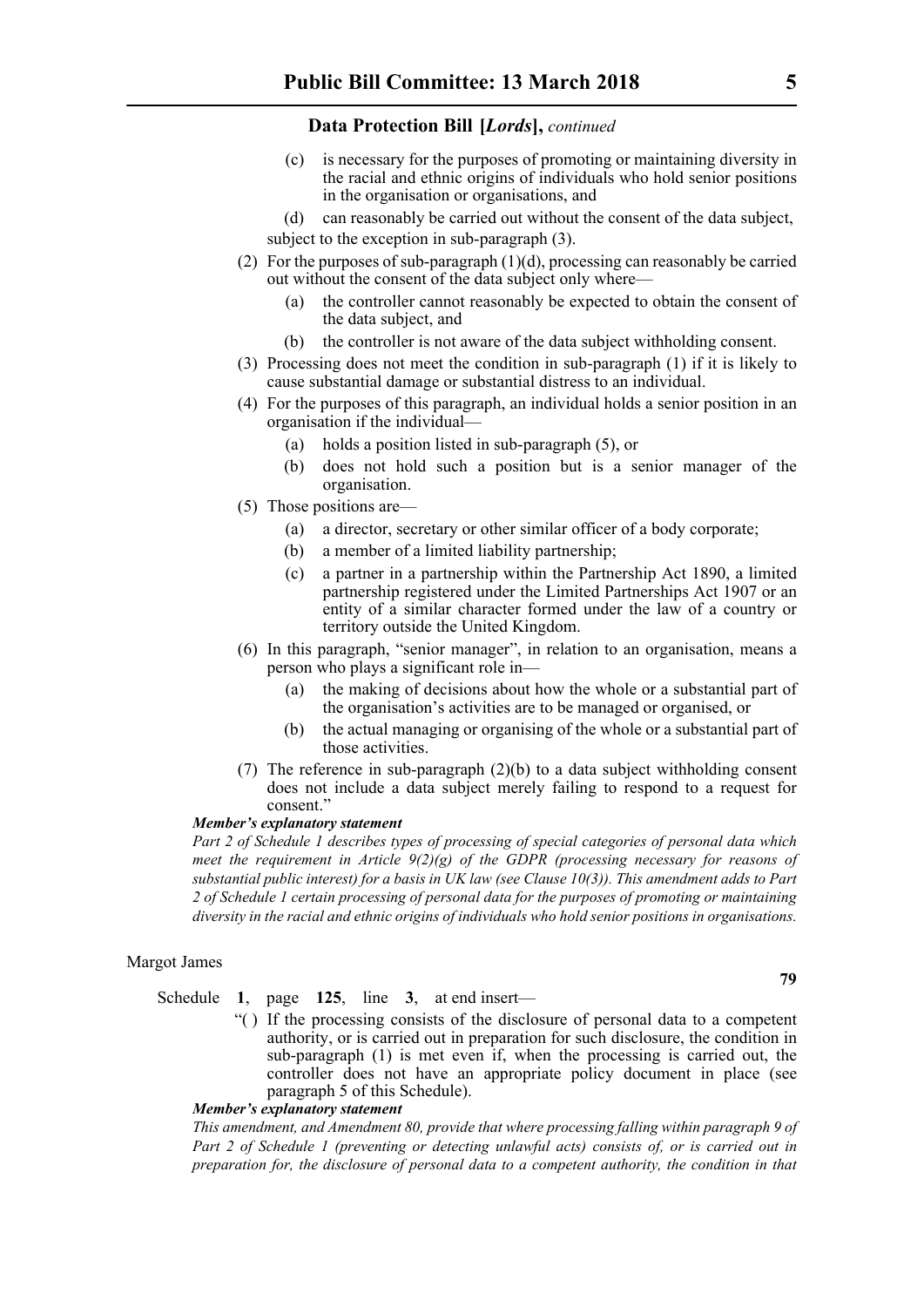*paragraph is met even if the controller does not have an appropriate policy document in place when the processing is carried out.* 

### Margot James

Schedule **1**, page **125**, line **4**, at end insert— ""competent authority" has the same meaning as in Part 3 of this Act (see section 30)." *Member's explanatory statement* 

*See the explanatory statement for Amendment 79.* 

# Margot James

Schedule **1**, page **125**, line **16**, at end insert—

*"Regulatory requirements relating to unlawful acts and dishonesty etc*

10A (1) This condition is met if—

- (a) the processing is necessary for the purposes of complying with, or assisting other persons to comply with, a regulatory requirement which involves a person taking steps to establish whether another person has—
	- (i) committed an unlawful act, or
	- (ii) been involved in dishonesty, malpractice or other seriously improper conduct,
- (b) in the circumstances, the controller cannot reasonably be expected to obtain the consent of the data subject to the processing, and
- (c) the processing is necessary for reasons of substantial public interest.
- (2) In this paragraph—
	- "act" includes a failure to act;
	- "regulatory requirement" means—
		- (a) a requirement imposed by legislation or by a person in exercise of a function conferred by legislation, or
		- (b) a requirement forming part of generally accepted principles of good practice relating to a type of body or an activity."

# *Member's explanatory statement*

*Part 2 of Schedule 1 describes types of processing of special categories of personal data which meet the requirement in Article 9(2)(g) of the GDPR (processing necessary for reasons of substantial public interest) for a basis in UK law (see Clause 10(3)). This amendment adds to Part 2 of Schedule 1 certain processing of personal data for the purposes of complying with, or assisting others to comply with, a regulatory requirement.*

# Margot James

Schedule **1**, page **125**, line **35**, at end insert—

"( ) The condition in sub-paragraph (1) is met even if, when the processing is carried out, the controller does not have an appropriate policy document in place (see paragraph 5 of this Schedule)."

#### *Member's explanatory statement*

*This amendment provides that the condition in paragraph 11 of Part 2 of Schedule 1 (journalism etc in connection with unlawful acts and dishonesty etc) is met even if the controller does not have an appropriate policy document in place when the processing is carried out.*

**80**

**81**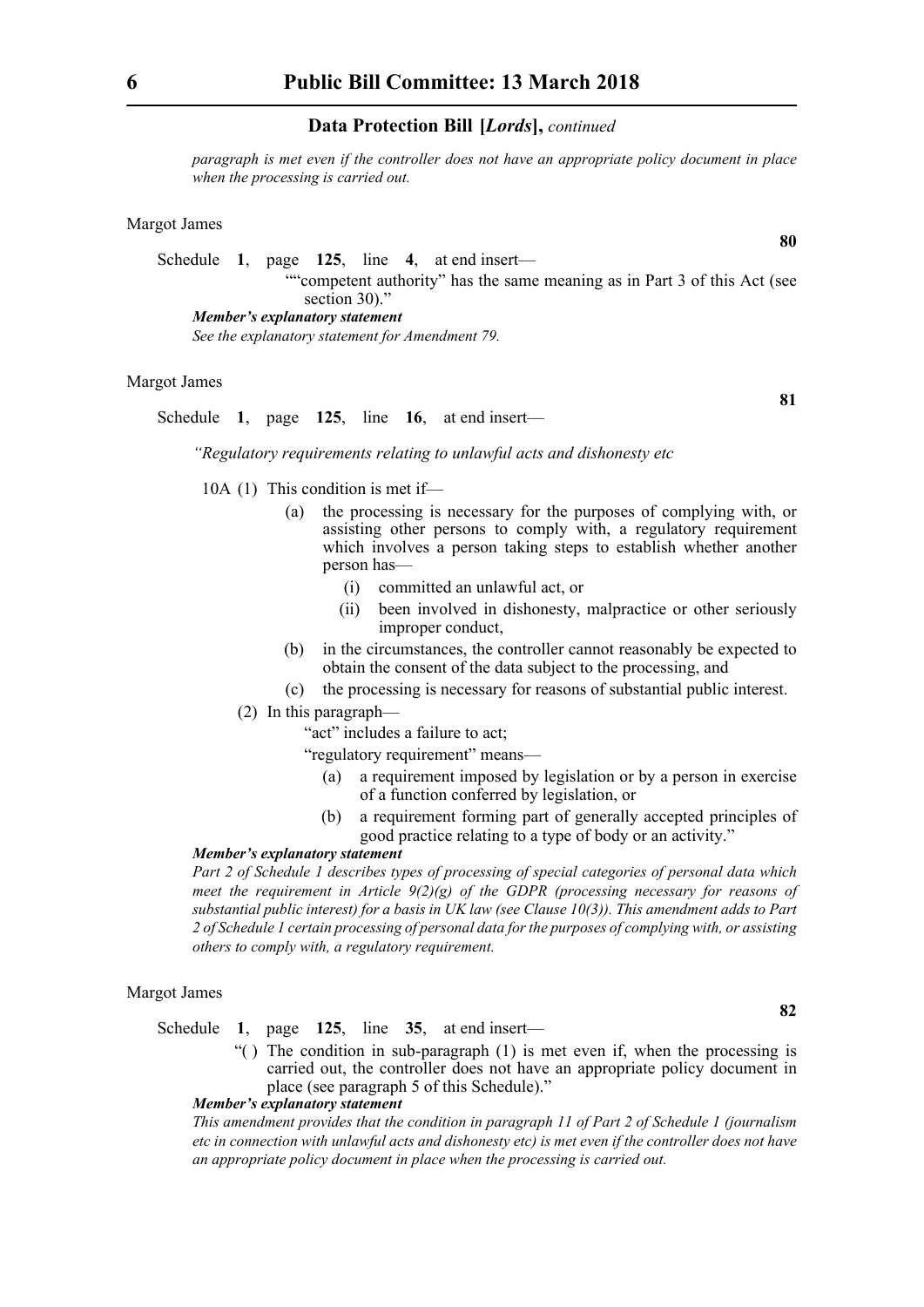Margot James

Schedule **1**, page **126**, line **22**, at end insert—

*"Support for individuals with a particular disability or medical condition*

13A (1) This condition is met if the processing—

- (a) is carried out by a not-for-profit body which provides support to individuals with a particular disability or medical condition,
- (b) is of a type of personal data falling within sub-paragraph (2) which relates to an individual falling within sub-paragraph  $(3)$ ,
- (c) is necessary for the purposes of—
	- (i) raising awareness of the disability or medical condition, or
	- (ii) providing support to individuals falling within sub-paragraph (3) or enabling such individuals to provide support to each other,
- (d) can reasonably be carried out without the consent of the data subject, and
- (e) is necessary for reasons of substantial public interest.
- (2) The following types of personal data fall within this sub-paragraph—
	- (a) personal data revealing racial or ethnic origin;
	- (b) genetic data or biometric data;
	- (c) data concerning health;
	- (d) personal data concerning an individual's sex life or sexual orientation.
- (3) An individual falls within this sub-paragraph if the individual is or has been a member of the body mentioned in sub-paragraph  $(1)(a)$  and—
	- (a) has the disability or condition mentioned there, has had that disability or condition or has a significant risk of developing that disability or condition, or
	- (b) is a relative or carer of an individual who satisfies paragraph (a) of this sub-paragraph.
- (4) For the purposes of sub-paragraph (1)(d), processing can reasonably be carried out without the consent of the data subject only where—
	- (a) the controller cannot reasonably be expected to obtain the consent of the data subject, and
	- (b) the controller is not aware of the data subject withholding consent.
- (5) In this paragraph—
	- "carer" means an individual who provides or intends to provide care for another individual other than—
		- (a) under or by virtue of a contract, or
		- (b) as voluntary work;
	- "disability" has the same meaning as in the Equality Act 2010 (see section 6 of, and Schedule 1 to, that Act).
- (6) The reference in sub-paragraph (4)(b) to a data subject withholding consent does not include a data subject merely failing to respond to a request for consent."

# *Member's explanatory statement*

*Part 2 of Schedule 1 describes types of processing of special categories of personal data which meet the requirement in Article 9(2)(g) of the GDPR (processing necessary for reasons of substantial public interest) for a basis in UK law (see Clause 10(3)). This amendment adds to Part 2 of Schedule 1 certain processing of personal data by not-for-profit bodies involved in supporting individuals with a particular disability or medical condition.*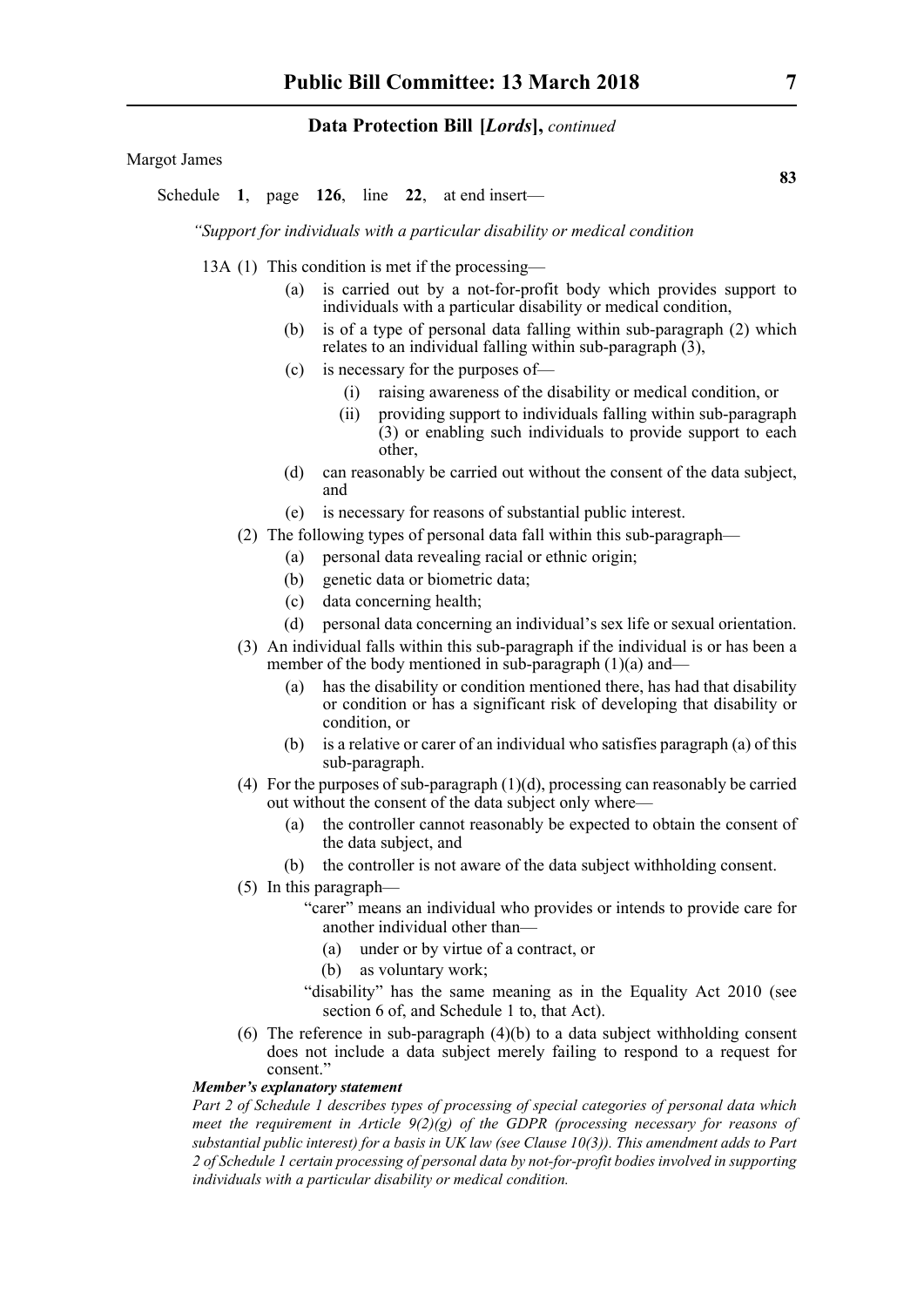Margot James

Schedule **1**, page **126**, line **27**, leave out "a reason" and insert "one of the reasons" *Member's explanatory statement This amendment amends paragraph 14(1)(b) of Schedule 1 for consistency with paragraphs 18(2) and 19(2) of that Schedule.*

#### Margot James

Schedule **1**, page **126**, line **38**, at end insert—

*"Safeguarding of children and of individuals at risk*

- 14A (1) This condition is met if—
	- (a) the processing is necessary for the purposes of—
		- (i) protecting an individual from neglect or physical, mental or emotional harm, or
		- (ii) protecting the physical, mental or emotional well-being of an *individual*
	- (b) the individual is—
		- (i) aged under 18, or
		- (ii) aged 18 or over and at risk,
	- (c) the processing is carried out without the consent of the data subject for one of the reasons listed in sub-paragraph (2), and
	- (d) the processing is necessary for reasons of substantial public interest.
	- (2) The reasons mentioned in sub-paragraph  $(1)(c)$  are—
		- (a) in the circumstances, consent to the processing cannot be given by the data subject;
		- (b) in the circumstances, the controller cannot reasonably be expected to obtain the consent of the data subject to the processing;
		- (c) the processing must be carried out without the consent of the data subject because obtaining the consent of the data subject would prejudice the provision of the protection mentioned in sub-paragraph  $(1)(a)$ .
	- (3) For the purposes of this paragraph, an individual aged 18 or over is "at risk" if the controller has reasonable cause to suspect that the individual—
		- (a) has needs for care and support,
		- (b) is experiencing, or at risk of, neglect or physical, mental or emotional harm, and
		- (c) as a result of those needs is unable to protect himself or herself against the neglect or harm or the risk of it.
	- (4) In sub-paragraph (1)(a), the reference to the protection of an individual or of the well-being of an individual includes both protection relating to a particular individual and protection relating to a type of individual."

#### *Member's explanatory statement*

*Part 2 of Schedule 1 describes types of processing of special categories of personal data which meet the requirement in Article 9(2)(g) of the GDPR (processing necessary for reasons of substantial public interest) for a basis in UK law (see Clause 10(3)). This amendment adds to Part 2 of Schedule 1 certain processing of personal data which is necessary for the protection of children or of adults at risk. See also Amendments 116 and 117.*

**85**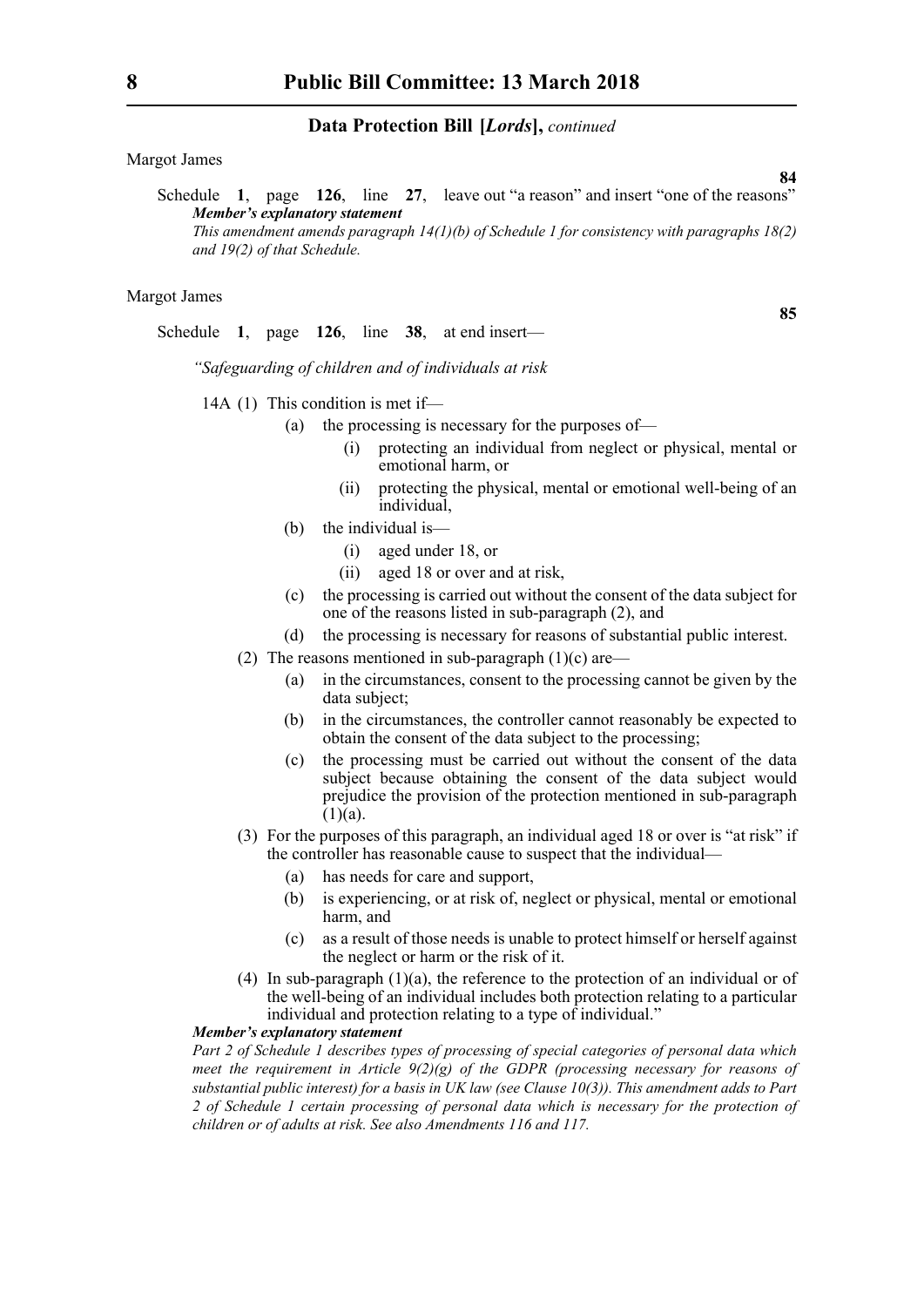Margot James

Schedule **1**, page **126**, line **38**, at end insert—

*"Safeguarding of economic well-being of certain individuals*

- 14B (1) This condition is met if the processing—
	- (a) is necessary for the purposes of protecting the economic well-being of an individual at economic risk who is aged 18 or over,
	- (b) is of data concerning health,
	- (c) is carried out without the consent of the data subject for one of the reasons listed in sub-paragraph (2), and
	- (d) is necessary for reasons of substantial public interest.
	- (2) The reasons mentioned in sub-paragraph  $(1)(c)$  are—
		- (a) in the circumstances, consent to the processing cannot be given by the data subject;
		- (b) in the circumstances, the controller cannot reasonably be expected to obtain the consent of the data subject to the processing;
		- (c) the processing must be carried out without the consent of the data subject because obtaining the consent of the data subject would prejudice the provision of the protection mentioned in sub-paragraph  $(1)(a)$ .
	- (3) In this paragraph, "individual at economic risk" means an individual who is less able to protect his or her economic well-being by reason of physical or mental injury, illness or disability."

# *Member's explanatory statement*

*Part 2 of Schedule 1 describes types of processing of special categories of personal data which meet the requirement in Article 9(2)(g) of the GDPR (processing necessary for reasons of substantial public interest) for a basis in UK law (see Clause 10(3)). This amendment adds to Part 2 of Schedule 1 certain processing of personal data which is necessary to protect the economic well-being of adults who are less able to protect their economic well-being by reason of a physical or mental injury, illness or disability.*

Louise Haigh Liam Byrne Chris Elmore Darren Jones

#### Schedule **1**, page **126**, line **38**, at end insert—

*"Register of missing persons*

- "14A This condition is met if the processing—
	- (a) is necessary for the establishment or maintenance of any register of missing persons, and
	- (b) is carried out in a manner which is consistent with any guidance which may be issued by the Secretary of State or by the Commissioner on the processing of data for the purposes of this paragraph."

**86**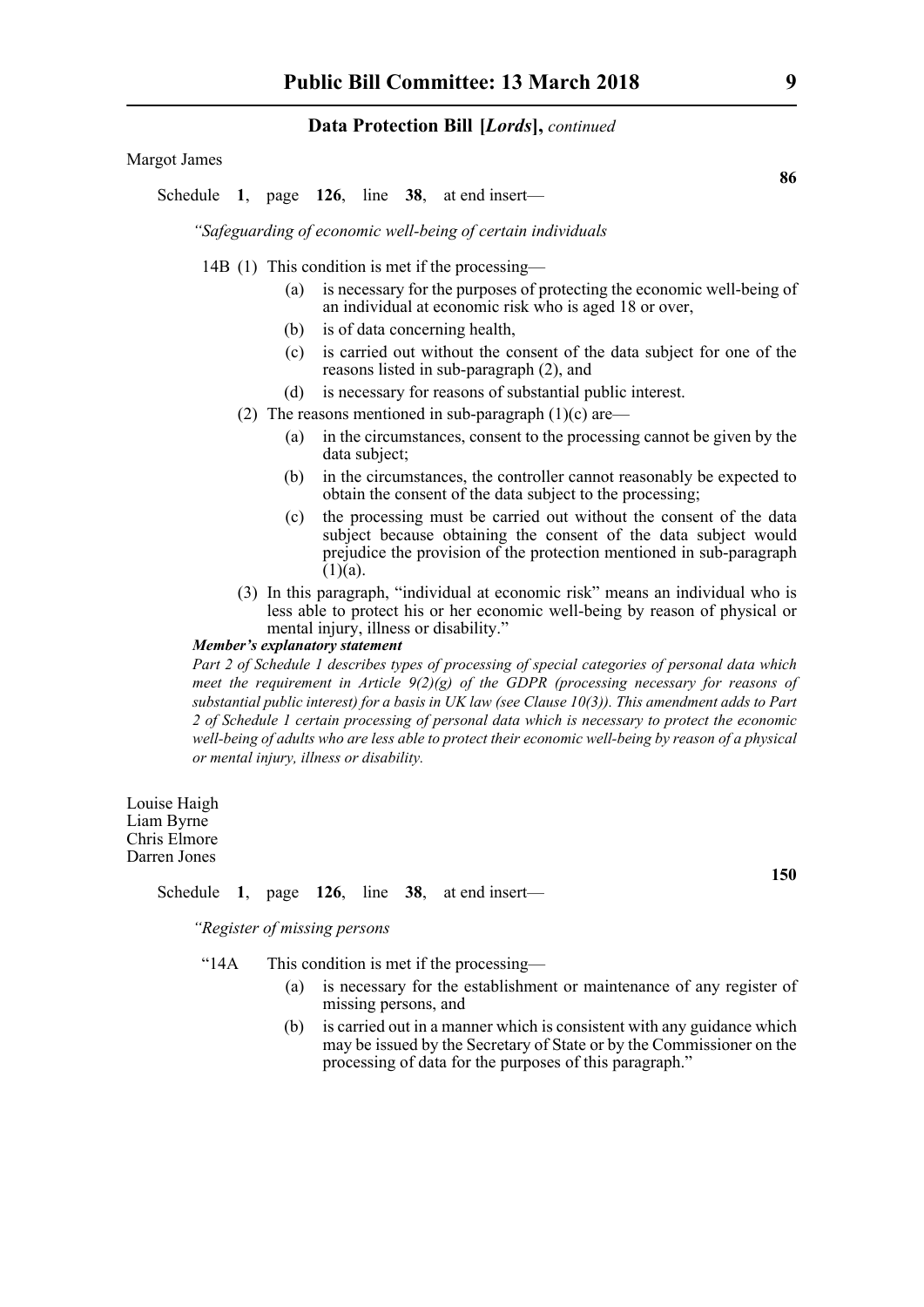Margot James

- Schedule **1**, page **127**, line **30**, at end insert—
	- "() The reference in sub-paragraph  $(4)(b)$  to a data subject withholding consent does not include a data subject merely failing to respond to a request for consent."

#### *Member's explanatory statement*

*This amendment clarifies the intended effect of the safeguard in paragraph 15(4) of Schedule 1 (processing necessary for an insurance purpose).*

#### Margot James

Schedule **1**, page **127**, line **39**, at end insert—

"( ) is of data concerning health which relates to a data subject who is the parent, grandparent, great-grandparent or sibling of a member of the scheme,

#### *Member's explanatory statement*

*This amendment provides that the condition in paragraph 16 of Schedule 1 (occupational pension schemes) can only be relied on in connection with the processing of data concerning health relating to certain relatives of a member of the scheme.*

#### Margot James

Schedule **1**, page **128**, line **6**, at end insert—

 $\lq$ () The reference in sub-paragraph (2)(b) to a data subject withholding consent does not include a data subject merely failing to respond to a request for consent."

### *Member's explanatory statement*

*This amendment clarifies the intended effect of the safeguard in paragraph 16(2) of Schedule 1 (processing necessary for determinations in connection with occupational pension schemes).*

Liam Byrne Louise Haigh Chris Elmore

 Schedule **1**, page **128**, line **13**, leave out "necessary" and insert "required". *Member's explanatory statement This amendment seeks to clarify the framework for processing of personal data by political parties.*

Liam Byrne Louise Haigh Chris Elmore

 Schedule **1**, page **128**, line **17**, leave out "substantial" wherever it occurs. *Member's explanatory statement This amendment seeks to clarify the framework for processing of personal data by political parties.*

Liam Byrne Louise Haigh Chris Elmore

 Schedule **1**, page **128**, line **17**, leave out second "substantial". *Member's explanatory statement This amendment seeks to clarify the framework for processing of personal data by political parties.*

**88**

**89**

**171**

**172**

**173**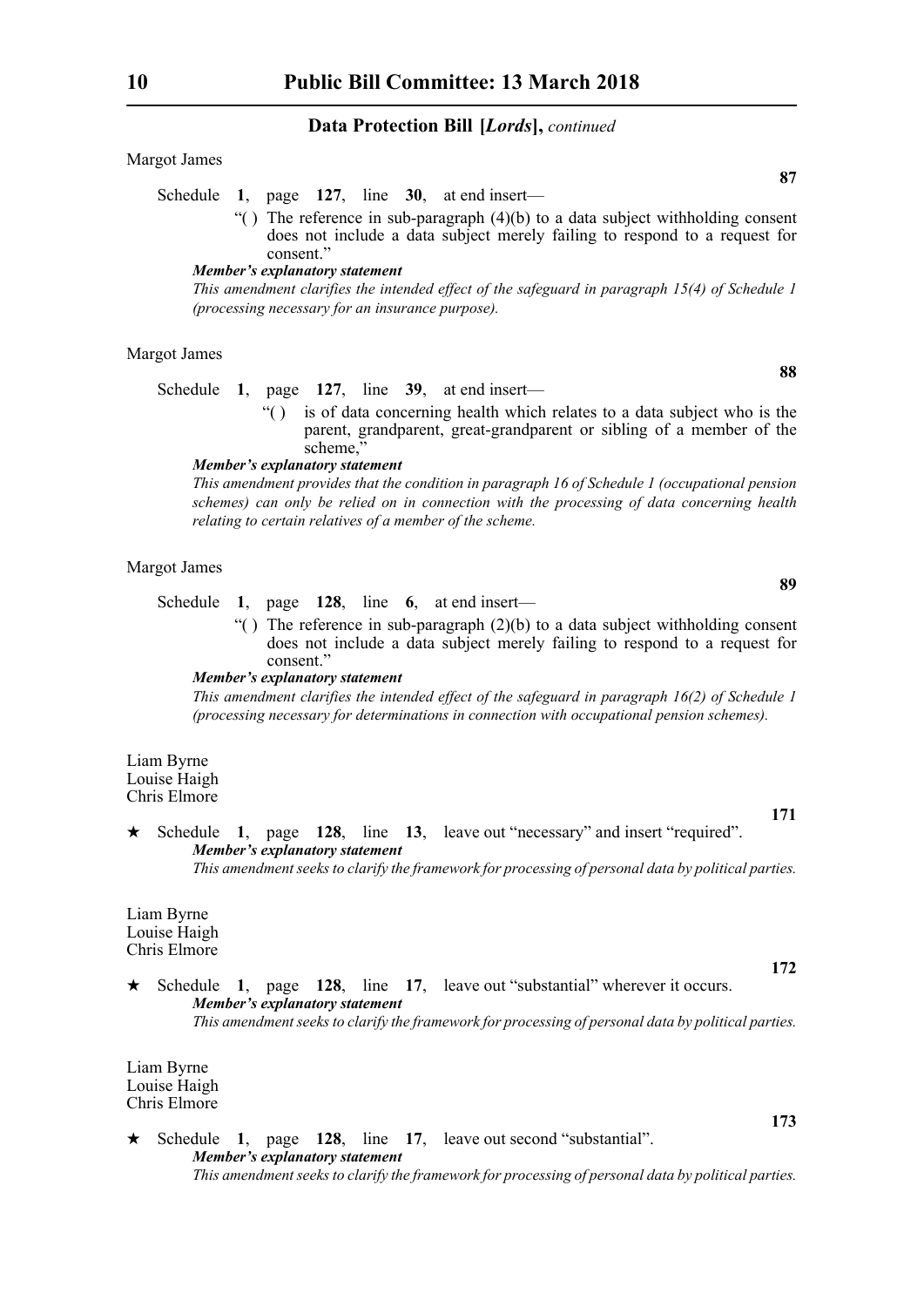Liam Byrne Louise Haigh Chris Elmore

 Schedule **1**, page **128**, line **21**, after "process" insert "special category". *Member's explanatory statement This amendment seeks to clarify the framework for processing of personal data by political parties.*

Liam Byrne Louise Haigh Chris Elmore

 Schedule **1**, page **128**, line **27**, after ""political activities"" insert "may". *Member's explanatory statement This amendment seeks to clarify the framework for processing of personal data by political parties.*

Margot James

Schedule **1**, page **131**, line **14**, at end insert—

"( ) If the processing consists of the disclosure of personal data to a body or association described in sub-paragraph (1)(a), or is carried out in preparation for such disclosure, the condition in sub-paragraph (1) is met even if, when the processing is carried out, the controller does not have an appropriate policy document in place (see paragraph 5 of this Schedule)."

*Member's explanatory statement* 

*This amendment provides that when processing consists of the disclosure of personal data to a body or association that is responsible for eliminating doping in sport, or is carried out in preparation for such disclosure, the condition in paragraph 22 of Part 2 of Schedule 1 (anti-doping in sport) is met even if the controller does not have an appropriate policy document in place when the processing is carried out.*

Liam Byrne Louise Haigh Chris Elmore

 Schedule **1**, page **131**, line **19**, leave out sub-paragraph (b) *Member's explanatory statement This amendment would ensure that sports governing bodies can process sensitive personal data for the purposes of maintaining integrity in sport.*

Liam Byrne Louise Haigh Chris Elmore

 $\star$  Schedule 1, page 131, line 28, at end insert ", or

#### (c) risks to fair and equal competition" *Member's explanatory statement*

*This amendment will allow data controllers to ensure that athletes are competing in an appropriate category and event based on fair and legitimate medical evidence.*

**175**

**174**

**90**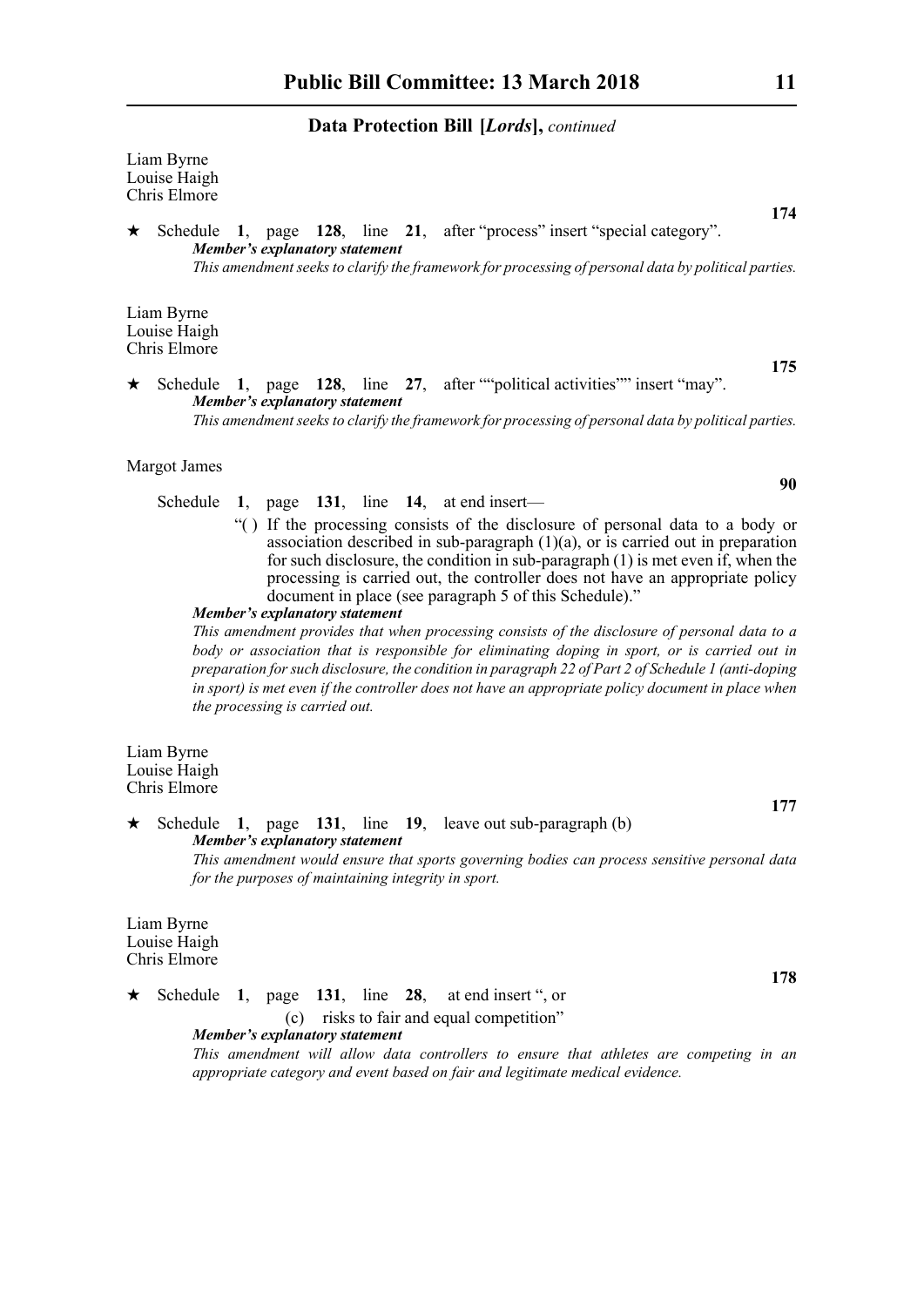Margot James

Schedule **1**, page **133**, line **17**, leave out from "interest" to end of line 21 *Member's explanatory statement* 

*This amendment removes provisions from paragraph 31 of Schedule 1 (extension of conditions in Part 2 of Schedule 1 referring to substantial public interest) which are unnecessary because they impose requirements which are already imposed by paragraph 5 of Schedule 1.*

# Margot James

**92**

**91**

Schedule **1**, page **134**, line **18**, leave out "on the day" and insert "when" *Member's explanatory statement This amendment is consequential on Amendment 71.*

Liam Byrne Louise Haigh Chris Elmore Darren Jones

**153**

**130**

Clause **14**, page **7**, line **30**, at end insert—

"(1A) A decision that engages an individual's rights under the Human Rights Act 1998 does not fall within Article 22(2)(b) of the GDPR (exception from prohibition on taking significant decisions based solely on automated processing for decisions that are authorised by law and subject to safeguards for the data subject's rights, freedoms and legitimate interests).

#### *Member's explanatory statement*

*This amendment would clarify that the exemption from prohibition on taking significant decisions based solely on automated processing must apply to purely automated decisions that engage an individual's human rights.*

Brendan O'Hara Stuart C. McDonald

Clause **14**, page **7**, line **34**, at end insert—

- "(2A) A decision that engages an individual's rights under the Human Rights Act 1998 does not fall within Article 22(2)(b) of the GDPR (exception from prohibition on taking significant decisions based solely on automated processing for decisions that are authorised by law and subject to safeguards for the data subject's rights, freedoms and legitimate interests).
- (2B) A decision is "based solely on automated processing" for the purposes of this section if, in relation to a data subject, there is no meaningful input by a natural person in the decision-making process."

# *Member's explanatory statement*

*This amendment would ensure that where human rights are engaged by automated decisions these are human decisions and provides clarification that purely administrative human approval of an automated decision does make an automated decision a 'human' one.*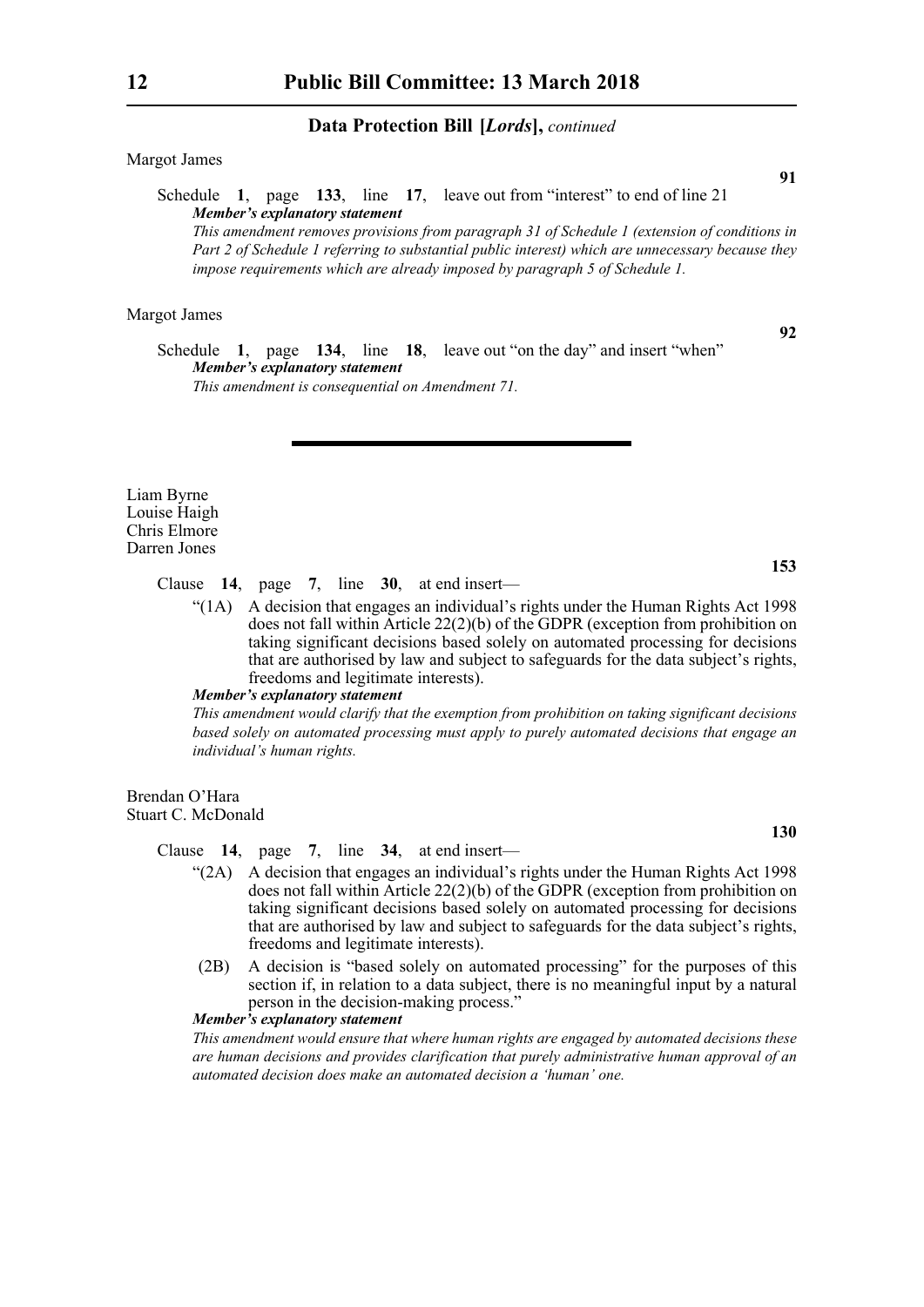#### Margot James

# Clause **14**, page **8**, line **4**, leave out "21 days" and insert "1 month" *Member's explanatory statement*

*Clause 14(4)(b) provides that where a controller notifies a data subject under Clause 14(4)(a) that the controller has taken a "qualifying significant decision" in relation to the data subject based solely on automated processing, the data subject has 21 days to request the controller to reconsider or take a new decision not based solely on automated processing. This amendment extends that period to one month.* 

#### Margot James

Clause **14**, page **8**, leave out line 10 and insert "within the period described in Article 12(3) of the GDPR—"

#### *Member's explanatory statement*

*This amendment removes provision from Clause 14(5) dealing with the time by which a controller has to respond to a data subject's request under Clause 14(4)(b) and replaces it with a requirement for the controller to respond within the time periods set out in Article 12(3) of the GDPR, which is directly applicable.*

# Margot James

- Clause **14**, page **8**, line **16**, at end insert—
	- "(5A) In connection with this section, a controller has the powers and obligations under Article 12 of the GDPR (transparency, procedure for extending time for acting on request, fees, manifestly unfounded or excessive requests etc) that apply in connection with Article 22 of the GDPR."

#### *Member's explanatory statement*

*This amendment inserts a signpost to Article 12 of the GDPR which is directly applicable and which confers powers and places obligations on controllers to whom Clause 14 applies.* 

Margot James

Clause **15**, page **8**, line **31**, after "21" insert "and 34" *Member's explanatory statement This amendment is consequential on Amendment 94.*

#### Margot James

Clause **15**, page **8**, line **34**, after "21" insert "and 34" *Member's explanatory statement* 

*This amendment is consequential on an amendment made in the Lords which added Article 34 of the GDPR (communication of personal data breach to the data subject) to the list of GDPR provisions that are disapplied by paragraph 11 of Schedule 2 to the Bill.*

**10**

**14**

**13**

**12**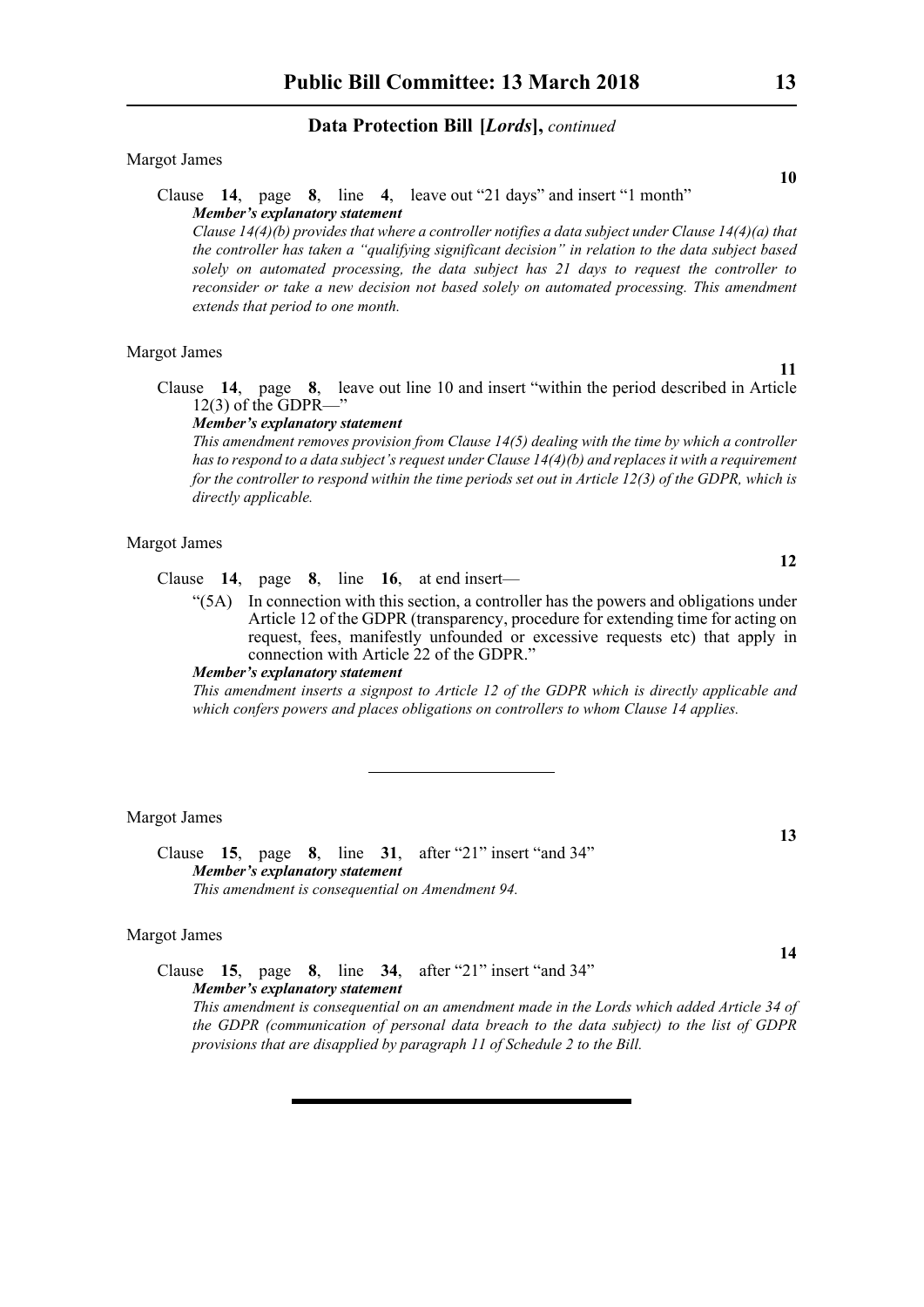Margot James

Schedule **2**, page **135**, line **7**, at end insert—

"( ) Article 19 (notification obligation regarding rectification or erasure of personal data or restriction of processing);

#### *Member's explanatory statement*

*This amendment adds Article 19 of the GDPR (notification obligation regarding rectification or erasure of personal data or restriction of processing) to the list of GDPR provisions that are disapplied by provisions in Part 1 of Schedule 2 to the Bill.*

#### Margot James

Schedule **2**, page **135**, line **19**, after "provisions" insert "and Article 34(1) and (4) of the GDPR (communication of personal data breach to the data subject)" *Member's explanatory statement* 

*This amendment adds Article 34 of the GDPR (communication of personal data breach to the data subject) to the list of GDPR provisions that are disapplied by paragraph 2(1) of Schedule 2 to the Bill (crime and taxation: general).*

Liam Byrne Louise Haigh Chris Elmore Darren Jones Brendan O'Hara Stuart C. McDonald

> Schedule **2**, page **136**, line **30**, leave out paragraph 4 *Member's explanatory statement This amendment would remove immigration from the exemptions from the GDPR.*

#### Margot James

Schedule **2**, page **138**, line **15**, at end insert—

"( ) Article 19 (notification obligation regarding rectification or erasure of personal data or restriction of processing);

#### *Member's explanatory statement*

*This amendment adds Article 19 of the GDPR (notification obligation regarding rectification or erasure of personal data or restriction of processing) to the list of GDPR provisions that are disapplied by provisions in Part 2 of Schedule 2 to the Bill.*

**93**

**94**

**95**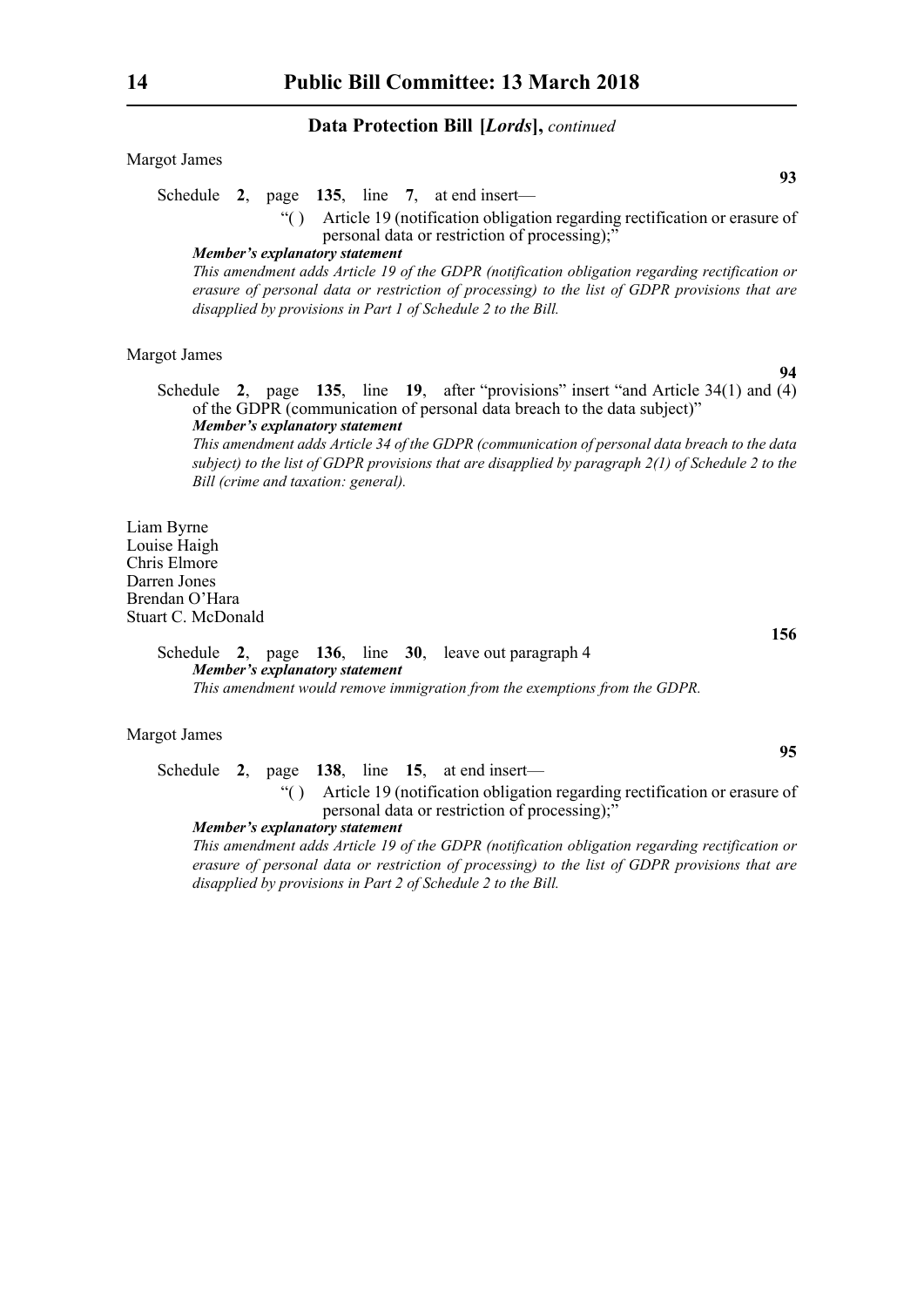#### Margot James

Schedule **2**, page **139**, leave out lines 17 to 27 and insert—

| "2. The function is designed to<br>protect members of the public<br>$against$ —<br>dishonesty, malpractice |                      | (a) | The function is—<br>conferred on a person by an<br>enactment, |
|------------------------------------------------------------------------------------------------------------|----------------------|-----|---------------------------------------------------------------|
| (a)                                                                                                        |                      | (b) | a function of the Crown, a                                    |
|                                                                                                            | or other seriously   |     | Minister of the Crown or a                                    |
|                                                                                                            | improper conduct, or |     | government department, or                                     |
|                                                                                                            |                      |     |                                                               |
| (b)                                                                                                        | unfitness or         | (c) | of a public nature, and is exercised                          |
|                                                                                                            | incompetence.        |     | in the public interest."                                      |
|                                                                                                            |                      |     |                                                               |

#### *Member's explanatory statement*

*This amendment extends the exemption provided for in paragraph 7 of Schedule 2. It amends the second entry in the table (functions designed to protect members of the public against dishonesty etc) by removing the requirement that the function relates to people who carry on activities which bring them into contact with members of the public. It also amends column 2 of the table to bring the second entry into line with the first and third entries.*

### Margot James

Schedule **2**, page **140**, line **42**, at end insert—

*"Audit functions*

- 7A (1) The listed GDPR provisions do not apply to personal data processed for the purposes of discharging a function listed in sub-paragraph (2) to the extent that the application of those provisions would be likely to prejudice the proper discharge of the function.
	- (2) The functions are any function that is conferred by an enactment on—
		- (a) the Comptroller and Auditor General;
		- (b) the Auditor General for Scotland;
		- (c) the Auditor General for Wales;
		- (d) the Comptroller and Auditor General for Northern Ireland."

#### *Member's explanatory statement*

*This amendment inserts a new paragraph into Schedule 2 to provide for an exemption from "the listed GDPR provisions" (defined in paragraph 6 of Schedule 2) where personal data is processed for the purposes of discharging statutory functions of certain auditors.*

# Margot James

Schedule **2**, page **140**, line **42**, at end insert—

*"Functions of the Bank of England*

7B (1) The listed GDPR provisions do not apply to personal data processed for the purposes of discharging a relevant function of the Bank of England to the extent that the application of those provisions would be likely to prejudice the proper discharge of the function.

**98**

**97**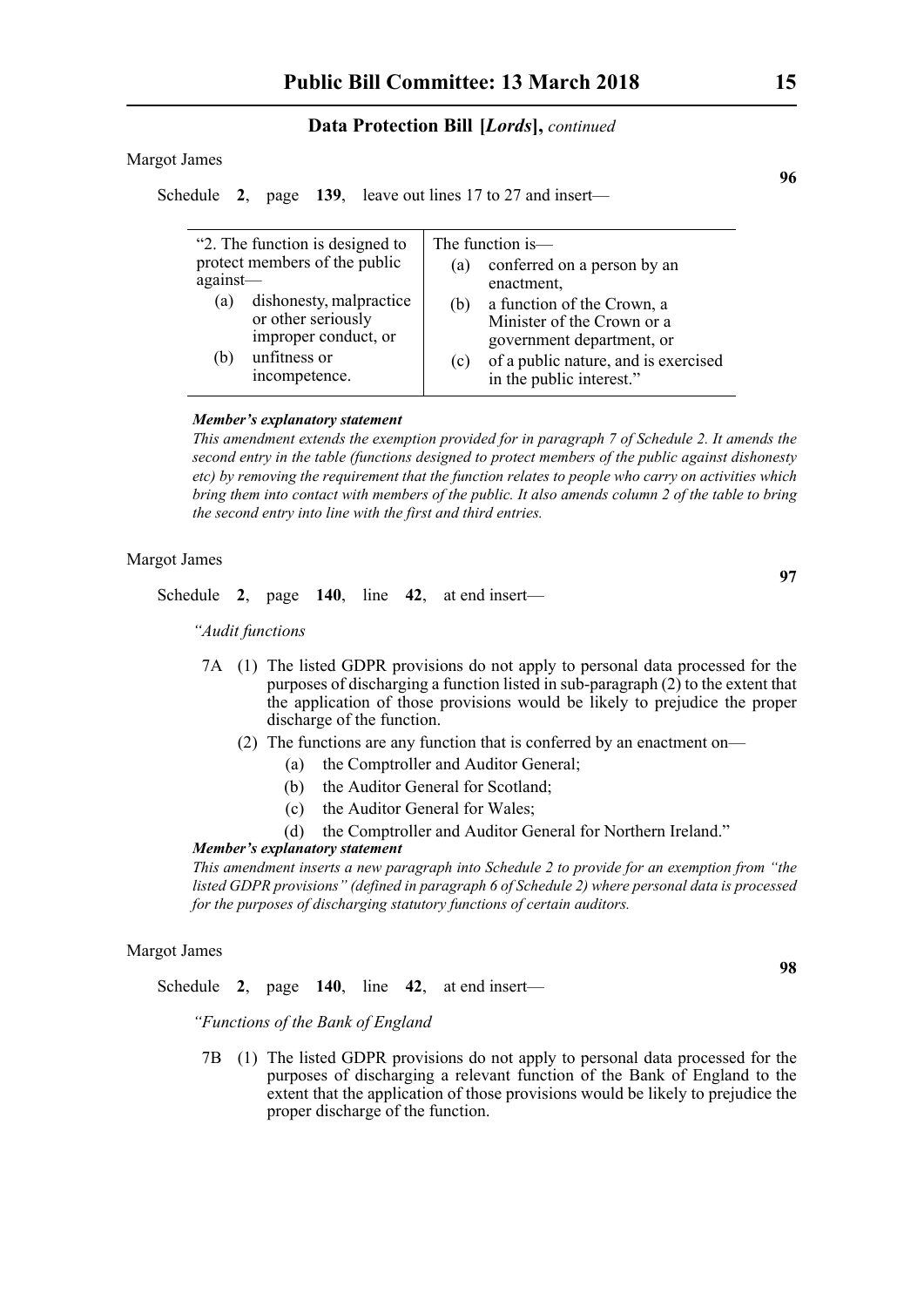- (2) "Relevant function of the Bank of England" means—
	- (a) a function discharged by the Bank acting in its capacity as a monetary authority (as defined in section 244(2)(c) and (2A) of the Banking Act 2009);
	- (b) a public function of the Bank within the meaning of section 349 of the Financial Services and Markets Act 2000;
	- (c) a function conferred on the Prudential Regulation Authority by or under the Financial Services and Markets Act 2000 or by another enactment."

#### *Member's explanatory statement*

*This amendment inserts a new paragraph into Schedule 2 to provide for an exemption from "the listed GDPR provisions" (defined in paragraph 6 of Schedule 2) where personal data is processed for the purposes of discharging specified functions of the Bank of England.*

#### Margot James

# Schedule **2**, page **141**, line **18**, leave out "body" and insert "person" *Member's explanatory statement*

*This amendment and Amendment 100 amend paragraph 9 of Schedule 2 to replace the reference to a "body" with a "person" for consistency with the table at paragraph 9, which includes functions that are conferred on individuals.*

# Margot James

### Schedule **2**, page **141**, line **19**, leave out "body" and insert "person" *Member's explanatory statement See the explanatory statement for Amendment 99.*

#### Margot James

Schedule **2**, page **142**, line **7**, column 2, at end insert—

"() section 244 of the Investigatory Powers Act 2016;"

#### *Member's explanatory statement*

*This amendment amends column 2 of the table at paragraph 9 of Schedule 2 so that functions conferred on the Commissioner by section 244 of the Investigatory Powers Act 2016 will be included within the scope of the exemption provided for by paragraph 9.*

**99**

**100**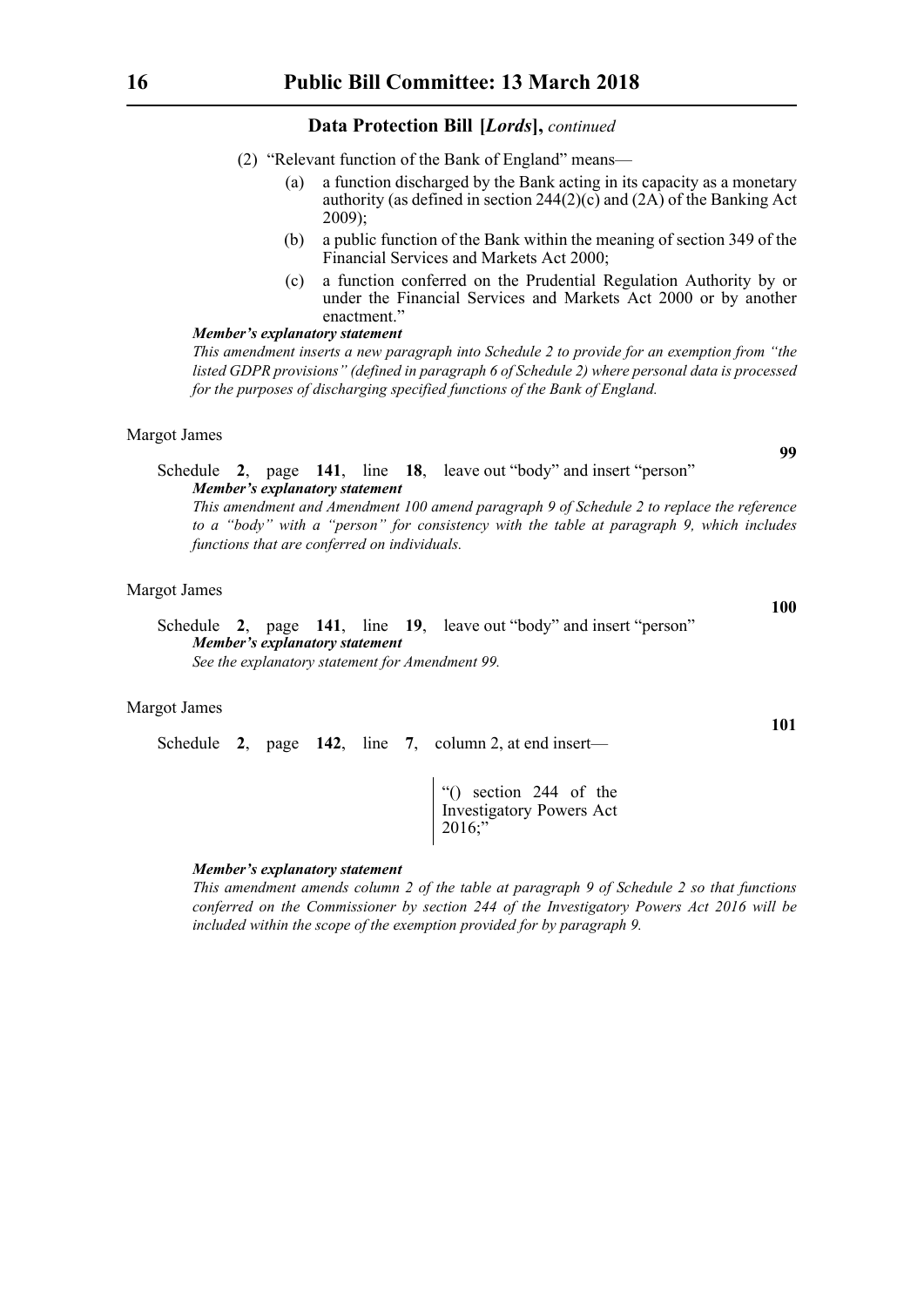#### Margot James

Schedule **2**, page **142**, line **37**, at end insert—

| "1A. The Scottish<br>Information<br>Commissioner. | By or under—<br>the Freedom of Information<br>(a)                                                                               |
|---------------------------------------------------|---------------------------------------------------------------------------------------------------------------------------------|
|                                                   | (Scotland) Act 2002 (asp 13);<br>the Environmental<br>(b)<br>Information (Scotland)<br>Regulations 2004 (S.S.I.<br>$2004/520$ ; |
|                                                   | the INSPIRE (Scotland)<br>(c)<br>Regulations 2009 (S.S.I.<br>2009/440)."                                                        |

#### *Member's explanatory statement*

*This amendment amends the table at paragraph 9 of Schedule 2 so that functions conferred on the Scottish Information Commissioner by the legislation listed in column 2 of the table will be included within the scope of the exemption provided for by paragraph 9.*

#### Margot James

**103** Schedule **2**, page **143**, line **7**, leave out "or under any" and insert "an" *Member's explanatory statement* 

*This amendment amends the reference to functions conferred by or under any enactment in entry 5 of the table at paragraph 9. The words "or under" are not necessary because the definition of "enactment" in Clause 198 includes subordinate legislation.*

# Margot James

Schedule **2**, page **143**, line **7**, at end insert—

| "5A. The Financial<br>Conduct Authority. | By or under the Financial Services<br>and Markets Act 2000 or by another<br>enactment." |
|------------------------------------------|-----------------------------------------------------------------------------------------|
|------------------------------------------|-----------------------------------------------------------------------------------------|

#### *Member's explanatory statement*

*This amendment amends the table at paragraph 9 of Schedule 2 so that functions conferred on the Financial Conduct Authority by the legislation listed in column 2 of the table will be included within the scope of the exemption provided for by paragraph 9.*

# Margot James

Schedule **2**, page **143**, line **22**, at end insert—

| "12. The Charity"<br>Commission. | By or under—<br>(a) the Charities Act 1992;<br>(b) the Charities Act 2006;<br>(c) the Charities Act 2011." |
|----------------------------------|------------------------------------------------------------------------------------------------------------|
|                                  |                                                                                                            |

**102**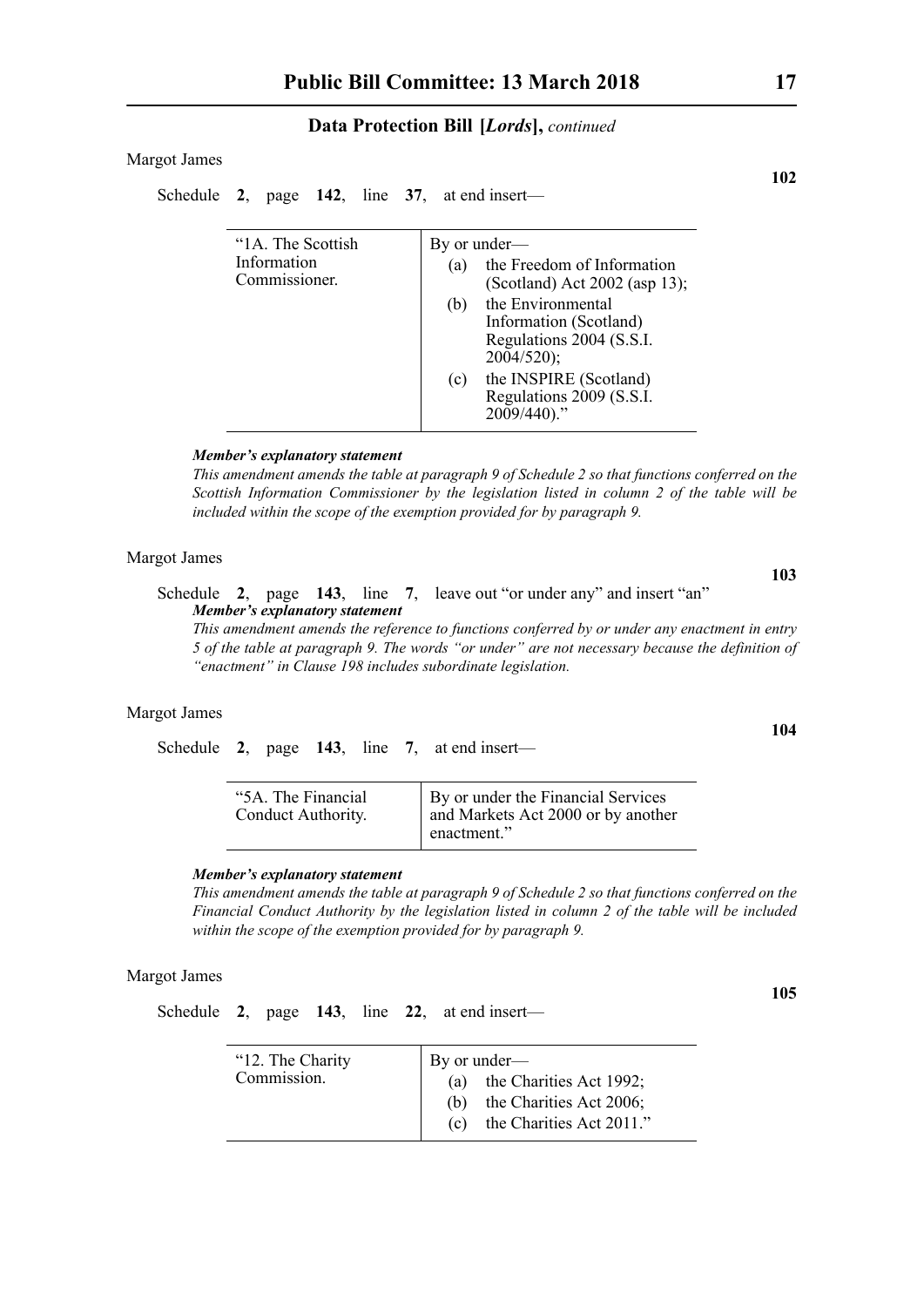#### *Member's explanatory statement*

*This amendment amends the table at paragraph 9 of Schedule 2 so that functions conferred on the Charity Commission by the legislation listed in column 2 of the table will be included within the scope of the exemption provided for by paragraph 9.*

# Margot James

Schedule **2**, page **146**, line **22**, leave out " $16(4)(a)$  or (b)" and insert " $16(4)(a)$ , (b) or  $(c)$ " *Member's explanatory statement* 

*This amendment is consequential on Amendment 112.*

#### Margot James

Schedule **2**, page **149**, line **23**, leave out "with the date on which" and insert "when" *Member's explanatory statement* 

*This amendment is consequential on Amendment 71.*

#### Margot James

Schedule **2**, page **149**, line **25**, leave out "the date of" *Member's explanatory statement This amendment is consequential on Amendment 71.*

#### Margot James

# Schedule **2**, page **150**, line **45**, at end insert—

"( ) Article 19 (notification obligation regarding rectification or erasure of personal data or restriction of processing);"

# *Member's explanatory statement*

*This amendment adds Article 19 of the GDPR (notification obligation regarding rectification or erasure of personal data or restriction of processing) to the list of GDPR provisions that are disapplied by paragraph 24 of Schedule 2 to the Bill (journalistic, academic, artistic and literary purposes).*

#### Margot James

Schedule **2**, page **151**, line **1**, after "processor)" insert "—

(i) Article 34(1) and (4) (communication of personal data breach to the data subject);

#### $(ii)$

#### *Member's explanatory statement*

*This amendment adds Article 34 of the GDPR (communication of personal data breach to the data subject) to the list of GDPR provisions that are disapplied by paragraph 24 of Schedule 2 to the Bill (journalistic, academic, artistic and literary purposes).*

**109**

**110**

**108**

**106**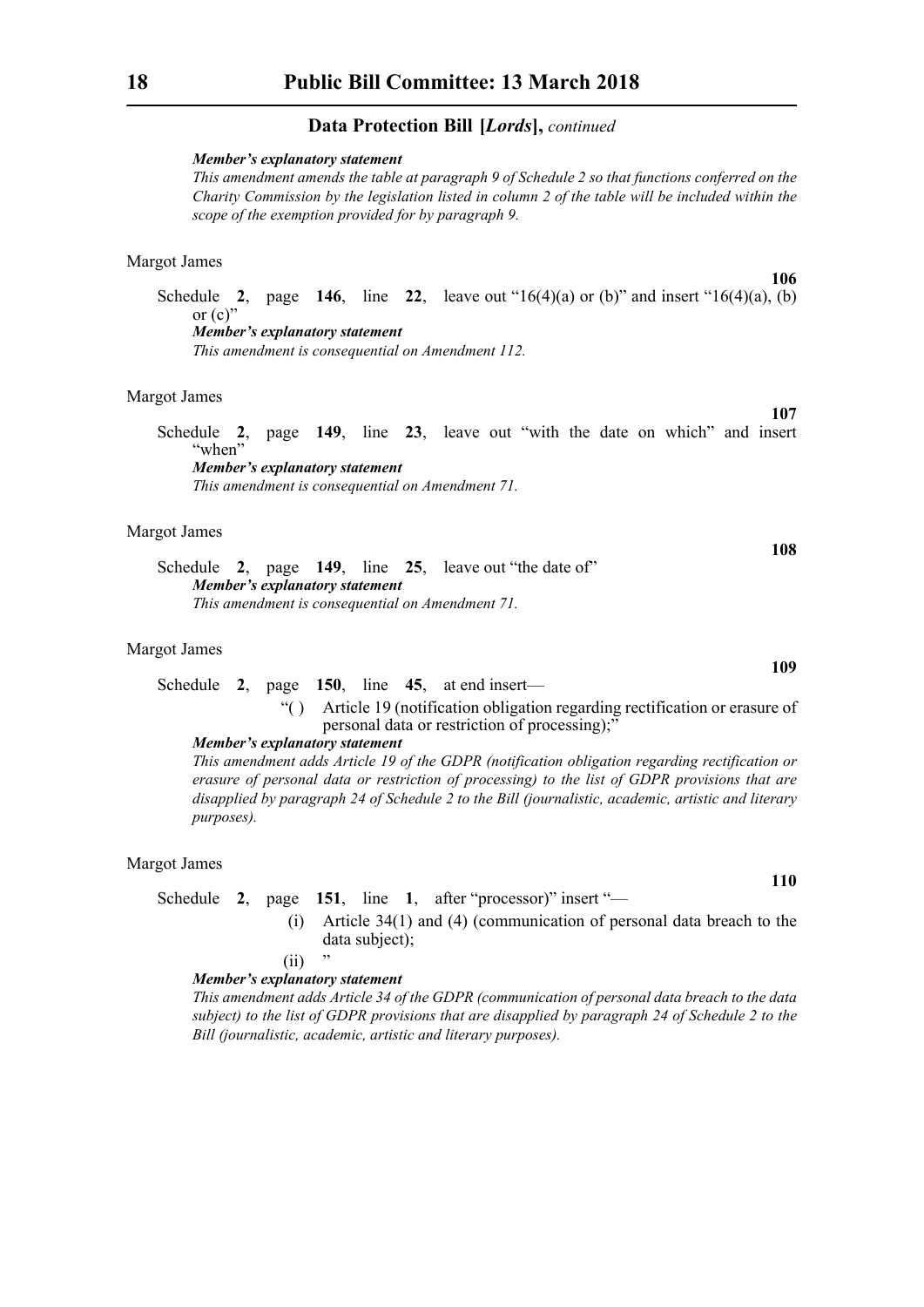Liam Byrne Louise Haigh Chris Elmore Darren Jones

#### Schedule **2**, page **151**, line **8**, at end insert—

"(f) in Chapter IX of the GDPR (provisions relating to specific processing situations), Article 89(1) (safeguards and derogations relating to processing for archiving purposes in the public interest, scientific or historical research purposes or statistical purposes)."

#### *Member's explanatory statement*

*This amendment adds the restrictions imposed on archiving by the GDPR and the Bill to the list of matters in the Bill that benefit from the Journalism, Art and Literature exemption.*

Margot James

Schedule **3**, page **160**, line **21**, leave out "with the day on which" and insert "when" *Member's explanatory statement This amendment is consequential on Amendment 71.*

#### Margot James

Schedule **3**, page **162**, line **3**, leave out paragraph 16 and insert—

"16 (1) This paragraph applies to a record of information which—

- (a) is processed by or on behalf of the Board of Governors, proprietor or trustees of, or a teacher at, a school in Northern Ireland specified in sub-paragraph (3),
- (b) relates to an individual who is or has been a pupil at the school, and
- (c) originated from, or was supplied by or on behalf of, any of the persons specified in sub-paragraph (4).
- (2) But this paragraph does not apply to information which is processed by a teacher solely for the teacher's own use.
- (3) The schools referred to in sub-paragraph  $(1)(a)$  are—
	- (a) a grant-aided school;
	- (b) an independent school.
- (4) The persons referred to in sub-paragraph  $(1)(c)$  are—
	- (a) a teacher at the school;
	- (b) an employee of the Education Authority, other than a teacher at the school;
	- (c) an employee of the Council for Catholic Maintained Schools, other than a teacher at the school;
	- (d) the pupil to whom the record relates;
	- (e) a parent, as defined by Article 2(2) of the Education and Libraries (Northern Ireland) Order 1986 (S.I. 1986/594 (N.I. 3)).
- (5) In this paragraph, "grant-aided school", "independent school", "proprietor" and "trustees" have the same meaning as in the Education and Libraries (Northern Ireland) Order 1986 (S.I. 1986/594 (N.I. 3))."

#### *Member's explanatory statement*

*This amendment expands the types of records that are "educational records" for the purposes of Part 4 of Schedule 3.*

**170**

**112**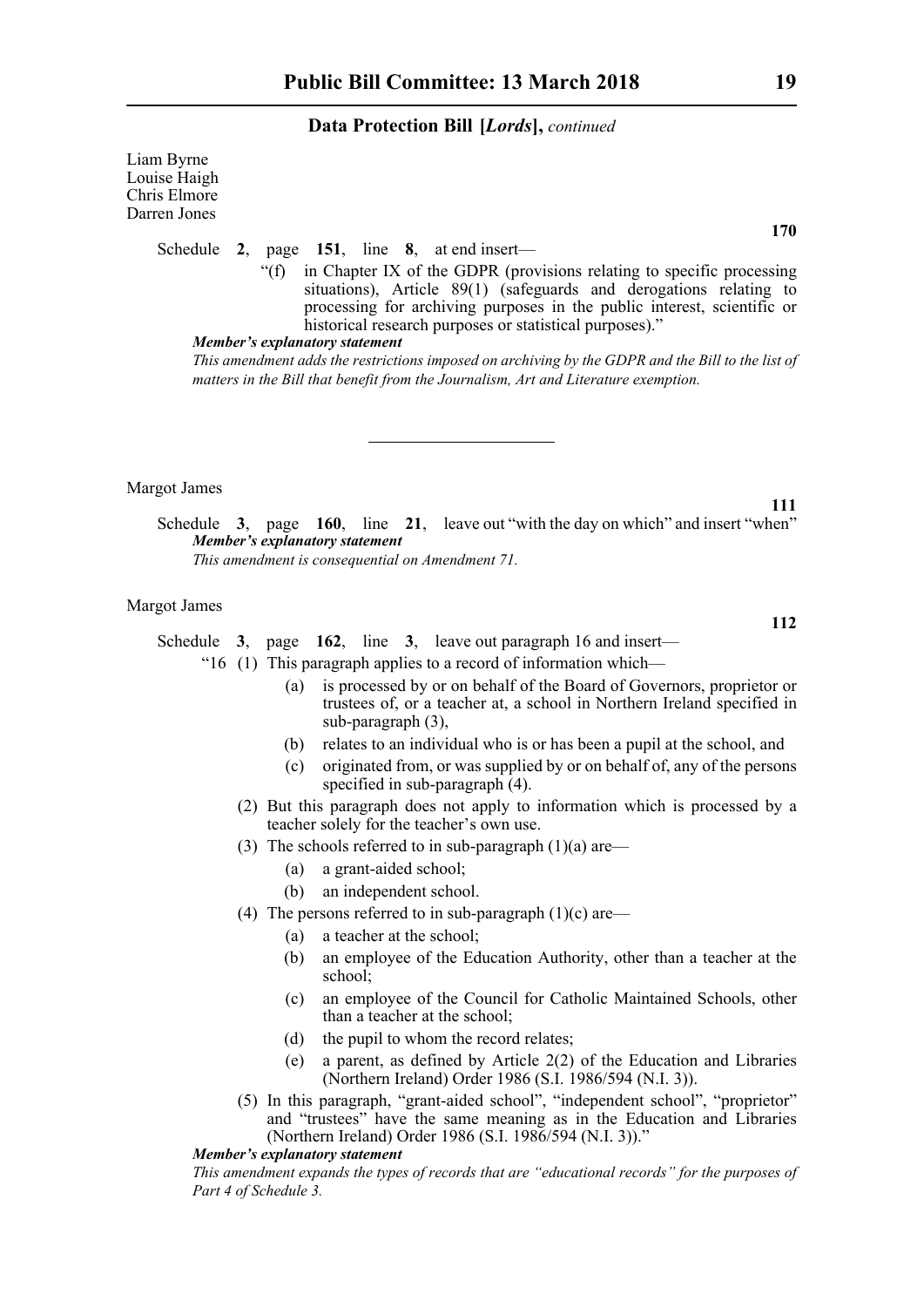Margot James

Schedule **3**, page **164**, line **7**, leave out "with the day on which" and insert "when" *Member's explanatory statement This amendment is consequential on Amendment 71.*

Brendan O'Hara Stuart C. McDonald Liam Byrne Louise Haigh Chris Elmore Darren Jones

> Page **9**, line **12**, leave out Clause 16 *Member's explanatory statement This amendment would remove delegated powers that would allow the Secretary of State to add further exemptions.*

Margot James

Clause **17**, page **10**, line **16**, leave out "authority" and insert "body" *Member's explanatory statement This amendment corrects the reference in Clause 17(7) to the "national accreditation authority" by amending it to refer to the "national accreditation body", which is defined in Clause 17(8).* 

Margot James

Schedule **5**, page **170**, line **21**, leave out "In this paragraph" and insert—

*"Meaning of "working day"*

7 In this Schedule"

*Member's explanatory statement* 

*This amendment applies the definition of "working day" for the purposes of the whole of Schedule 5. There are references to "working days" in paragraphs 5(2) and 6(3) of that Schedule.* 

**131**

**15**

**114**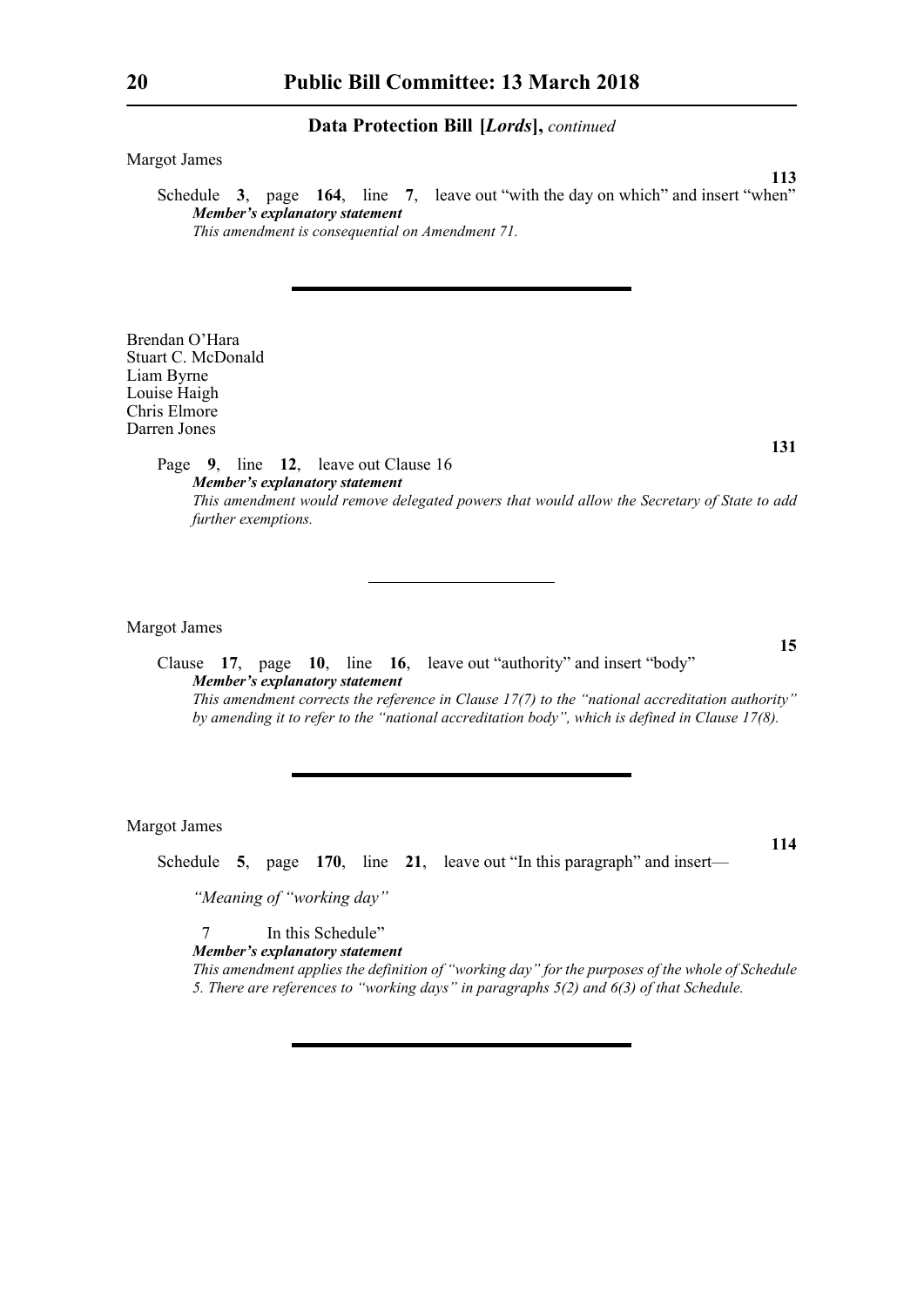#### Margot James

#### Clause **19**, page **12**, line **2**, leave out "(d)" and insert "(e)" *Member's explanatory statement*

*This amendment amends the definition of "relevant NHS body" in this Clause by adding special health and social care agencies established under Article 3 of the Health and Personal Social Services (Special Agencies) (Northern Ireland) Order 1990 (which fall within paragraph (e) of section 1(5) of the Health and Social Care (Reform) Act (Northern Ireland) 2009).*

#### Darren Jones

Schedule **6**, page **179**, line **17**, leave out paragraph 2 (as inserted by paragraph 49) and insert—

- "2 The Commissioner must, in carrying out the Commissioner's functions under this Regulation, incorporate with any modifications which he or she considers necessary in any guidance or code of practice which the Commissioner issues, decisions, advice, guidelines, recommendations and best practices issued by the European Data Protection Board established under Article 68 of the GDPR.
- 2A The Commissioner must, in carrying out the Commissioner's functions under this Regulation, have regard to any implementing acts adopted by the Commission under Article 67 of the GDPR (exchange of information)."

# Margot James

# Schedule **6**, page **180**, line **2**, leave out sub-paragraph (b) and insert—

- "(b) in paragraph 2, for "Member States" substitute "The Secretary of State"; (c) after that paragraph insert—
	- "3 The power under paragraph 2 may only be exercised by making regulations under section (*Duty to review provision for representation of data subjects*) of the 2018 Act."

*Member's explanatory statement* 

*This amendment is consequential on NC2.*

#### Margot James

Clause **25**, page **15**, line **40**, leave out "individual" and insert "data subject" *Member's explanatory statement* 

*Clause 25 makes provision about the processing of manual unstructured data used in longstanding historical research. This amendment aligns Clause 25(1)(b)(i) with similar provision in Clause 19(2).*

**16**

**152**

**115**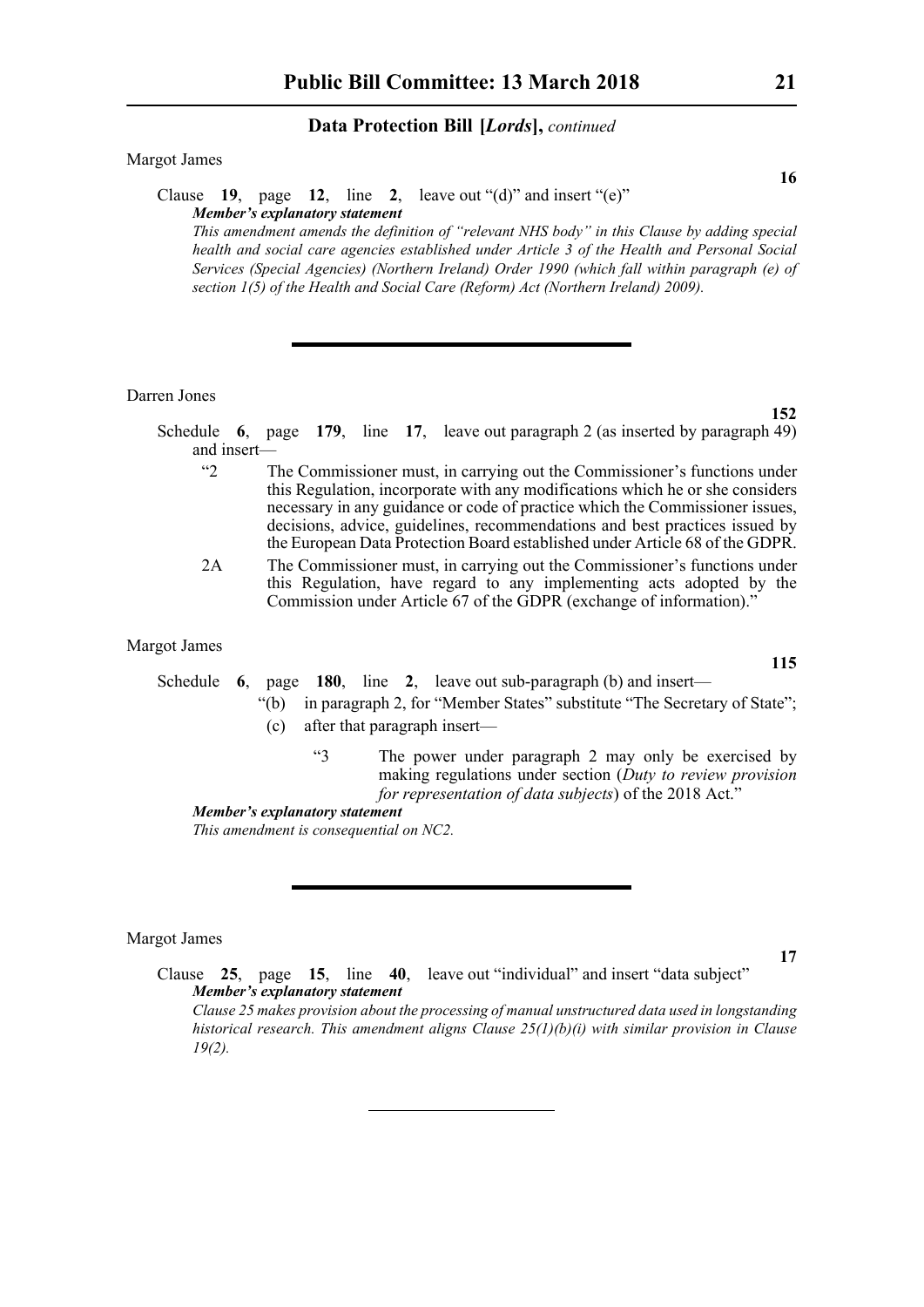Liam Byrne Louise Haigh Chris Elmore Darren Jones

**161**

**162**

Clause **27**, page **17**, line **2**, leave out subsection (1) and insert—

 "A Minister of the Crown must apply to a Judicial Commissioner for a certificate, if exemptions are sought from specified provisions in relation to any personal data for the purpose of safeguarding national security."

# *Member's explanatory statement*

*This amendment would introduce a procedure for a Minister of the Crown to apply to a Judicial Commissioner for a National Security Certificate.*

Liam Byrne Louise Haigh Chris Elmore Darren Jones Brendan O'Hara Stuart C. McDonald

Clause **27**, page **17**, line **5**, at end insert—

- " $(1)$  The decision to issue the certificate must be—
	- (a) approved by a Judicial Commissioner,
	- (b) laid before Parliament,
	- (c) published and publicly accessible on the Information Commissioner's Office website.
- (1B) In deciding whether to approve an application under subsection (1), a Judicial Commissioner must review the Minister's conclusions as to the following matters—
	- (a) whether the certificate is necessary on relevant grounds,
	- (b) whether the conduct that would be authorised by the certificate is proportionate to what it sought to be achieved by that conduct, and
	- (c) whether it is necessary and proportionate to exempt all provisions specified in the certificate."

#### *Member's explanatory statement*

*This amendment would ensure that oversight and safeguarding in the application for a National Security Certificate are effective, requiring sufficient detail in the application process.*

Liam Byrne Louise Haigh Chris Elmore Darren Jones Brendan O'Hara Stuart C. McDonald

**163**

Clause **27**, page **17**, leave out lines 6 to 8 and insert—

- "(2) An application for a certificate under subsection  $(1)$ 
	- (a) must identify the personal data to which it applies by means of a detailed description, and

#### *Member's explanatory statement*

*This amendment would require a National Security Certificate to identify the personal data to which the Certificate applies by means of a detailed description.*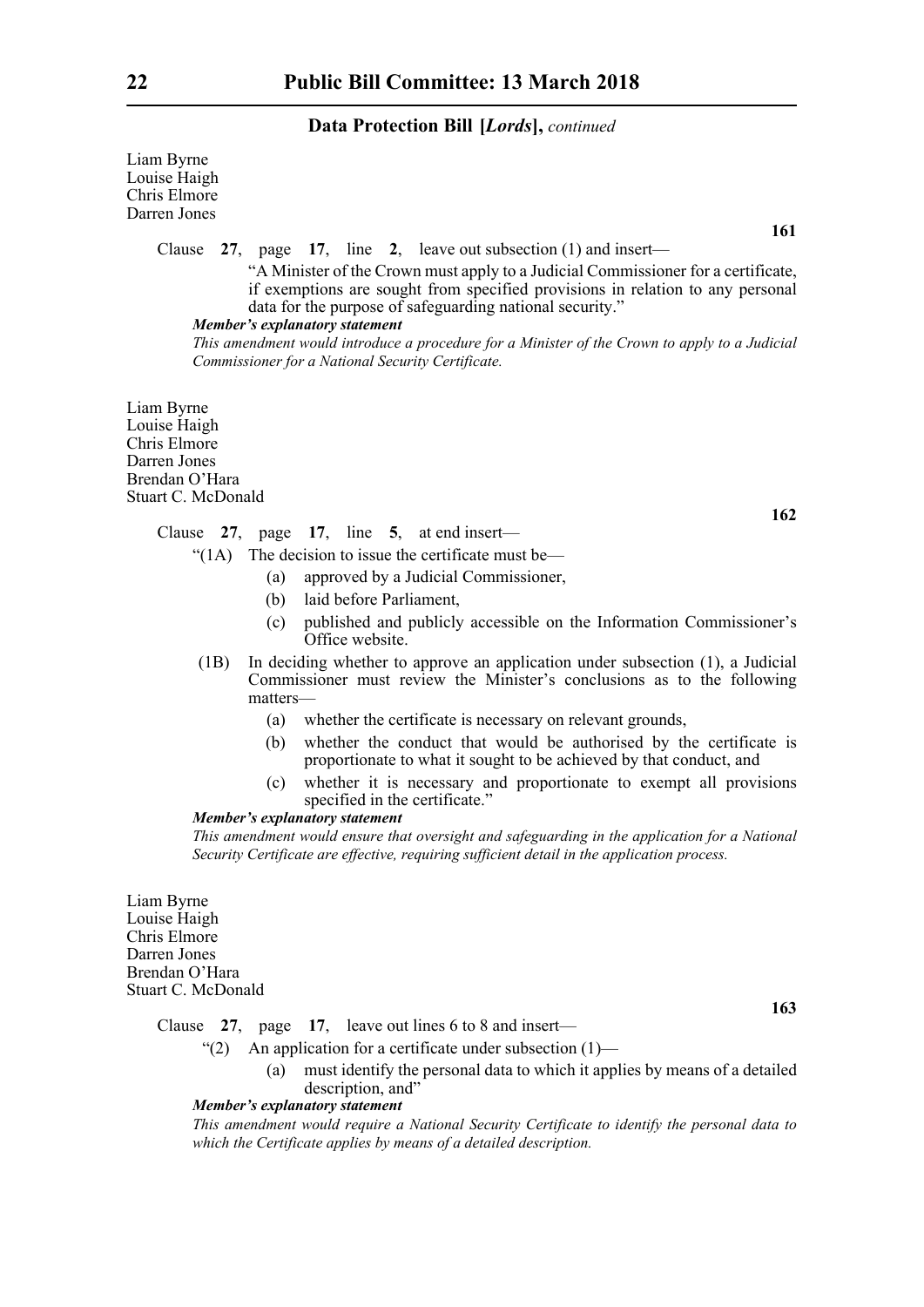Liam Byrne Louise Haigh Chris Elmore Darren Jones Brendan O'Hara Stuart C. McDonald

> Clause **27**, page **17**, line **9**, leave out subsection (2)(b) *Member's explanatory statement This amendment would ensure that a National Security Certificate cannot be expressed to have prospective effect.*

Liam Byrne Louise Haigh Chris Elmore Darren Jones Brendan O'Hara Stuart C. McDonald

#### Clause **27**, page **17**, line **9**, at end insert—

"(c) must specify each provision of this Act which it seeks to exempt, and (d) must provide a justification for both (a) and (b)."

*Member's explanatory statement* 

*This amendment would ensure effective oversight of exemptions of this Act from the application for a National Security Certificate.*

Liam Byrne Louise Haigh Chris Elmore Darren Jones Brendan O'Hara Stuart C. McDonald

#### **166**

Clause **27**, page **17**, line **10**, leave out "directly" and insert "who believes they are directly or indirectly" *Member's explanatory statement* 

*This amendment would broaden the application of subsection (3) so that any person who believes they are directly affected by a National Security Certificate may appeal to the Tribunal against the Certificate.*

Liam Byrne Louise Haigh Chris Elmore Darren Jones Brendan O'Hara Stuart C. McDonald

#### **167**

Clause **27**, page **17**, line **12**, leave out ", applying the principles applied by a court on an application for judicial review," *Member's explanatory statement* 

*This amendment removes the application to the appeal against a National Security Certificate of the principles applied by a court on an application for judicial review.*

**164**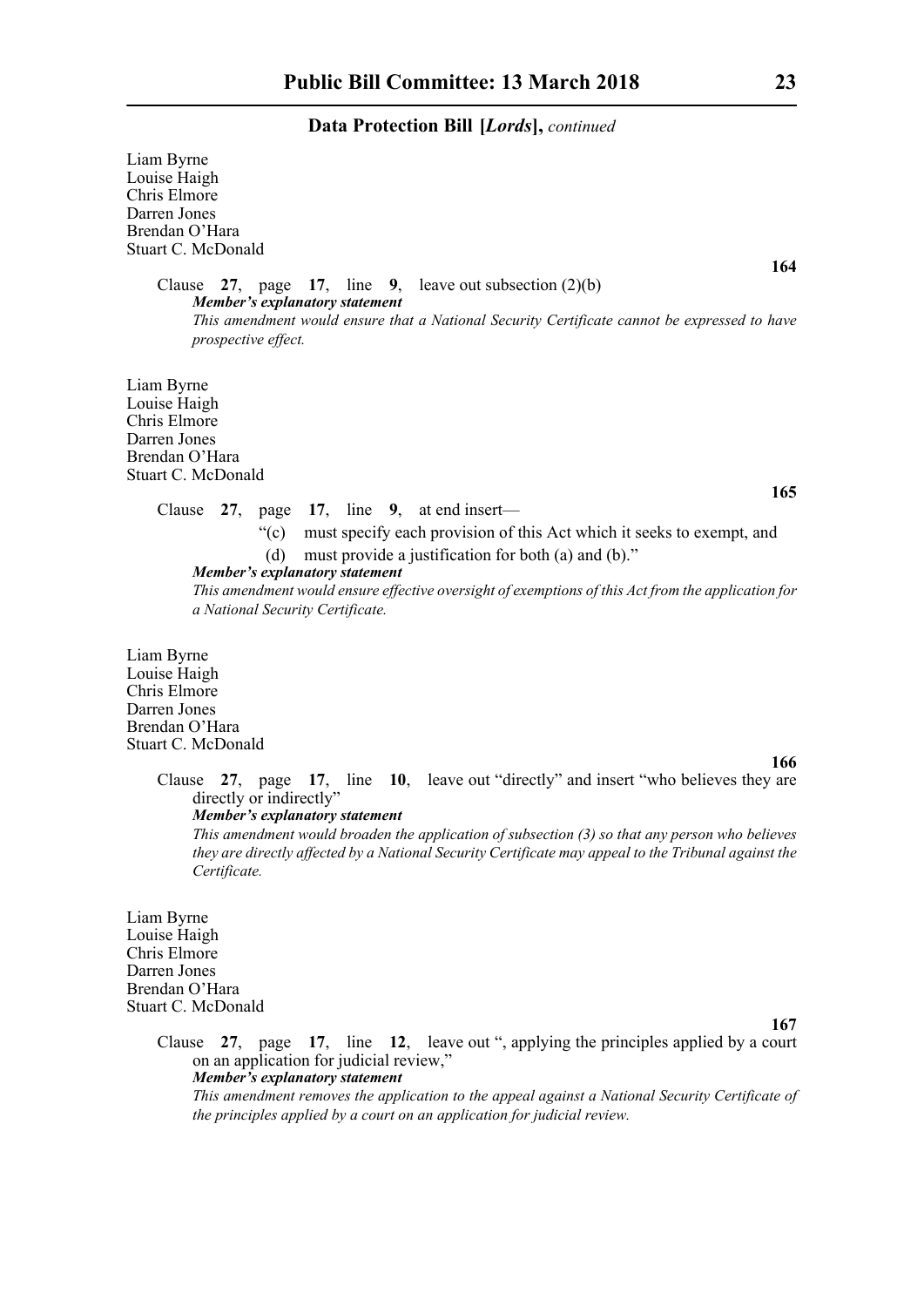Liam Byrne Louise Haigh Chris Elmore Darren Jones Brendan O'Hara Stuart C. McDonald

**168**

**169**

Clause **27**, page **17**, line **13**, leave out "the Minister did not have reasonable grounds for issuing" and insert "it was not necessary or proportionate to issue" *Member's explanatory statement These amendments would reflect that the Minister would not be the only authority involved in the*

Liam Byrne Louise Haigh Chris Elmore Darren Jones Brendan O'Hara Stuart C. McDonald

Clause **27**, page **17**, line **16**, at end insert—

*process of applying for a National Security Certificate.*

- "(4A) Where a Judicial Commissioner refuses to approve a Minister's application for a certificate under this Chapter, the Judicial Commissioner must give the Minister of the Crown reasons in writing for the refusal.
- (4B) Where a Judicial Commissioner refuses to approve a Minister's application for a certificate under this Chapter, the Minister may apply to the Information Commissioner for a review of the decision.
- (4C) It is not permissible for exemptions to be specified in relation to—
	- (a) Chapter II of the applied GDPR (principles)—
		- (i) Article 5 (lawful, fair and transparent processing),
		- (ii) Article 6 (lawfulness of processing),
		- (iii) Article 9 (processing of special categories of personal data),
	- (b) Chapter IV of the applied GDPR—
		- (i) GDPR Articles  $24 32$  inclusive.
		- (ii) GDPR Articles 35 43 inclusive,
	- (c) Chapter VIII of the applied GDPR (remedies, liabilities and penalties)—
		- (i) GDPR Article 83 (general conditions for imposing administrative fines),
		- (ii) GDPR Article 84 (penalties),
	- (d) Part 5 of this Act, or
	- (e) Part 7 of this Act."

#### *Member's explanatory statement*

*This amendment would require a Judicial Commissioner to intimate in writing to the Minister reasons for refusing the Minister's application for a National Security Certificate and allows the Minister to apply for a review by the Information Commissioner of such a refusal.*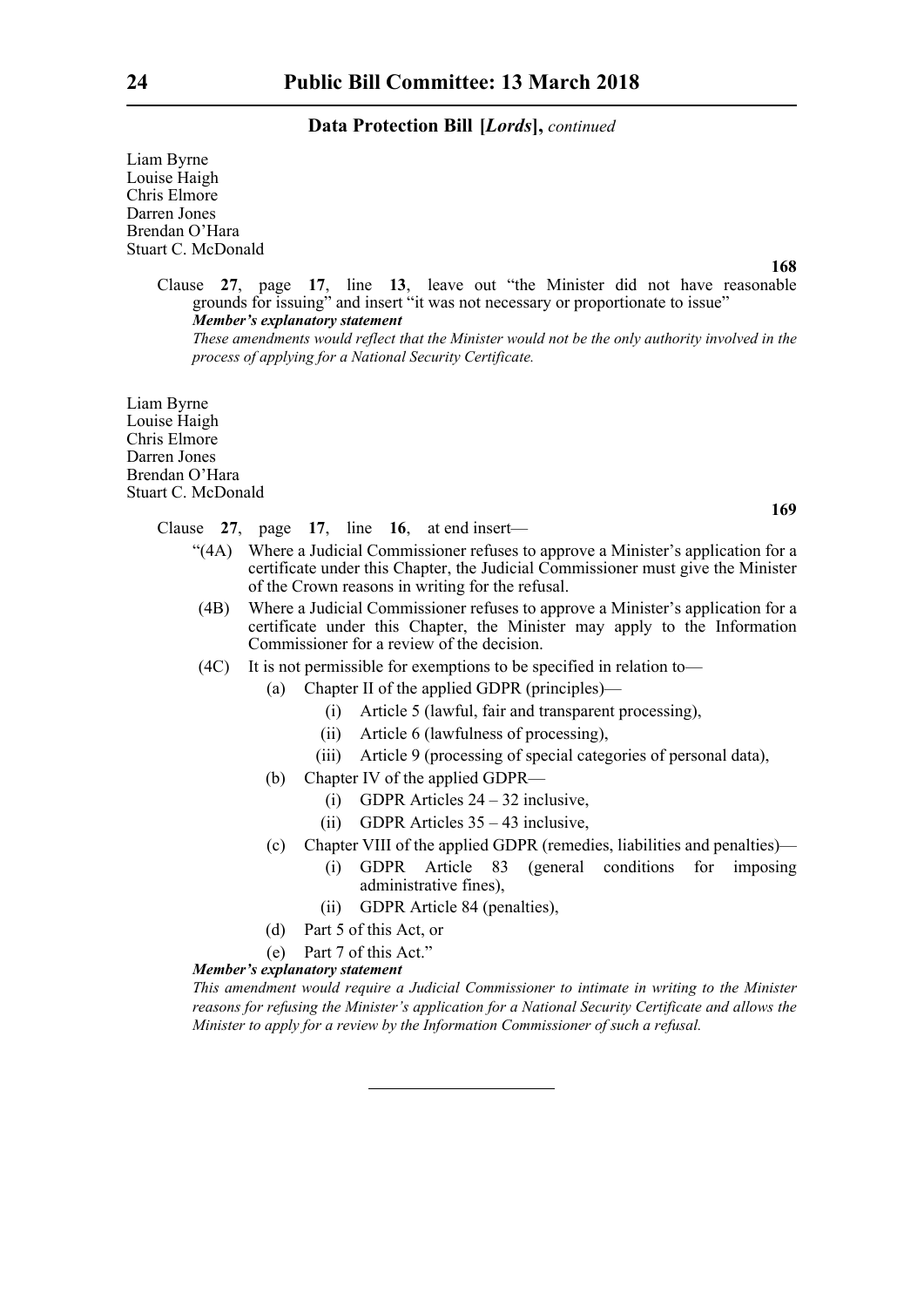#### Margot James

Clause **30**, page **19**, line **4**, after "specified" insert "or described" *Member's explanatory statement This amendment changes a reference to persons specified in Schedule 7 into a reference to persons specified or described there.*

#### Margot James

Clause **30**, page **19**, line **10**, leave out from "add" to end of line and insert "or remove a person or description of person" *Member's explanatory statement* 

*This amendment makes clear that regulations under Clause 30 may identify a person by describing a type of person, as well as by specifying a person.*

Brendan O'Hara Stuart C. McDonald Liam Byrne Louise Haigh Chris Elmore Darren Jones

# **132**

**116**

#### Clause **35**, page **21**, line **29**, leave out subsections (6) and (7). *Member's explanatory statement This amendment would remove delegated powers that would allow the Secretary of State to vary*

*the conditions and safeguards governing the general processing of sensitive personal data.*

#### Margot James

Schedule **8**, page **184**, line **32**, at end insert—

*"Safeguarding of children and of individuals at risk*

3A (1) This condition is met if—

- (a) the processing is necessary for the purposes of—
	- (i) protecting an individual from neglect or physical, mental or emotional harm, or
	- (ii) protecting the physical, mental or emotional well-being of an individual,
- (b) the individual is—
	- (i) aged under 18, or
	- (ii) aged 18 or over and at risk,
- (c) the processing is carried out without the consent of the data subject for one of the reasons listed in sub-paragraph (2), and
- (d) the processing is necessary for reasons of substantial public interest.
- (2) The reasons mentioned in sub-paragraph  $(1)(c)$  are—

**18**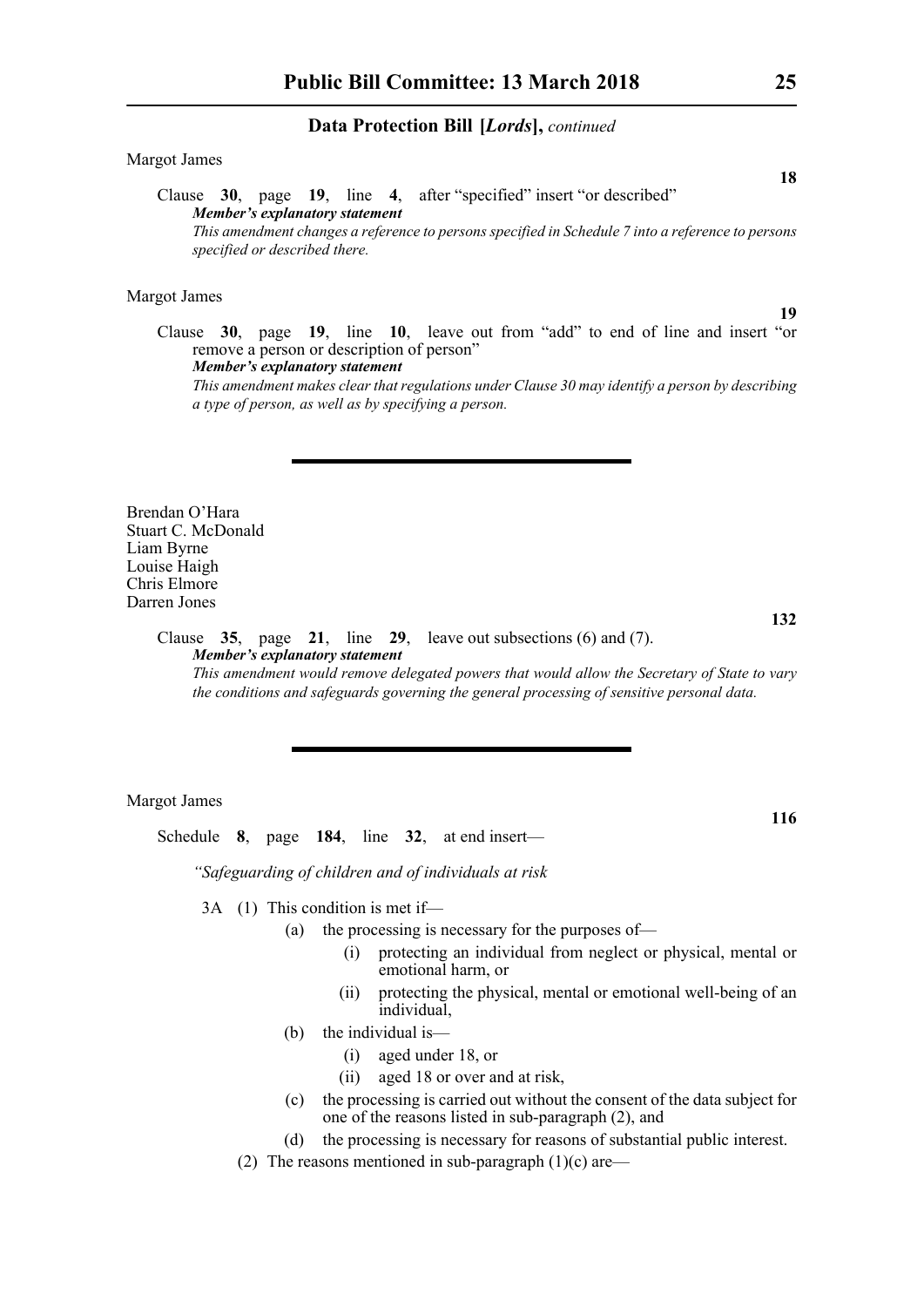- (a) in the circumstances, consent to the processing cannot be given by the data subject;
- (b) in the circumstances, the controller cannot reasonably be expected to obtain the consent of the data subject to the processing;
- (c) the processing must be carried out without the consent of the data subject because obtaining the consent of the data subject would prejudice the provision of the protection mentioned in sub-paragraph  $(1)(a)$ .
- (3) For the purposes of this paragraph, an individual aged 18 or over is "at risk" if the controller has reasonable cause to suspect that the individual—
	- (a) has needs for care and support,
	- (b) is experiencing, or at risk of, neglect or physical, mental or emotional harm, and
	- (c) as a result of those needs is unable to protect himself or herself against the neglect or harm or the risk of it.
- (4) In sub-paragraph (1)(a), the reference to the protection of an individual or of the well-being of an individual includes both protection relating to a particular individual and protection relating to a type of individual."

#### *Member's explanatory statement*

*Schedule 8 makes provision about the circumstances in which the processing of special categories of personal data is permitted. This amendment adds to that Schedule certain processing of personal data which is necessary for the protection of children or of adults at risk. See also Amendments 85 and 117.*

#### Margot James

**20**

**21**

Clause **41**, page **23**, line **34**, leave out "an individual" and insert "a data subject" *Member's explanatory statement* 

*Clause 41 makes provision about the processing of personal data for archiving purposes, for scientific or historical research purposes or for statistical purposes. This amendment aligns Clause 41(2)(b) with similar provision in Clause 19(2).*

Margot James

Clause **42**, page **24**, line **29**, leave out "with the day" and insert "when" *Member's explanatory statement This amendment is consequential on Amendment 71.*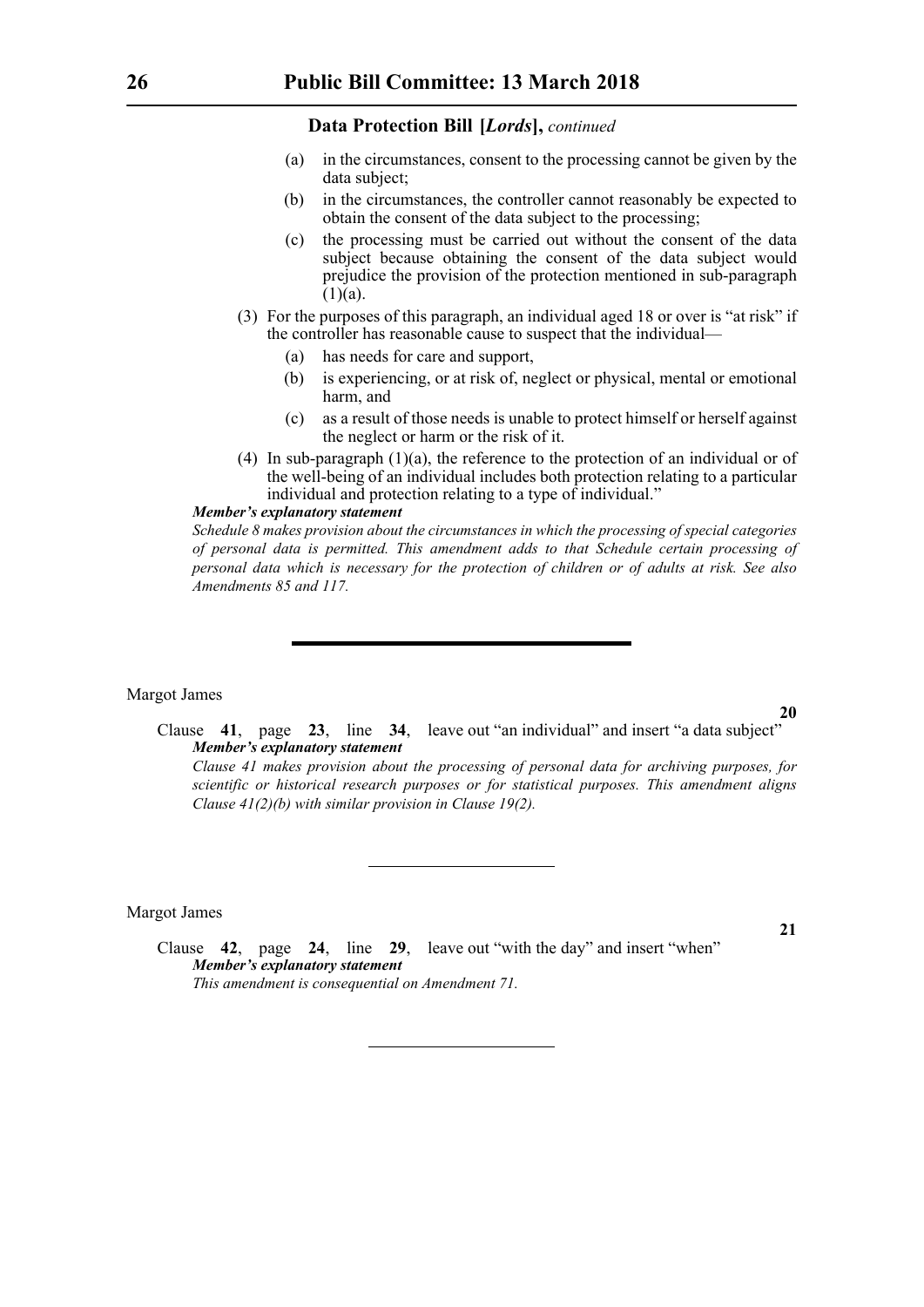# Margot James Clause **47**, page **28**, line **20**, leave out second "data" *Member's explanatory statement This amendment changes a reference to a "data controller" into a reference to a "controller" (as defined in Clauses 3 and 32).*

Brendan O'Hara Stuart C. McDonald Liam Byrne Louise Haigh Chris Elmore Darren Jones

# Clause **50**, page **30**, line **5**, at end insert ", and

(c) it does not engage the rights of the data subject under the Human Rights Act 1998."

*Member's explanatory statement* 

*This amendment would ensure that automated decisions should not be authorised by law if they engage an individual's human rights.*

#### Margot James

### Clause **50**, page **30**, line **11**, leave out "21 days" and insert "1 month" *Member's explanatory statement*

*Clause 50(2)(b) provides that where a controller notifies a data subject under Clause 50(2)(a) that the controller has taken a "qualifying significant decision" in relation to the data subject based solely on automated processing, the data subject has 21 days to request the controller to reconsider or take a new decision not based solely on automated processing. This amendment extends that period to one month.* 

# Margot James

# Clause **50**, page **30**, line **17**, leave out "21 days" and insert "1 month" *Member's explanatory statement*

*Clause 50(3) provides that where a data subject makes a request to a controller under Clause 50(2)(b) to reconsider or retake a decision based solely on automated processing, the controller has 21 days to respond. This amendment extends that period to one month.* 

Margot James

Clause **51**, page **31**, line **2**, leave out from first "the" to end of line 3 and insert "restriction imposed by the controller was lawful;" *Member's explanatory statement* 

*This amendment changes the nature of the request that a data subject may make to the Commissioner in cases where rights to information are restricted under Clause 44(4) or 45(4). The effect is that a data subject will be able to request the Commissioner to check that the restriction was lawful.*

**22**

**23**

**24**

**25**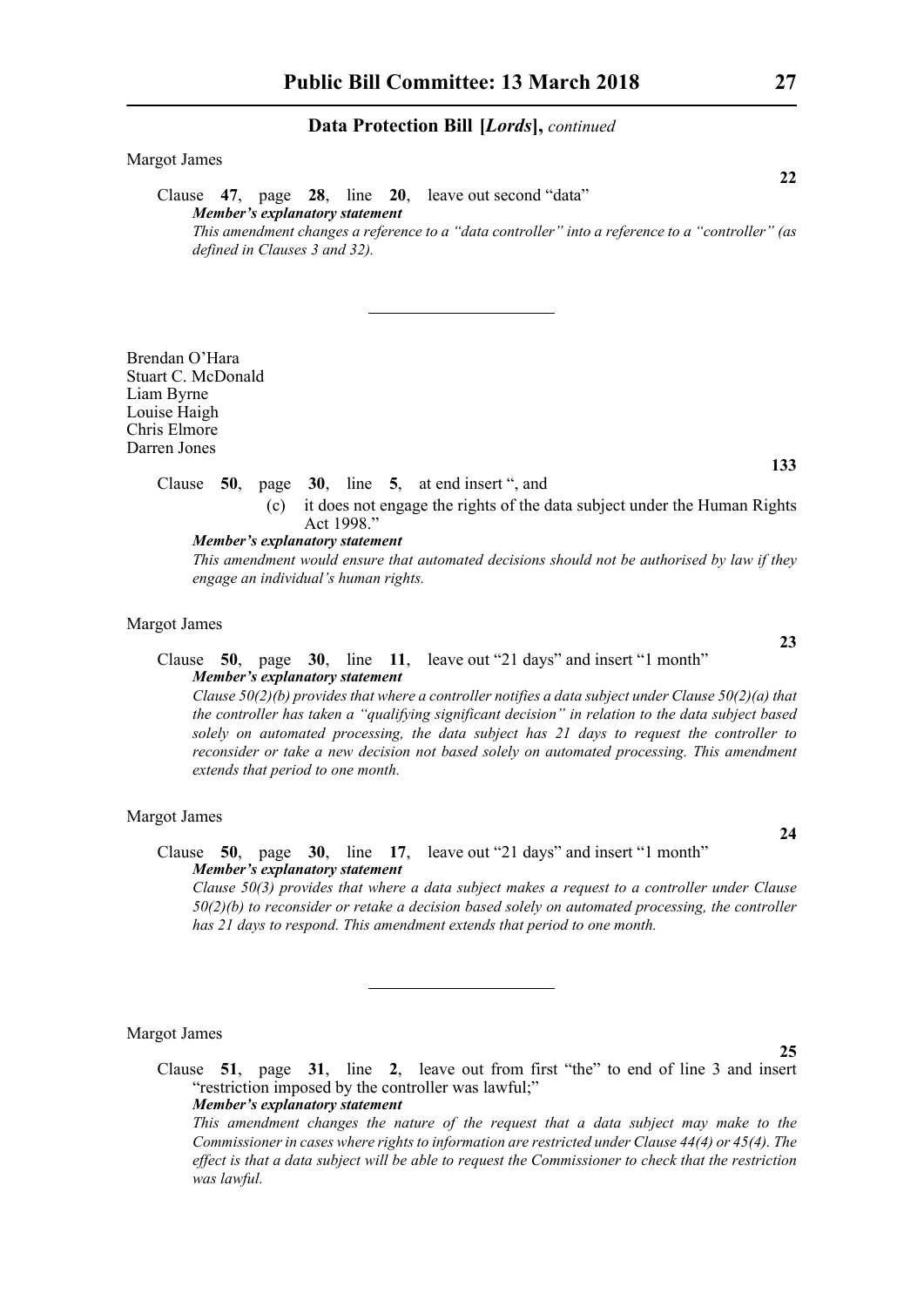Margot James

Clause **51**, page **31**, line **11**, leave out from first "the" to end of line 12 and insert "restriction imposed by the controller was lawful;" *Member's explanatory statement This amendment is consequential on Amendment 25.*

Margot James

Clause **53**, page **31**, line **39**, leave out "or 47" and insert ", 47 or 50" *Member's explanatory statement Clause 53(1) provides that where a request from a data subject under Clause 45, 46 or 47 is*

*manifestly unfounded or excessive, the controller may charge a reasonable fee for dealing with the request or refuse to act on the request. This amendment applies Clause 53(1) to requests under Clause 50 (automated decision making). See also Amendment 28.*

#### Margot James

Clause **53**, page **32**, line **4**, leave out "or 47" and insert ", 47 or 50" *Member's explanatory statement* 

*Clause 53(3) provides that where there is an issue as to whether a request under Clause 45, 46 or 47 is manifestly unfounded or excessive, it is for the controller to show that it is. This amendment applies Clause 53(3) to requests under Clause 50 (automated decision making). See also Amendment 27.*

#### Margot James

Clause **54**, page **32**, line **14**, leave out "day" and insert "time" *Member's explanatory statement This amendment is consequential on Amendment 71.*

#### Margot James

Clause **54**, page **32**, line **15**, leave out "day" and insert "time" *Member's explanatory statement This amendment is consequential on Amendment 71.*

#### Margot James

Clause **54**, page **32**, line **15**, leave out "days" *Member's explanatory statement This amendment is consequential on Amendment 71.*

**27**

**28**

**26**

**29**

**31**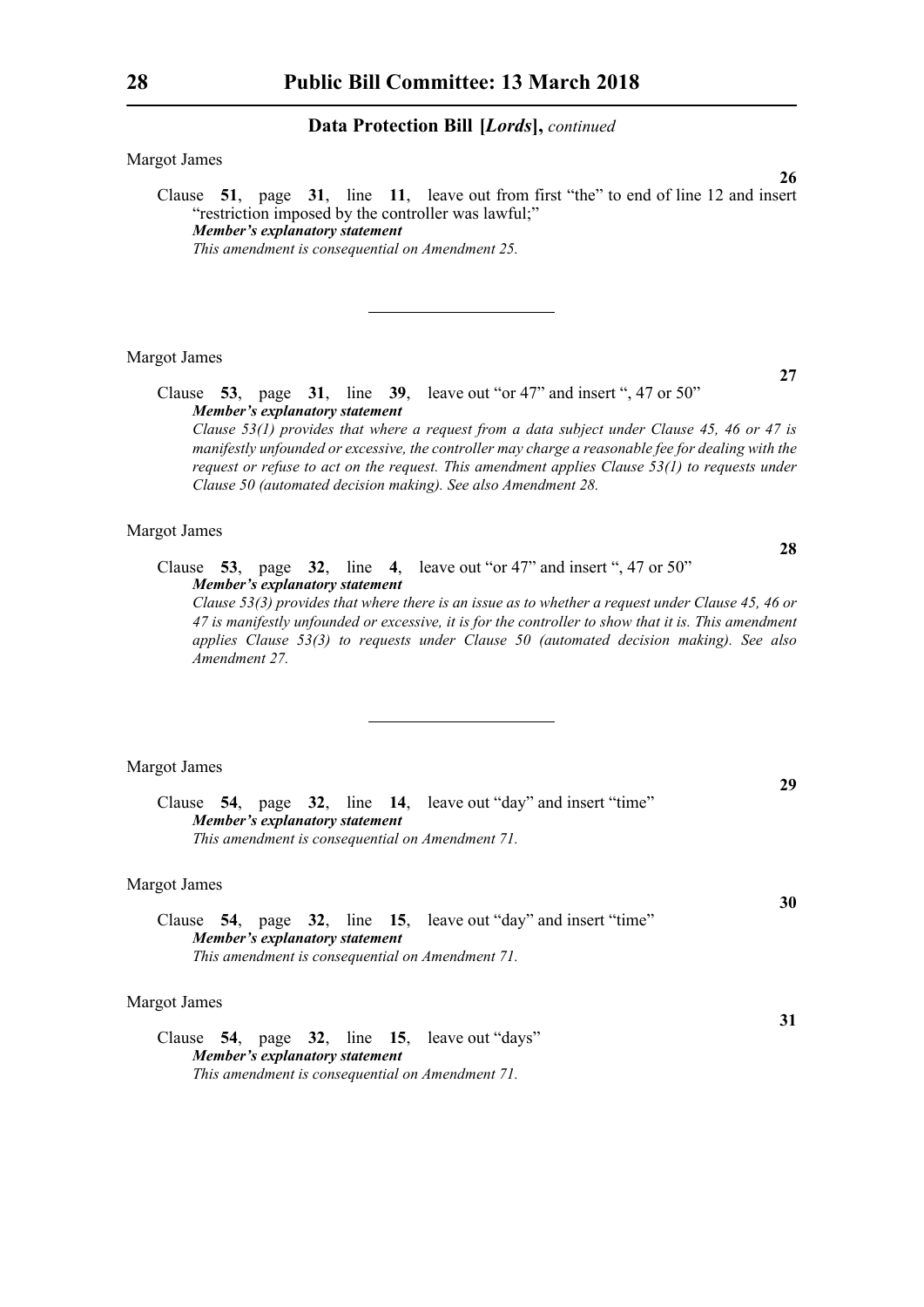| Margot James                                                                                                                                                             | 32  |
|--------------------------------------------------------------------------------------------------------------------------------------------------------------------------|-----|
| Clause 54, page 32, line 16, leave out "the day on which" and insert "when"<br><b>Member's explanatory statement</b><br>This amendment is consequential on Amendment 71. |     |
|                                                                                                                                                                          |     |
| Margot James                                                                                                                                                             |     |
| Clause 54, page 32, line 17, leave out "the day on which" and insert "when"<br>Member's explanatory statement<br>This amendment is consequential on Amendment 71.        | 33  |
| Margot James                                                                                                                                                             |     |
| Clause 54, page 32, line 19, leave out "the day on which" and insert "when"<br><b>Member's explanatory statement</b><br>This amendment is consequential on Amendment 71. | 34  |
|                                                                                                                                                                          |     |
|                                                                                                                                                                          |     |
| Louise Haigh<br>Liam Byrne<br>Chris Elmore<br>Darren Jones                                                                                                               |     |
| Clause 64, page 37, line 2, leave out "is likely to" and insert "may"                                                                                                    | 142 |
| Louise Haigh<br>Liam Byrne<br>Chris Elmore<br>Darren Jones                                                                                                               | 143 |
| Clause 64, page 37, line 2, leave out "high"                                                                                                                             |     |
| Louise Haigh<br>Liam Byrne<br>Chris Elmore<br>Darren Jones                                                                                                               |     |
| Clause 64, page 37, line 15, leave out "is likely to" and insert "may"                                                                                                   | 144 |
| Louise Haigh<br>Liam Byrne<br>Chris Elmore<br>Darren Jones                                                                                                               |     |
| Clause 64, page 37, line 15, leave out "high"                                                                                                                            | 145 |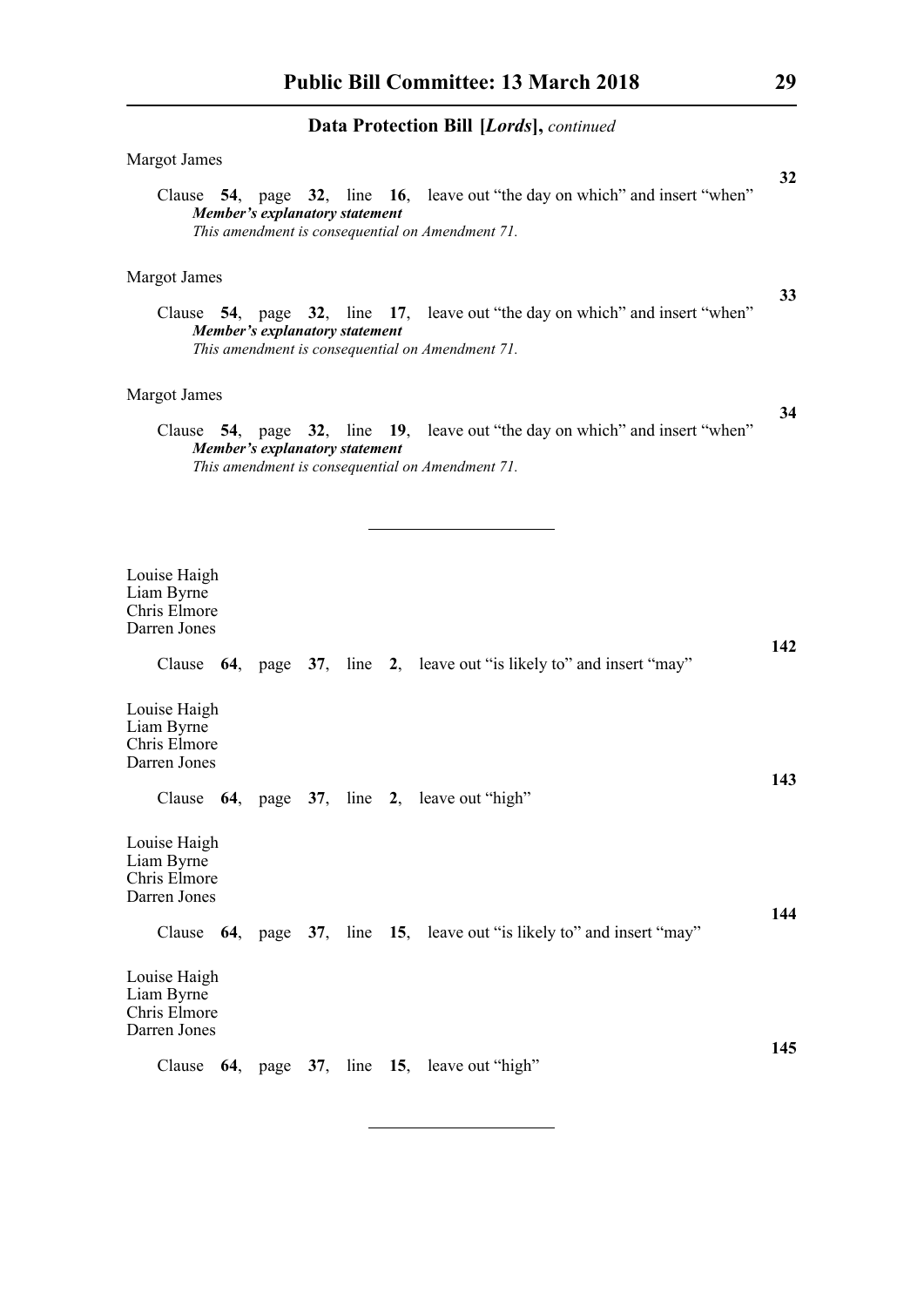| <b>Data Protection Bill [Lords]</b> , continued                                                                                                                                                                                                                                                                                                                           |
|---------------------------------------------------------------------------------------------------------------------------------------------------------------------------------------------------------------------------------------------------------------------------------------------------------------------------------------------------------------------------|
| Louise Haigh<br>Liam Byrne<br>Chris Elmore<br>Darren Jones<br>146                                                                                                                                                                                                                                                                                                         |
| Clause $65$ , page $37$ , line $19$ , leave out subsection (1) and insert—                                                                                                                                                                                                                                                                                                |
| This section applies where a controller intends to—<br>$\degree(1)$                                                                                                                                                                                                                                                                                                       |
| create a filing system and process personal data forming part of it, or<br>(a)<br>(b)<br>use new technical or organisational measures to acquire, store or<br>otherwise process personal data."                                                                                                                                                                           |
| Louise Haigh<br>Liam Byrne<br>Chris Elmore<br>Darren Jones<br>147                                                                                                                                                                                                                                                                                                         |
| Clause 65, page 37, line 23, leave out "would" and insert "could"                                                                                                                                                                                                                                                                                                         |
| Louise Haigh<br>Liam Byrne<br>Chris Elmore<br>Darren Jones<br>148                                                                                                                                                                                                                                                                                                         |
| Clause 65, page 37, line 23, leave out "high"                                                                                                                                                                                                                                                                                                                             |
| Louise Haigh<br>Liam Byrne<br>Chris Elmore<br>Darren Jones<br>149                                                                                                                                                                                                                                                                                                         |
| Clause $65$ , page $37$ , line $44$ , at end insert—                                                                                                                                                                                                                                                                                                                      |
| If the Commissioner is not satisfied that the controller or processor (where the<br>(8)<br>controller is using a processor) has taken sufficient steps to remedy the failing in<br>respect of which the Commissioner gave advice under subsection (4), the<br>Commissioner may exercise powers of enforcement available to the<br>Commissioner under Part 6 of this Act." |

Brendan O'Hara Stuart C. McDonald Liam Byrne Louise Haigh Chris Elmore Darren Jones

Clause **86**, page **50**, line **33**, leave out subsections (3) and (4). *Member's explanatory statement This amendment would remove delegated powers that would allow the Secretary of State to vary the conditions and safeguards governing the general processing of sensitive personal data.*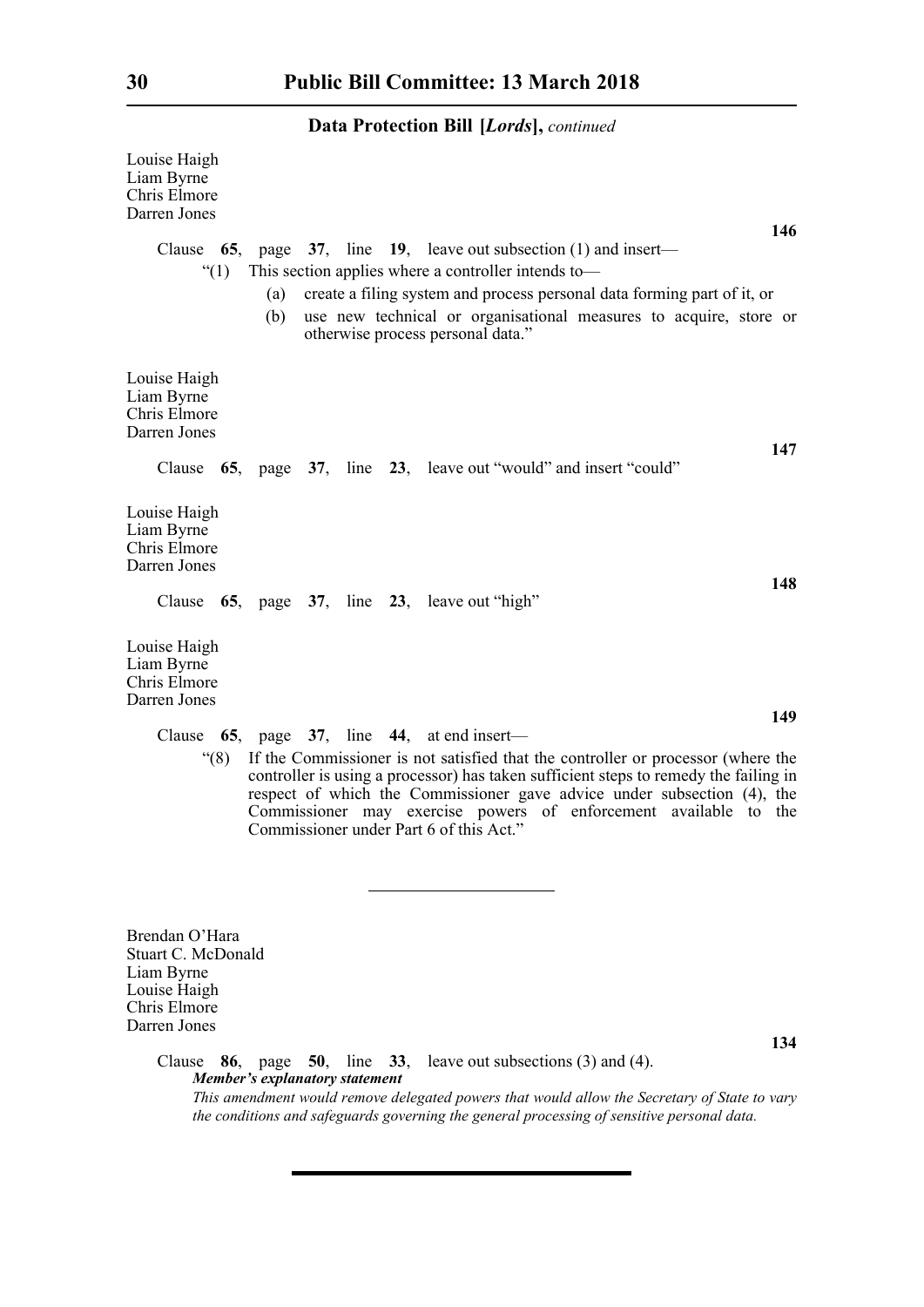Margot James

Schedule **10**, page **187**, line **5**, at end insert—

*"Safeguarding of children and of individuals at risk*

- 3A (1) This condition is met if—
	- (a) the processing is necessary for the purposes of—
		- (i) protecting an individual from neglect or physical, mental or emotional harm, or
		- (ii) protecting the physical, mental or emotional well-being of an individual,
		- (b) the individual is—
			- (i) aged under 18, or
			- (ii) aged 18 or over and at risk,
		- (c) the processing is carried out without the consent of the data subject for one of the reasons listed in sub-paragraph (2), and
		- (d) the processing is necessary for reasons of substantial public interest.
	- (2) The reasons mentioned in sub-paragraph  $(1)(c)$  are—
		- (a) in the circumstances, consent to the processing cannot be given by the data subject;
		- (b) in the circumstances, the controller cannot reasonably be expected to obtain the consent of the data subject to the processing;
		- (c) the processing must be carried out without the consent of the data subject because obtaining the consent of the data subject would prejudice the provision of the protection mentioned in sub-paragraph  $(1)(a)$ .
	- (3) For the purposes of this paragraph, an individual aged 18 or over is "at risk" if the controller has reasonable cause to suspect that the individual—
		- (a) has needs for care and support,
		- (b) is experiencing, or at risk of, neglect or physical, mental or emotional harm, and
		- (c) as a result of those needs is unable to protect himself or herself against the neglect or harm or the risk of it.
	- (4) In sub-paragraph (1)(a), the reference to the protection of an individual or of the well-being of an individual includes both protection relating to a particular individual and protection relating to a type of individual."

# *Member's explanatory statement*

*Schedule 10 makes provision about the circumstances in which the processing of special categories of personal data is permitted. This amendment adds to that Schedule certain processing of personal data which is necessary for the protection of children or of adults at risk. See also Amendments 85 and 116.*

Margot James

**117**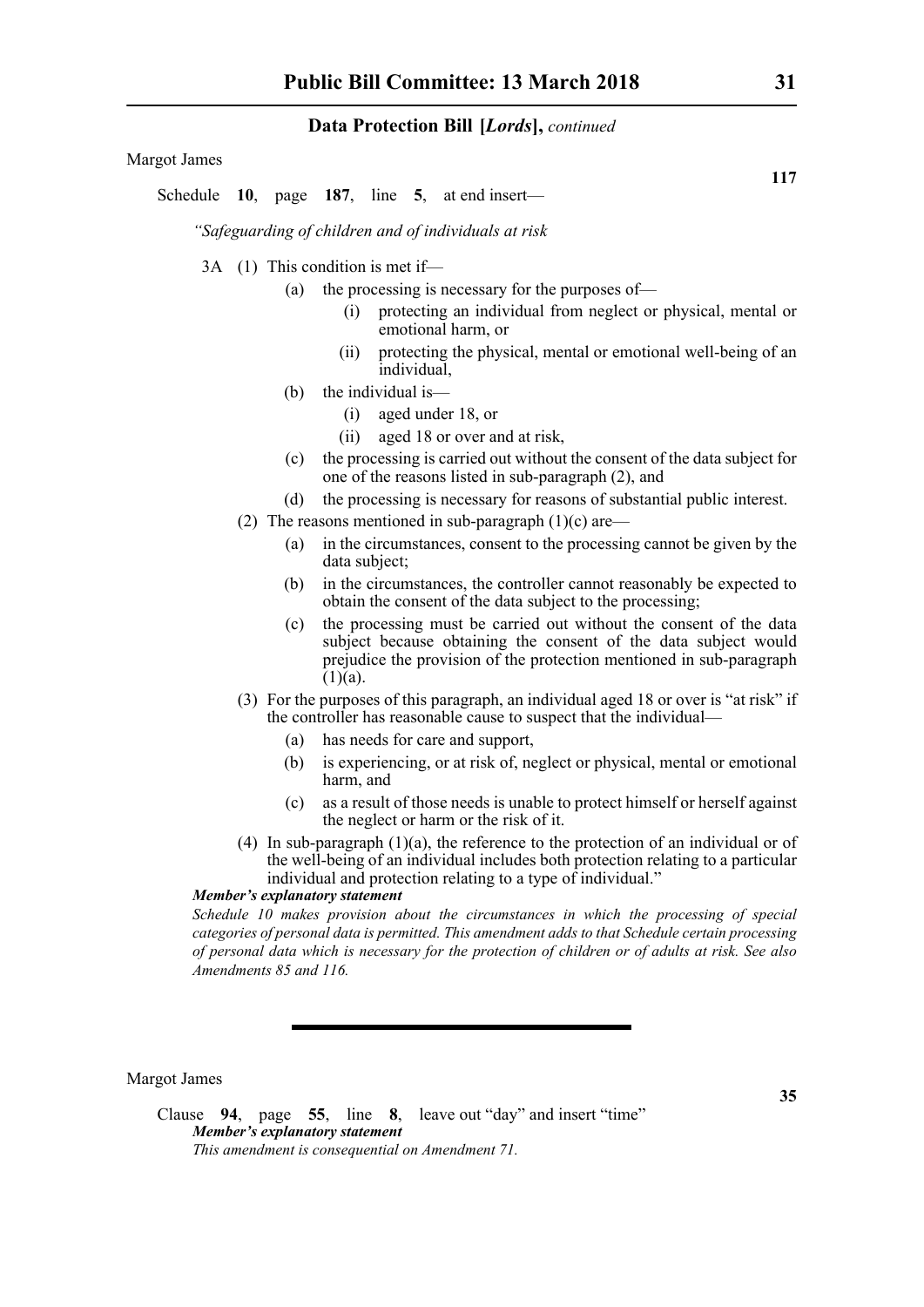| <b>Margot James</b>                                                                                                                                                      | 36 |
|--------------------------------------------------------------------------------------------------------------------------------------------------------------------------|----|
| Clause 94, page 55, line 9, leave out "day" and insert "time"<br>Member's explanatory statement<br>This amendment is consequential on Amendment 71.                      |    |
| <b>Margot James</b>                                                                                                                                                      |    |
| Clause 94, page 55, line 10, leave out "days"<br>Member's explanatory statement<br>This amendment is consequential on Amendment 71.                                      | 37 |
| <b>Margot James</b>                                                                                                                                                      |    |
| Clause 94, page 55, line 11, leave out "the day on which" and insert "when"<br><b>Member's explanatory statement</b><br>This amendment is consequential on Amendment 71. | 38 |
| <b>Margot James</b>                                                                                                                                                      |    |
| Clause 94, page 55, line 12, leave out "the day on which" and insert "when"<br>Member's explanatory statement<br>This amendment is consequential on Amendment 71.        | 39 |
| <b>Margot James</b>                                                                                                                                                      |    |
| Clause 94, page 55, line 13, leave out "the day on which" and insert "when"<br>Member's explanatory statement<br>This amendment is consequential on Amendment 71.        | 40 |
| Brendan O'Hara                                                                                                                                                           |    |

Stuart C. McDonald

Clause **96**, page **56**, line **8**, after "law" insert "unless the decision engages an individual's rights under the Human Rights Act 1998".

# Margot James

**41**

**135**

Clause **97**, page **56**, line **34**, leave out "21 days" and insert "1 month" *Member's explanatory statement Clause 97(4) provides that where a controller notifies a data subject under Clause 97(3) that the controller has taken a decision falling under Clause 97(1) (automated decisions required or authorised by law), the data subject has 21 days to request the controller to reconsider or take a new decision not based solely on automated processing. This amendment extends that period to one month.*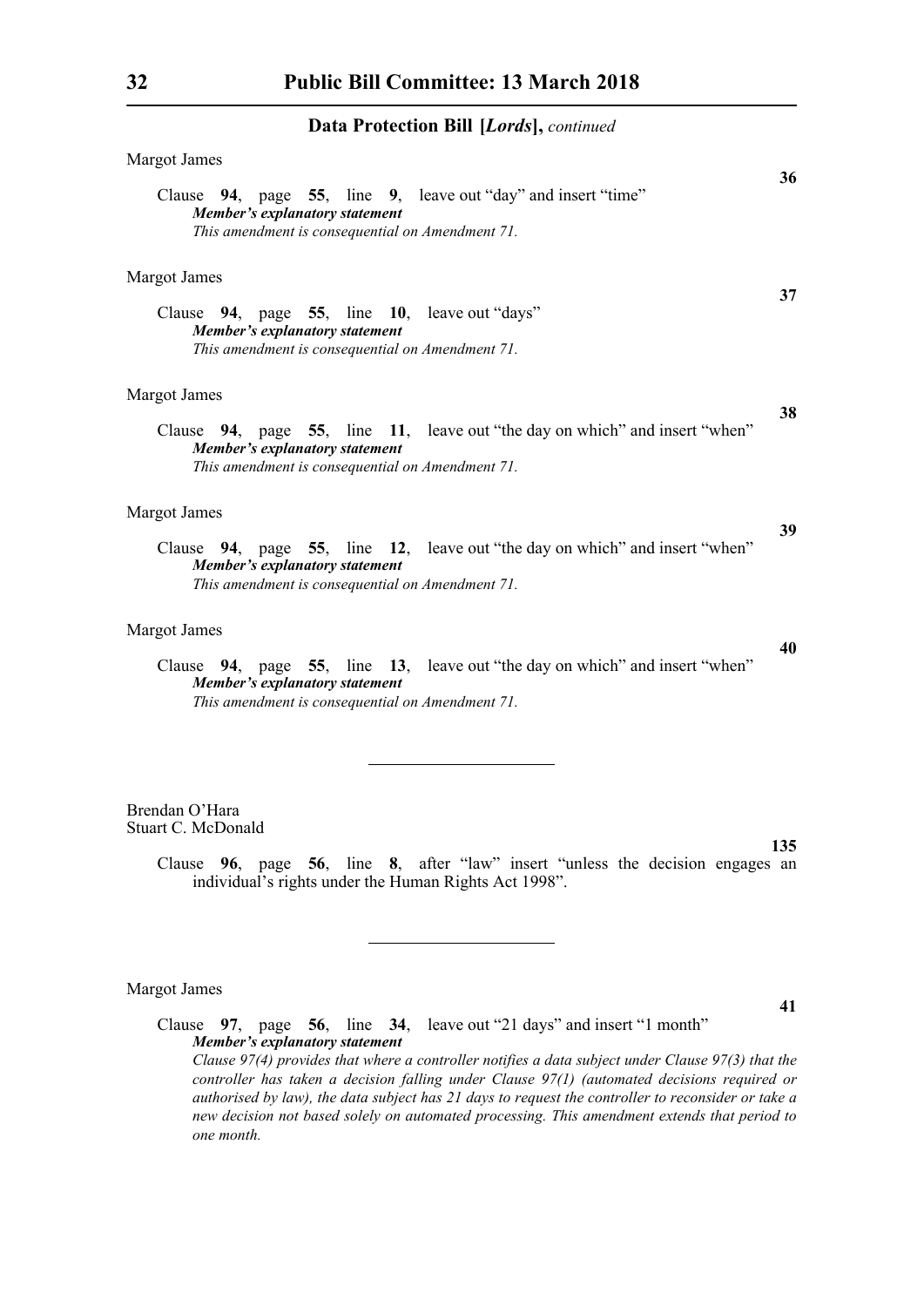| Margot James                                                                                                                                                                                                                                                                                                                                                                                      |
|---------------------------------------------------------------------------------------------------------------------------------------------------------------------------------------------------------------------------------------------------------------------------------------------------------------------------------------------------------------------------------------------------|
| 42<br>Clause 97, page 56, line 39, leave out "21 days" and insert "1 month"<br><b>Member's explanatory statement</b><br>Clause 97(5) provides that where a data subject makes a request to a controller under Clause<br>97(4) to reconsider or retake a decision based solely on automated processing, the controller has<br>21 days to respond. This amendment extends that period to one month. |
| <b>Margot James</b>                                                                                                                                                                                                                                                                                                                                                                               |
| 43<br>Clause 99, page 57, line 28, leave out "day" and insert "time"<br>Member's explanatory statement<br>This amendment is consequential on Amendment 71.                                                                                                                                                                                                                                        |
| Margot James                                                                                                                                                                                                                                                                                                                                                                                      |
| 44<br>Clause 99, page 58, line 3, leave out "day" and insert "time"<br>Member's explanatory statement<br>This amendment is consequential on Amendment 71.                                                                                                                                                                                                                                         |
| <b>Margot James</b>                                                                                                                                                                                                                                                                                                                                                                               |
| 45<br>Clause 99, page 58, line 5, leave out "the day on which" and insert "when"<br>Member's explanatory statement<br>This amendment is consequential on Amendment 71.                                                                                                                                                                                                                            |
| Margot James                                                                                                                                                                                                                                                                                                                                                                                      |
| 46<br>Clause 99, page 58, line 6, leave out "the day on which" and insert "when"<br>Member's explanatory statement<br>This amendment is consequential on Amendment 71.                                                                                                                                                                                                                            |
| Liam Byrne<br>Louise Haigh<br>Chris Elmore                                                                                                                                                                                                                                                                                                                                                        |
| Darren Jones<br>159                                                                                                                                                                                                                                                                                                                                                                               |
| 61, line 13, after "is" insert "provided by law and is"<br>Clause<br>$109$ , page<br>Member's explanatory statement<br>This amendment would place meaningful safeguards on the sharing of data by the intelligence<br>agencies.                                                                                                                                                                   |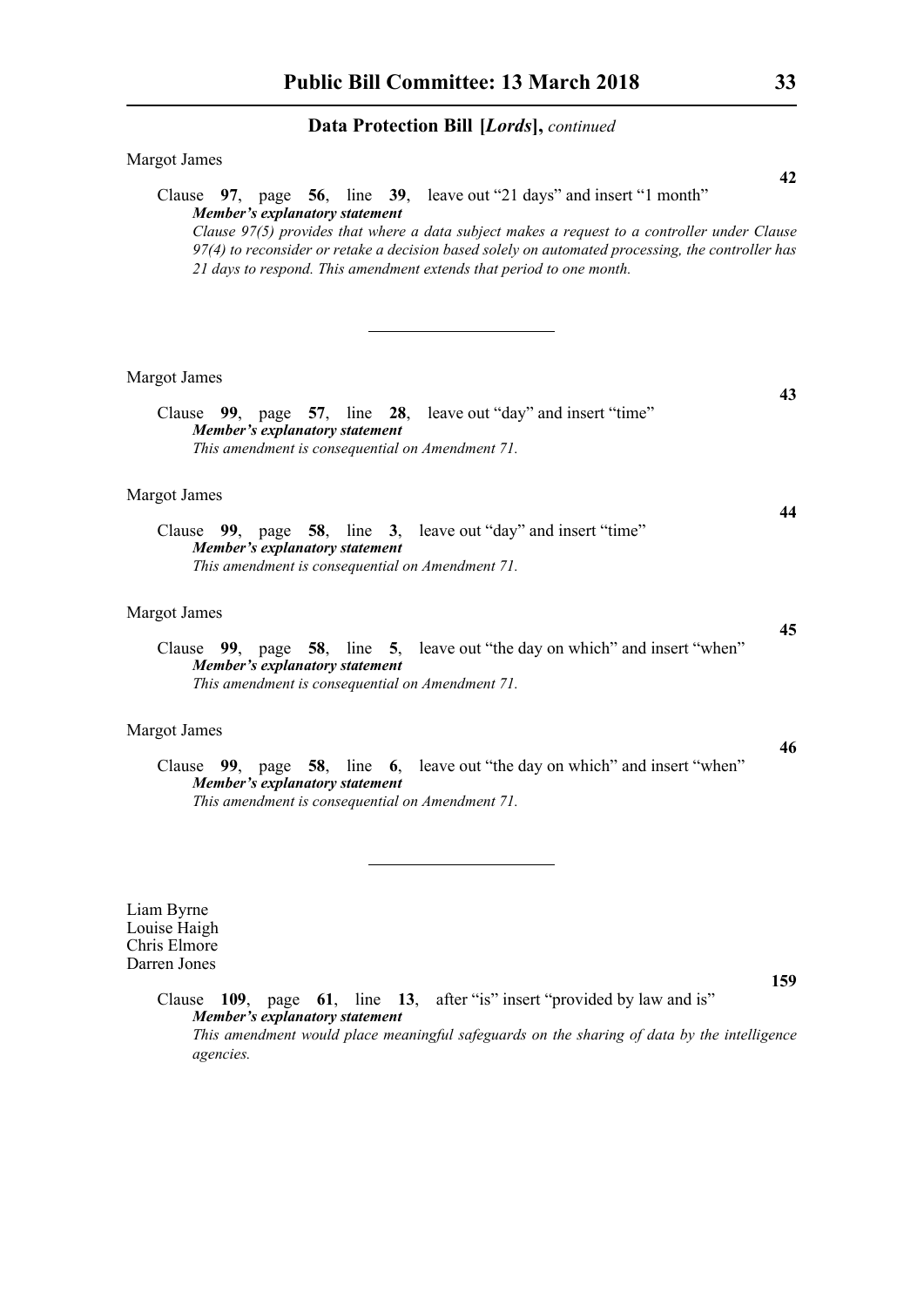| Liam Byrne<br>Louise Haigh<br>Chris Elmore<br>Darren Jones |       |                                                                                                                                                                                                |
|------------------------------------------------------------|-------|------------------------------------------------------------------------------------------------------------------------------------------------------------------------------------------------|
| Clause                                                     |       | 160<br>109, page $61$ , line 18, at end insert—                                                                                                                                                |
| " $(3)$                                                    |       | The transfer falls within this subsection if the transfer-                                                                                                                                     |
|                                                            | (a)   | is based on an adequacy decision (see section 74),                                                                                                                                             |
|                                                            | (b)   | if not based on an adequacy decision, is based on there being appropriate<br>safeguards (see section 75), or                                                                                   |
|                                                            | (c)   | if not based on an adequacy decision or on there being appropriate<br>safeguards, is based on special circumstances (see section 76 as amended<br>by subsection $(5)$ ).                       |
| (4)                                                        |       | A transfer falls within this subsection if-                                                                                                                                                    |
|                                                            | (a)   | the intended recipient is a person based in a third country that has (in that<br>country) functions comparable to those of the controller or an<br>international organisation, and             |
|                                                            | (b)   | the transfer meets the following conditions—                                                                                                                                                   |
|                                                            | (i)   | the transfer is strictly necessary in a specific case for the<br>performance of a task of the transferring controller as provided<br>by law or for the purposes set out in subsection $(2)$ ,  |
|                                                            | (ii)  | the transferring controller has determined that there are no<br>fundamental rights and freedoms of the data subject concerned<br>that override the public interest necessitating the transfer, |
|                                                            | (iii) | the transferring controller informs the intended recipient of the<br>specific purpose or purposes for which the personal data may, so<br>far as necessary, be processed, and                   |
|                                                            | (iv)  | the transferring controller documents any transfer and informs<br>the Commissioner about the transfer on request.                                                                              |
| (5)                                                        |       | The reference to law enforcement purposes in subsection $(4)$ of section 76 is to be<br>read as a reference to the purposes set out in subsection (2)."                                        |
|                                                            |       |                                                                                                                                                                                                |
|                                                            |       |                                                                                                                                                                                                |
| <b>Margot James</b>                                        |       | 118                                                                                                                                                                                            |

Schedule **11**, page **190**, line **4**, leave out "day falls before the day on which" and insert "time falls before" *Member's explanatory statement This amendment is consequential on Amendment 71.*

# Margot James

**119** Schedule **11**, page **190**, line **7**, leave out "day" and insert "time" *Member's explanatory statement This amendment is consequential on Amendment 71.*

# Margot James

Schedule **11**, page **190**, line **9**, leave out "the date of" *Member's explanatory statement This amendment is consequential on Amendment 71.*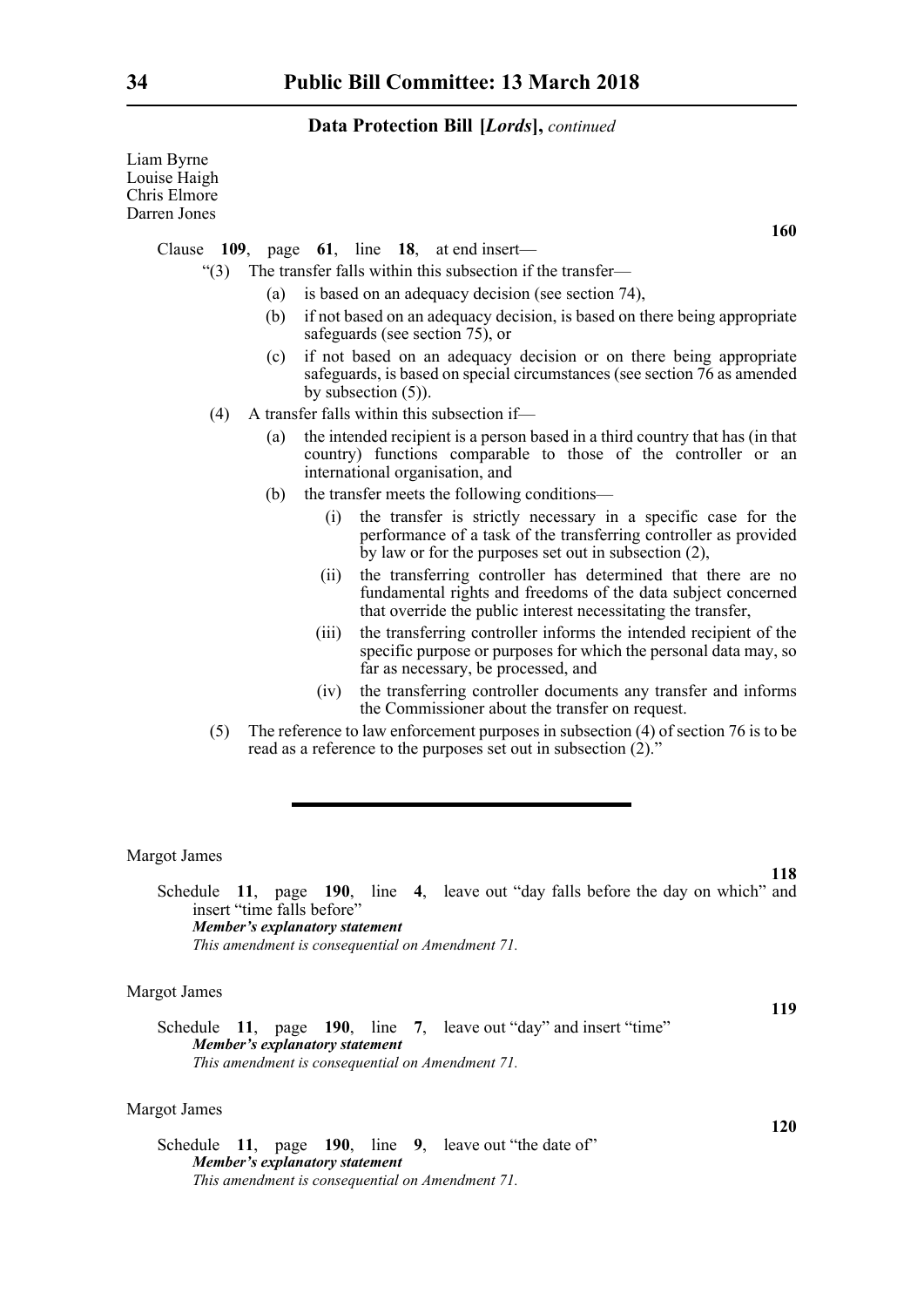| <b>Margot James</b><br>121                                                                                                                                                                                                |
|---------------------------------------------------------------------------------------------------------------------------------------------------------------------------------------------------------------------------|
| Schedule 11, page 190, line 17, leave out "day" and insert "time"<br>Member's explanatory statement                                                                                                                       |
| This amendment is consequential on Amendment 71.                                                                                                                                                                          |
|                                                                                                                                                                                                                           |
| Brendan O'Hara<br>Stuart C. McDonald<br>Liam Byrne<br>Louise Haigh<br>Chris Elmore<br>Darren Jones                                                                                                                        |
| 136<br>Page 63, line 1, leave out Clause 113                                                                                                                                                                              |
| <b>Member's explanatory statement</b><br>This amendment would remove delegated powers that would allow the Secretary of State to create<br>new exemptions to Part 4 of the Bill.                                          |
|                                                                                                                                                                                                                           |
|                                                                                                                                                                                                                           |
| <b>Margot James</b><br>122                                                                                                                                                                                                |
| 13, page 194, line 36, leave out from beginning to end of line 4 on page<br>Schedule<br>195<br><b>Member's explanatory statement</b><br>This amendment is consequential on the omission of Clause 121 (see Amendment 47). |
|                                                                                                                                                                                                                           |
| <b>Margot James</b><br>47                                                                                                                                                                                                 |
| Page 66, line 23, leave out Clause 121                                                                                                                                                                                    |
|                                                                                                                                                                                                                           |
| Margot James                                                                                                                                                                                                              |
| 48<br>Clause 124, page 68, line 24, leave out "with the day on which" and insert "when"<br>Member's explanatory statement<br>This amendment is consequential on Amendment 71.                                             |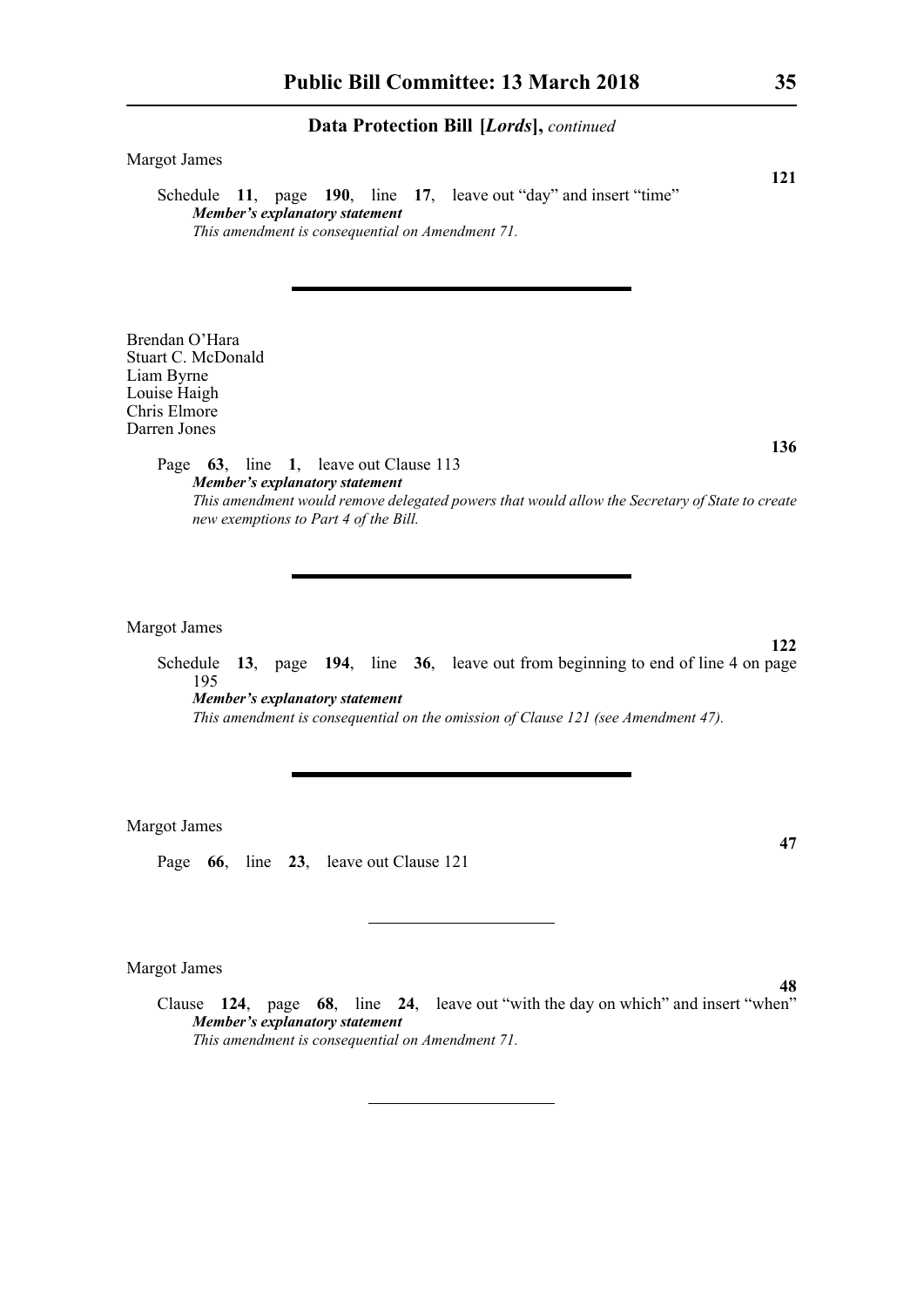Margot James

Clause **125**, page **69**, line **9**, leave out "with the day on which" and insert "when" *Member's explanatory statement This amendment is consequential on Amendment 71.*

Brendan O'Hara Stuart C. McDonald

Clause **142**, page **77**, line **34**, at end insert—

"(3) The Secretary of State must consult the Scottish Government and obtain its consent before establishing an inquiry under subsection (1)."

*Member's explanatory statement* 

*This amendment would ensure that before any inquiry was established, the UK Government must have consent from Scottish Government.*

# Margot James

Page **77**, line **18**, leave out Clause 142

Margot James

Clause **143**, page **77**, line **37**, after "notice")" insert "—  $(a)$ *Member's explanatory statement See the explanatory statement for Amendment 52.*

#### Margot James

- Clause **143**, page **77**, line **40**, at end insert ", or
	- (b) require any person to provide the Commissioner with information that the Commissioner reasonably requires for the purposes of determining whether the processing of personal data is carried out by an individual in the course of a purely personal or household activity."

#### *Member's explanatory statement*

*This amendment and Amendments 51 and 54 enable the Information Commissioner to obtain information in order to work out whether processing is carried out in the course of purely personal or household activities. Such processing is not subject to the GDPR or the applied GDPR (see Article 2(2)(c) of the GDPR and Clause 21(3)).*

#### Margot James

Clause **143**, page **78**, line **23**, leave out "with the day on which" and insert "when" *Member's explanatory statement* 

*This amendment is consequential on Amendment 71.*

**137**

**49**

**51**

**50**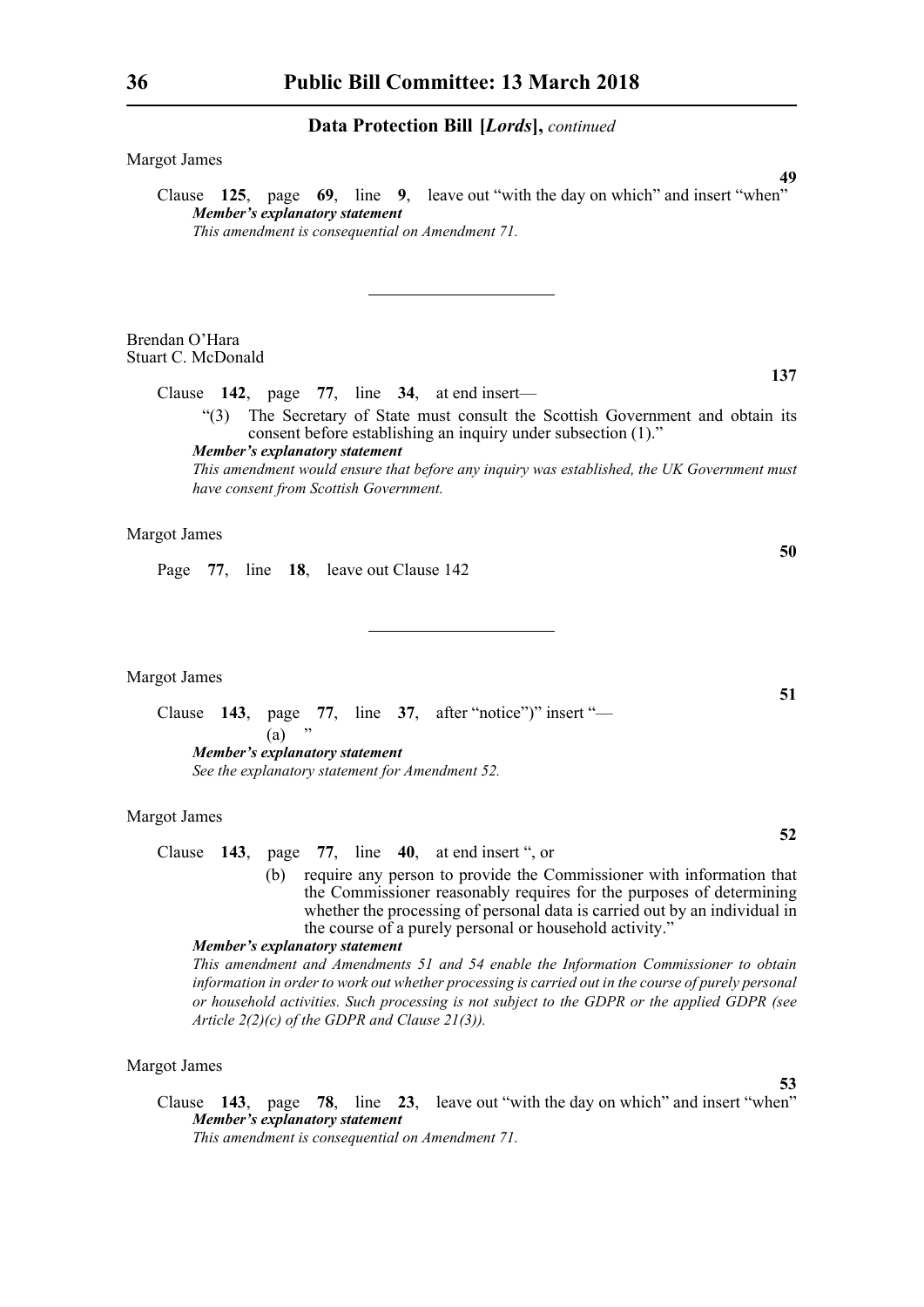# Margot James

Clause **143**, page **78**, line **30**, at end insert—

 $(10)$  Section 3(14)(b) does not apply to the reference to the processing of personal data in subsection (1)(b)."

#### *Member's explanatory statement*

*This amendment secures that the reference to "processing" in the new paragraph (b) inserted by Amendment 52 includes all types of processing of personal data. It disapplies Clause 3(14)(b), which provides that references to processing in Parts 5 to 7 of the bill are usually to processing to which Chapter 2 or 3 of Part 2, Part 3 or Part 4 applies.*

Margot James

Clause **146**, page **81**, line **3**, leave out "with the day on which" and insert "when" *Member's explanatory statement This amendment is consequential on Amendment 71.*

Margot James

Clause **149**, page **83**, line **36**, leave out "with the day on which" and insert "when" *Member's explanatory statement This amendment is consequential on Amendment 71.*

Margot James

Clause **154**, page **86**, line **10**, at end insert "or distress" *Member's explanatory statement This amendment is for consistency with Clause 149(2). It requires the Commissioner, when deciding whether to give a penalty notice to a person in respect of a failure to which the GDPR does not apply and when determining the amount of the penalty, to have regard to any action taken by the controller or processor to mitigate the distress suffered by data subjects as a result of the failure.* 

Margot James

Schedule **16**, page **203**, line **26**, leave out "with the day after" and insert "when" *Member's explanatory statement This amendment is consequential on Amendment 71.*

**123**

**57**

**55**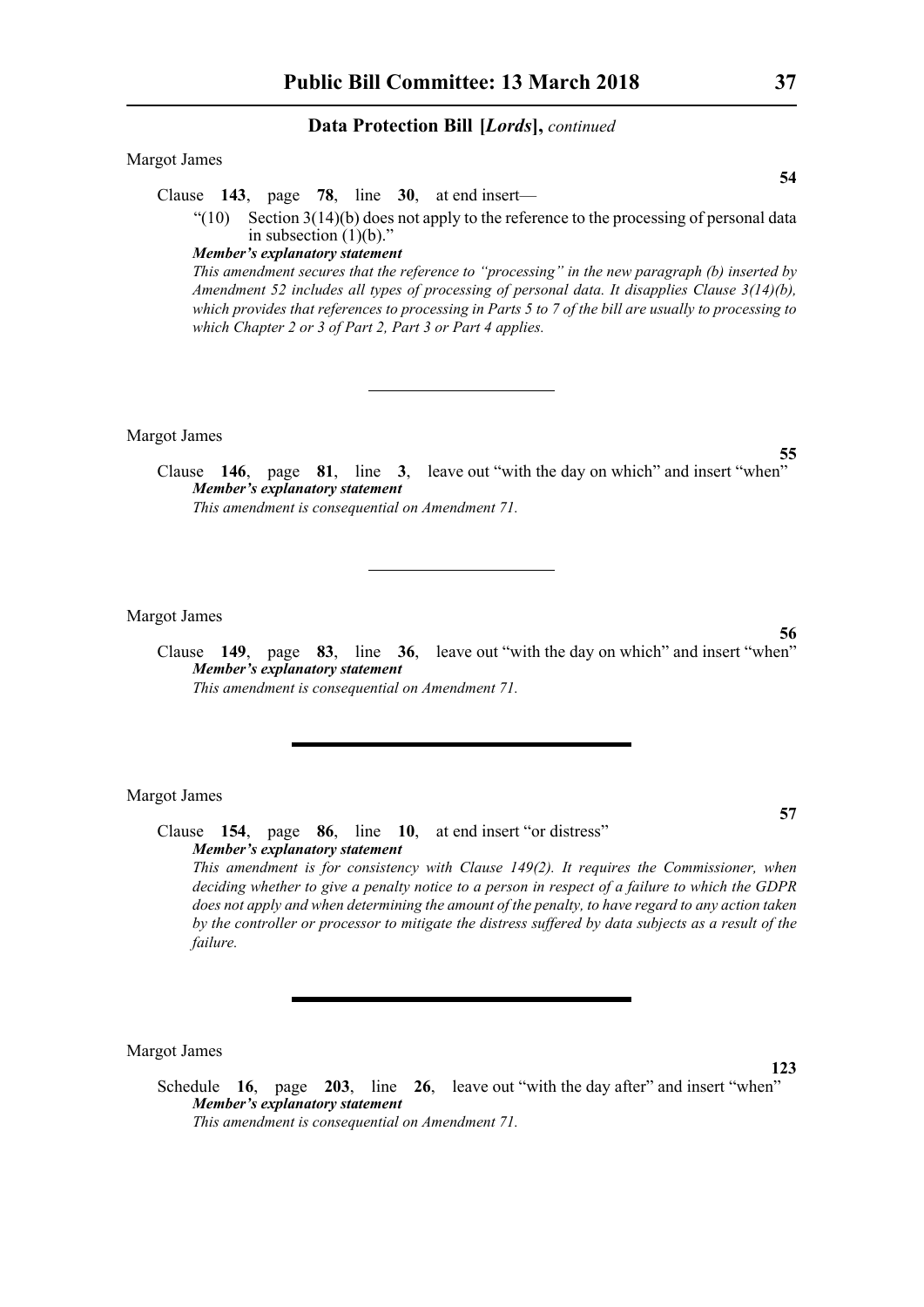# Margot James

Schedule **16**, page **204**, line **10**, leave out "with the day on which" and insert "when" *Member's explanatory statement* 

*This amendment is consequential on Amendment 71.*

#### Margot James

Margot James

Schedule **16**, page **205**, line **5**, leave out "with the day after the day on which" and insert "when" *Member's explanatory statement This amendment is consequential on Amendment 71.*

Schedule **16**, page **205**, line **37**, leave out "controller or processor" and insert "person to whom the penalty notice was given" *Member's explanatory statement This amendment is consequential on Amendment 52.*

# Margot James

Clause **159**, page **89**, line **37**, leave out from "a" to end of line 38 and insert "person to make oral representations about the Commissioner's intention to give the person a penalty notice;" *Member's explanatory statement This amendment is consequential on Amendment 52.*

Margot James

Clause **164**, page **93**, line **4**, leave out "with the day on which" and insert "when" *Member's explanatory statement This amendment is consequential on Amendment 71.*

Margot James

Page **94**, line **36**, leave out Clause 168

**125**

**126**

**124**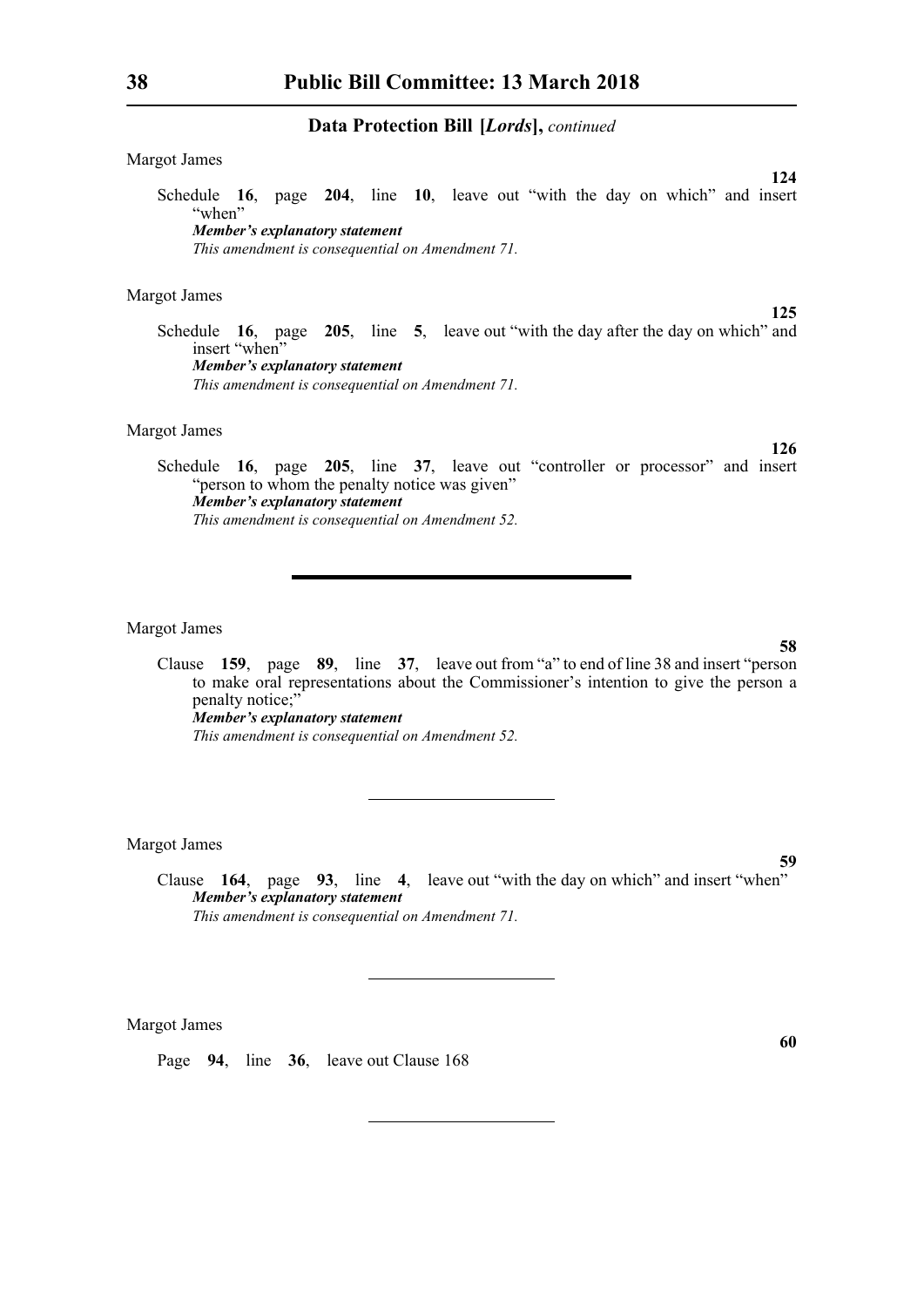#### Margot James

Page **95**, line **20**, leave out Clause 169

Liam Byrne Louise Haigh Chris Elmore Darren Jones

Clause **170**, page **96**, line **25**, at end insert "or

(d) was done in the process of making a protected disclosure for any of the purposes of the Employment Rights Act 1996 or the Employment Rights (Northern Ireland) Order 1996 (SI 1996/1919 (NI 16)).'

# *Member's explanatory statement*

*This amendment seeks to ensure that the offences listed in the offences of the Bill do not infringe on a worker's ability to raise public interest concerns about wrongdoing, risk or malpractice.*

Liam Byrne Louise Haigh Chris Elmore Darren Jones

### Clause **171**, page **97**, line **28**, at end insert "or

(d) was done in the process of making a protected disclosure for any of the purposes of the Employment Rights Act 1996 or the Employment Rights (Northern Ireland) Order 1996 (SI 1996/1919 (NI 16)).'

### *Member's explanatory statement*

*This amendment seeks to ensure that the offences listed in the offences of the Bill do not infringe on a worker's ability to raise public interest concerns about wrongdoing, risk or malpractice.*

Darren Jones

Clause **177**, page **102**, line **13**, at end insert—

"(4) Notwithstanding any provision in section 6 of the European Union (Withdrawal) Act 2018, a court or tribunal shall have regard to decisions made by the European Court after exit day so far as they relate to any provision under this Act."

**61**

**151**

# **157**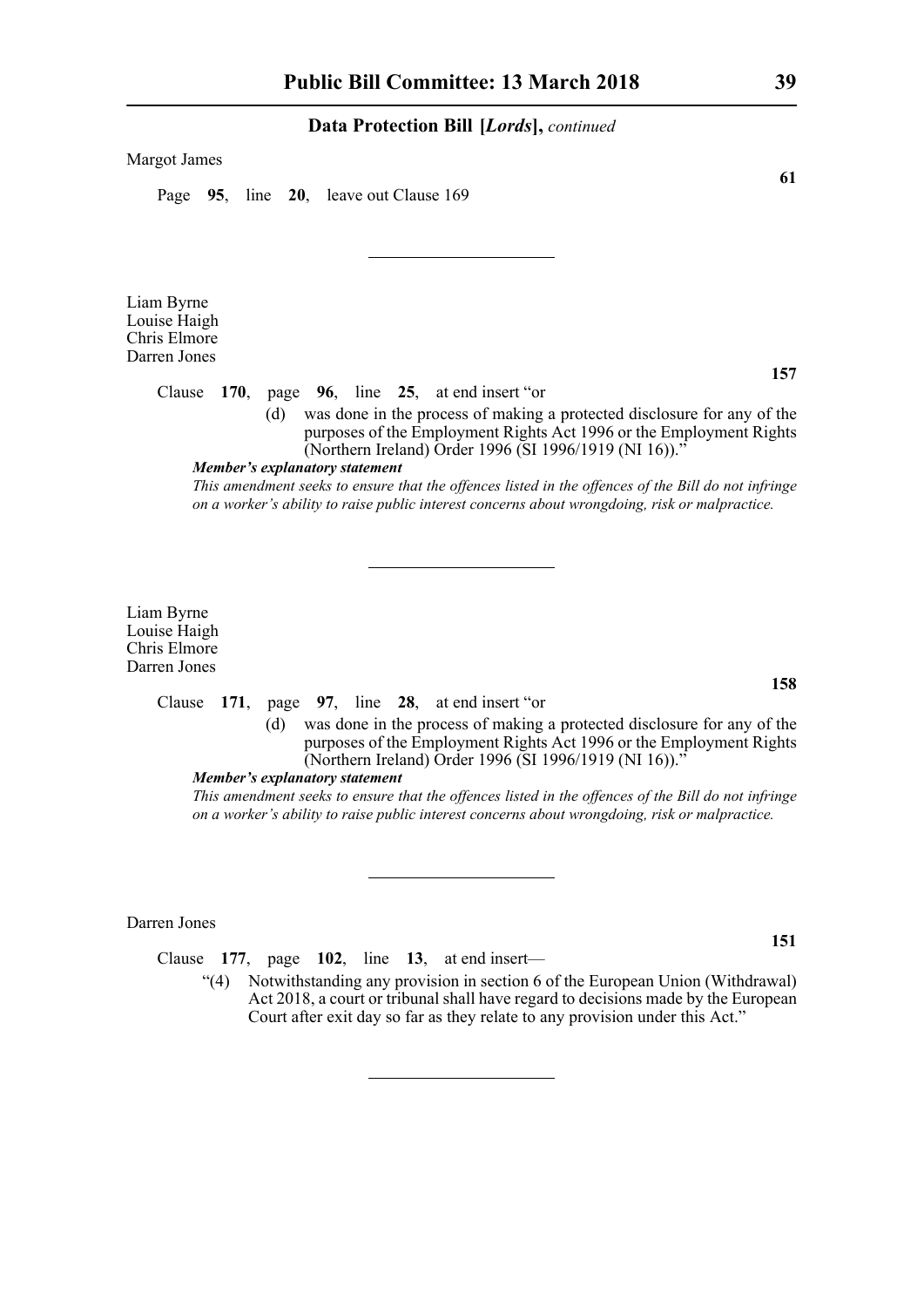Margot James

Clause **179**, page **103**, line **35**, at end insert—

"( ) If a draft of a statutory instrument containing regulations under section 7 would, apart from this subsection, be treated for the purposes of the standing orders of either House of Parliament as a hybrid instrument, it is to proceed in that House as if it were not such an instrument."

#### *Member's explanatory statement*

*This amendment disapplies the procedure for hybrid instruments in the House of Lords (and any similar procedure that may be introduced in the House of Commons) in relation to regulations under Clause 7 (meaning of "public authority" and "public body" for the purposes of the GDPR).*

Margot James

Schedule **17**, page **206**, line **15**, leave out paragraph (a) and insert— "(a) a relevant health record (see paragraph 1A),"

*Member's explanatory statement* 

*This amendment, with Amendment 128, limits the types of health records (defined in Clause 198) which count as "relevant records" for the purposes of Clause 181 (prohibition of requirement to produce relevant records) to those obtained by a data subject in the exercise of a data subject access right (defined in paragraph 4 of Schedule 17).*

#### Margot James

Schedule **17**, page **206**, line **21**, at end insert—

*"Relevant health records*

1A "Relevant health record" means a health record which has been or is to be obtained by a data subject in the exercise of a data subject access right." *Member's explanatory statement* 

*See the explanatory statement for Amendment 127.*

#### Margot James

Clause **183**, page **105**, line **42**, leave out "80" and insert "80(1)" *Member's explanatory statement This amendment changes a reference to Article 80 of the GDPR into a reference to Article 80(1) and is consequential on NC2.*

#### Margot James

Clause **183**, page **105**, line **44**, leave out "certain rights" and insert "the data subject's rights under Articles 77, 78 and 79 of the GDPR (rights to lodge complaints and to an effective judicial remedy)' *Member's explanatory statement* 

*In words summarising Article 80(1) of the GDPR, this amendment adds information about the rights of data subjects that may be exercised by representative bodies under that provision.*

**127**

**62**

**128**

**63**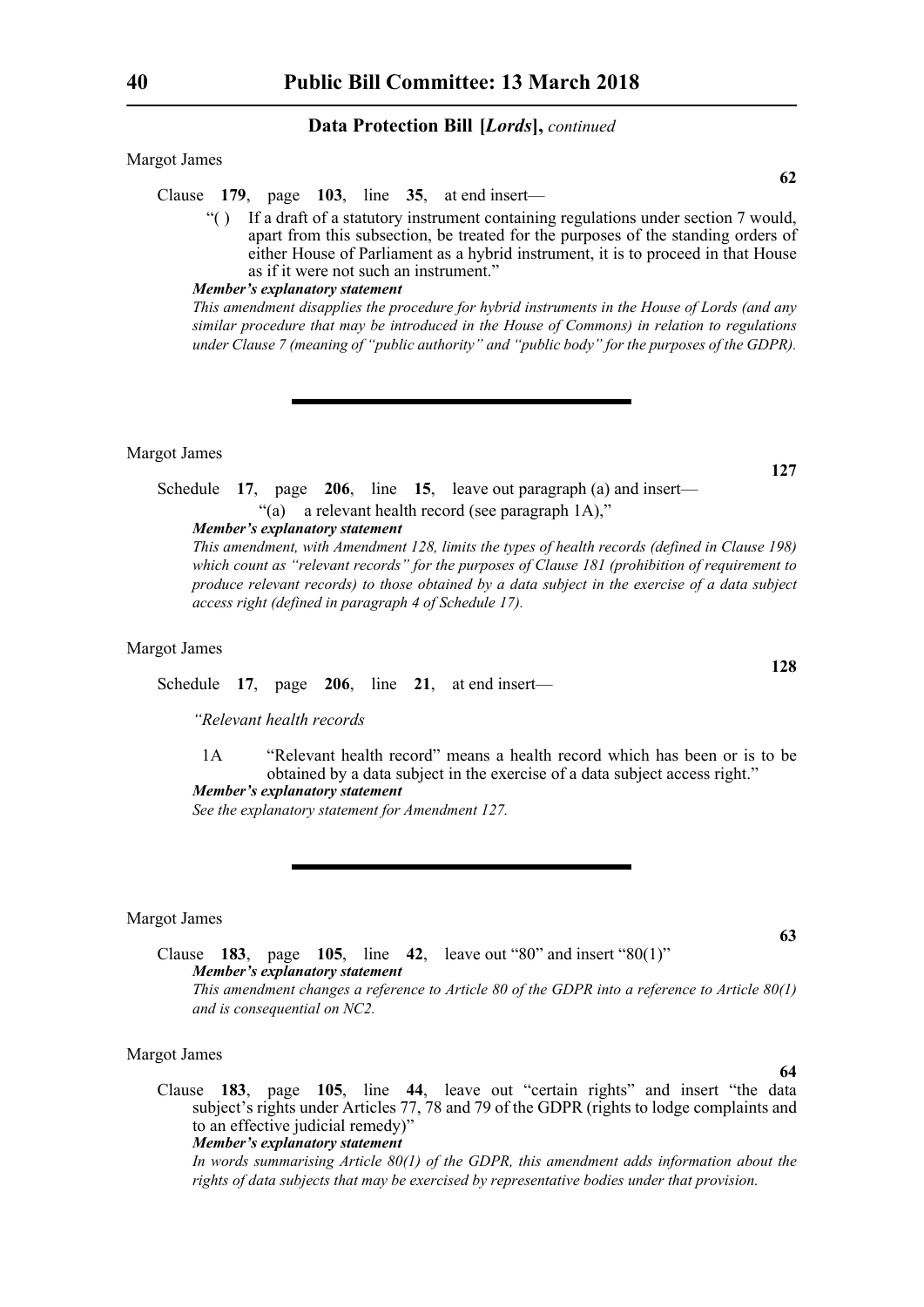| <b>Margot James</b>                                                                                                                                                                                                                                                                                  |
|------------------------------------------------------------------------------------------------------------------------------------------------------------------------------------------------------------------------------------------------------------------------------------------------------|
| 65<br>Clause 183, page 106, line 7, leave out "under the following provisions" and insert<br>"of a data subject"<br>Member's explanatory statement<br>This amendment and Amendments 66, 67 and 68 tidy up Clause 183(2).                                                                             |
| <b>Margot James</b>                                                                                                                                                                                                                                                                                  |
| 66<br>Clause 183, page 106, line 9, at beginning insert "rights under"<br>Member's explanatory statement<br>See the explanatory statement for Amendment 65.                                                                                                                                          |
| <b>Margot James</b>                                                                                                                                                                                                                                                                                  |
| 67<br>Clause 183, page 106, line 10, at beginning insert "rights under"<br>Member's explanatory statement<br>See the explanatory statement for Amendment 65.                                                                                                                                         |
| <b>Margot James</b>                                                                                                                                                                                                                                                                                  |
| 68<br>Clause 183, page 106, line 11, at beginning insert "rights under"<br>Member's explanatory statement<br>See the explanatory statement for Amendment 65.                                                                                                                                         |
| Liam Byrne<br>Louise Haigh<br>Chris Elmore<br>Darren Jones                                                                                                                                                                                                                                           |
| 154                                                                                                                                                                                                                                                                                                  |
| Clause 183, page 106, line 24, at end insert-<br>"(4A) In accordance with Article 80(2) of the GDPR, a person who satisfies the<br>conditions in Article $80(1)$ and who considers that the rights of a data subject<br>under the GDPR have been infringed as a result of data processing, may bring |

- proceedings, on behalf of the data subject and independently of the data subject's mandate— (a) pursuant to Article 77 (right to lodge a complaint with a supervisory
	- authority), (b) to exercise the rights referred to in Article 78 (right to an effective judicial remedy against a supervisory authority),
	- (c) to exercise the rights referred to in Article 79 (right to an effective judicial remedy against a controller or processor).
- (4B) An individual who considers that rights under the GDPR, this Act or any other enactment relating to data protection have been infringed in respect of a class of individuals of which he or she forms part may bring proceedings in respect of the infringement as a representative of the class (independently of the mandate of other members of the class), and—
	- (a) for the purposes of this subsection "proceedings" includes proceedings for damages, and any damages recovered are to be distributed or otherwise applied as directed by the court,
	- (b) in the case of a class consisting of or including children under the age of 18, an individual may bring proceedings as a representative of the class whether or not the individual's own rights have been infringed,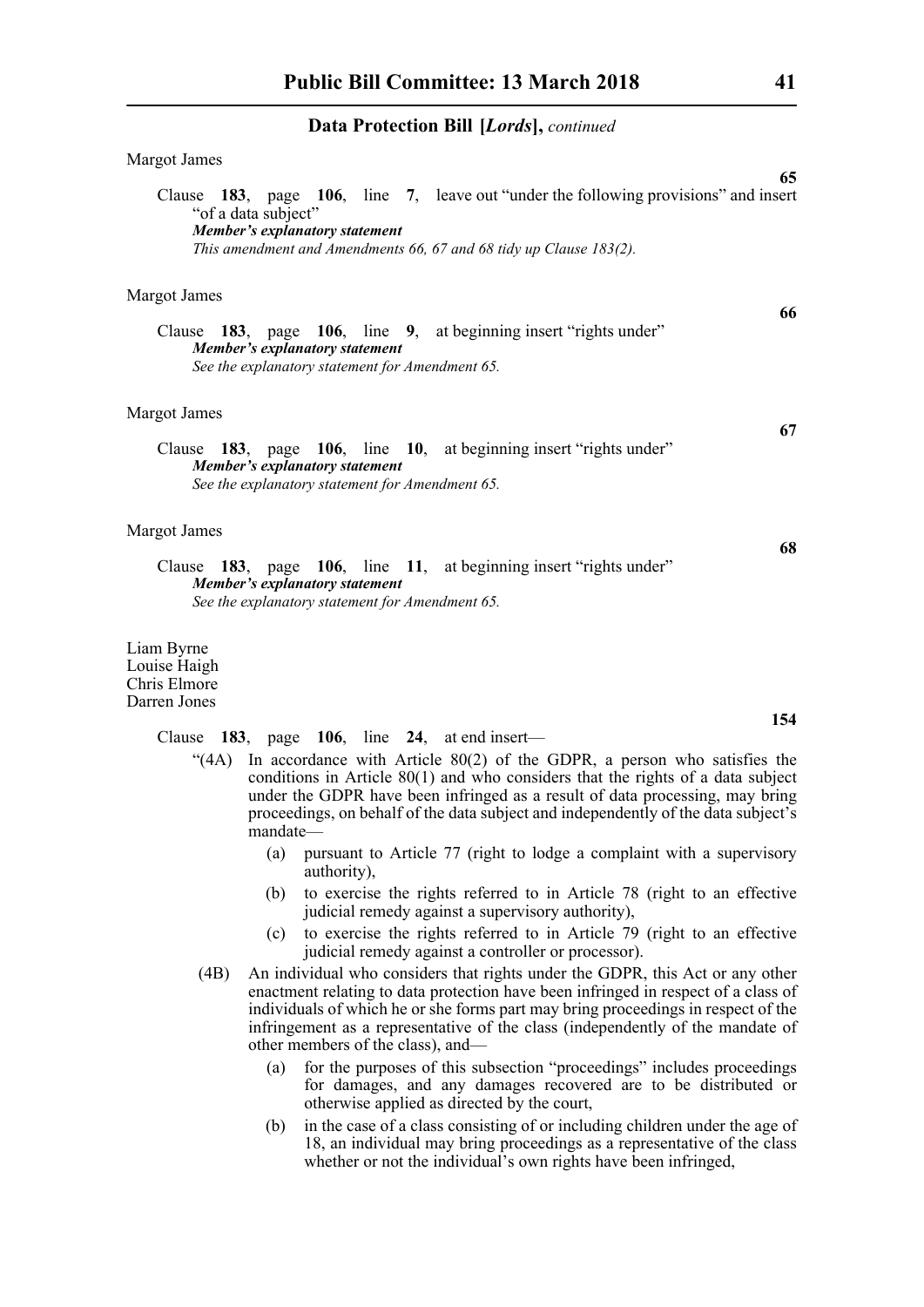- (c) the court in which proceedings are brought may direct that the individual may not act as a representative, or may act as a representative only to a specified extent, for a specified purpose or subject to specified conditions,
- (d) a direction under paragraph (c) may (subject to any provision of rules of court relating to proceedings under this subsection) be made on the application of a party or a member of the class, or of the court's own motion, and
- (e) subject to any direction of the court, a judgment or order given in proceedings in which a party is acting as a representative under this subsection is binding on all individuals represented in the proceedings, but may only be enforced by or against a person who is not a party to the proceedings with the permission of the court.
- (4C) Subsections (4A) and (4B)—
	- (a) apply in respect of infringements occurring (or alleged to have occurred) whether before or after the commencement of this section,
	- (b) apply to proceedings begun before the commencement of this section as if references in subsections (4A) and (4B) to bringing proceedings included a reference to continuing proceedings, and
	- (c) are without prejudice to the generality of any other enactment or rule of law which permits the bringing of representative proceedings."

# *Member's explanatory statement*

*This amendment would create a collective redress mechanism whereby a not-for-profit body, organisation or association can represent multiple individuals for infringement of their rights under the General Data Protection Regulation.*

# Margot James

**69**

**70**

Clause **184**, page **106**, line **41**, leave out "(including as applied by Chapter 3 of that Part)". *Member's explanatory statement* 

*This amendment is consequential on Amendment 4.*

#### Margot James

That Clause 184 be transferred to the end of line 39 on page 105

Margot James

Clause **198**, page **114**, line **25**, at end insert "the following (except in the expression "United Kingdom government department")" *Member's explanatory statement This amendment makes clear that the definition of "government department" does not operate on references to a "United Kingdom government department" (which can be found in Clause 185 and paragraph 1 of Schedule 7).*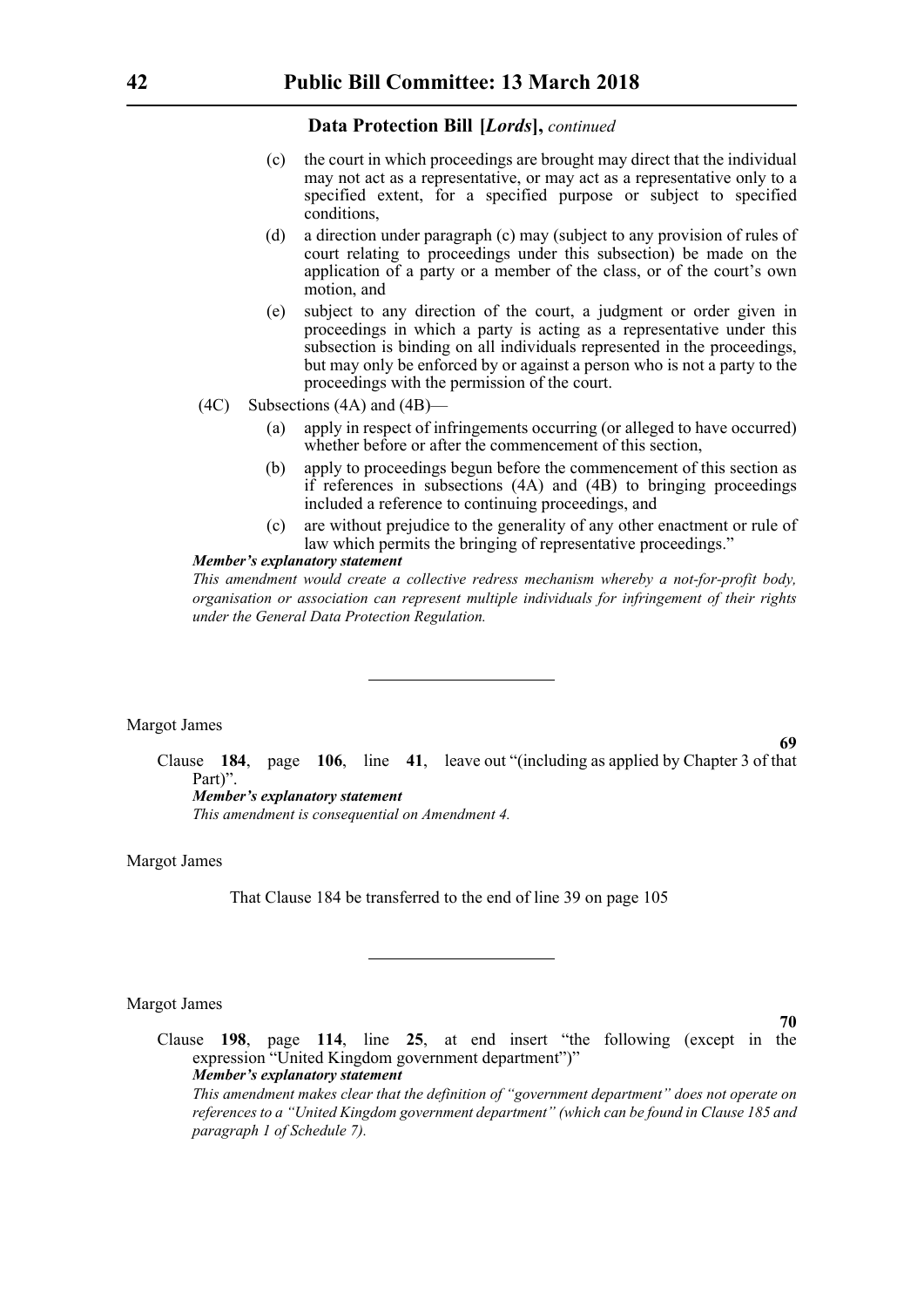Margot James

Clause **198**, page **115**, line **8**, at end insert—

- "(2) References in this Act to a period expressed in hours, days, weeks, months or years are to be interpreted in accordance with Article 3 of Regulation (EEC, Euratom) No. 1182/71 of the Council of 3 June 1971 determining the rules applicable to periods, dates and time limits, except in—
	- (a) section  $125(4)$ ,  $(7)$  and  $(8)$ ;
	- (b) section 160(3), (5) and (6);
	- (c) section  $176(2)$ ;
	- (d) section 179 $(8)$  and  $(9)$ ;
	- (e) section  $180(4)$ ;
	- (f) section 186(3), (5) and (6);
	- (g) section 190(3) and (4);
	- (h) paragraph 18(4) and (5) of Schedule 1;
	- (i) paragraphs  $5(4)$  and  $6(4)$  of Schedule 3;
	- (j) Schedule 5;
	- (k) paragraph 11(5) of Schedule 12;
	- (l) Schedule 15;

(and the references in section 5 to terms used in Chapter 2 or 3 of Part 2 do not include references to a period expressed in hours, days, weeks, months or years)."

# *Member's explanatory statement*

*This amendment provides that periods of time referred to in the bill are generally to be interpreted in accordance with Article 3 of EC Regulation 1182/71, which makes provision about the calculation of periods of hours, days, weeks, months and years.*

Margot James

**72**

**155**

Clause **205**, page **120**, line **37**, leave out paragraph (b) *Member's explanatory statement This amendment is consequential on the omission of Clauses 168 and 169 (see Amendments 60 and 61).*

Liam Byrne Louise Haigh Chris Elmore Darren Jones

> Clause **205**, page **120**, line **38**, at end insert— "(ca) section 183 (4A) to  $(4C)$ ;" *Member's explanatory statement*

*This amendment would create a collective redress mechanism whereby a not-for-profit body, organisation or association can represent multiple individuals for infringement of their rights under the General Data Protection Regulation.*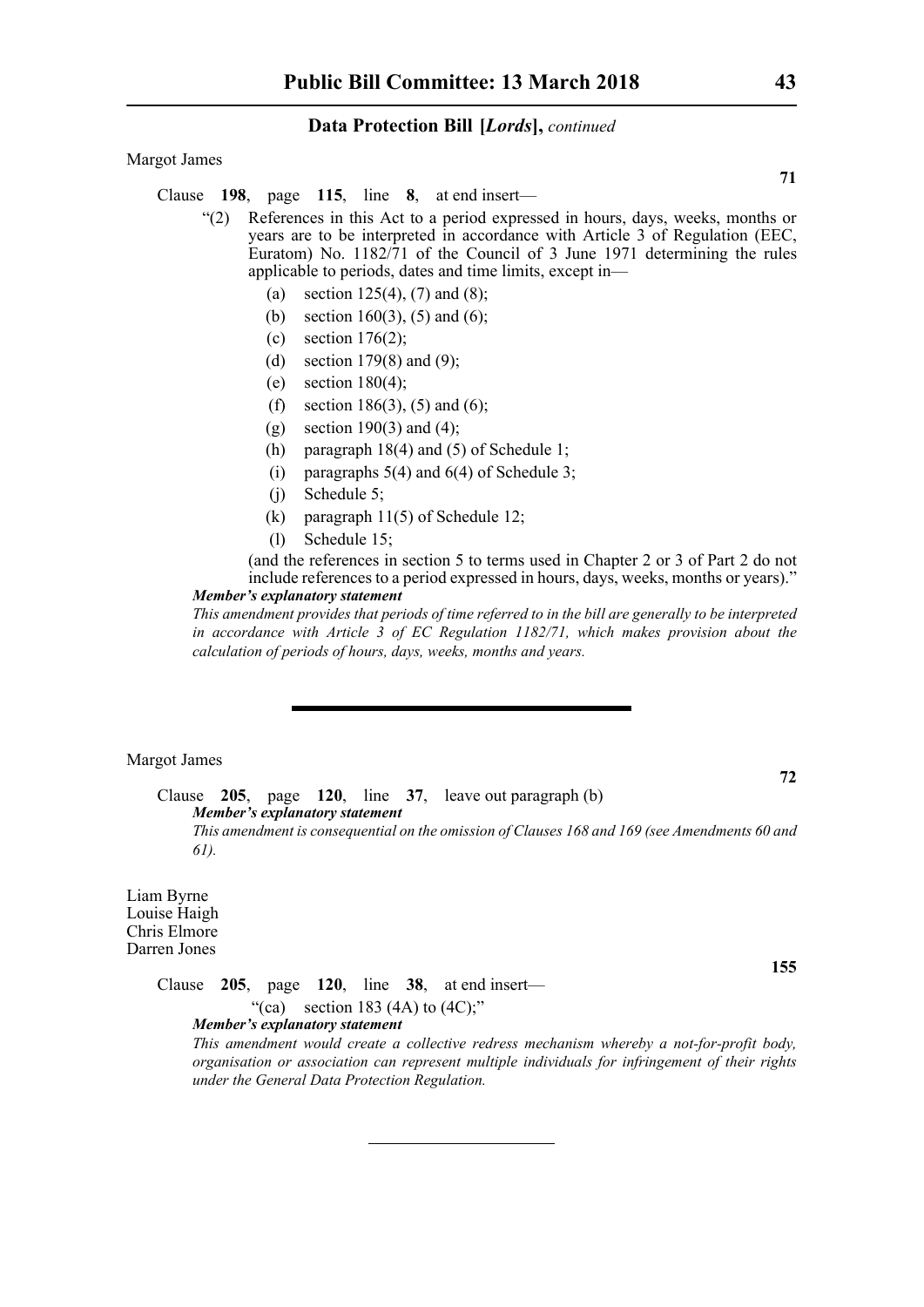| Brendan O'Hara<br>Stuart C. McDonald                                                                                                                                                                                                                                                                                                                                                                                                      | 138 |
|-------------------------------------------------------------------------------------------------------------------------------------------------------------------------------------------------------------------------------------------------------------------------------------------------------------------------------------------------------------------------------------------------------------------------------------------|-----|
| Clause 207, page 121, line 12, after "subsections" insert "(1A),"<br>Member's explanatory statement<br>This amendment is a paving amendment for Amendment 139.                                                                                                                                                                                                                                                                            |     |
| <b>Margot James</b>                                                                                                                                                                                                                                                                                                                                                                                                                       |     |
| Clause 207, page 121, line 12, after " $(2)$ " insert ", $(2A)$ "<br>Member's explanatory statement<br>See the explanatory statement for Amendment 74.                                                                                                                                                                                                                                                                                    | 73  |
| Brendan O'Hara<br>Stuart C. McDonald                                                                                                                                                                                                                                                                                                                                                                                                      | 139 |
| Clause $207$ , page 121, line 13, at end insert—<br>"(1A) Sections 168 and 169 extend to England and Wales only."<br>Member's explanatory statement<br>This amendment would ensure that Clauses 168 and 169 would only extend to England and Wales<br>and not apply in Scotland.                                                                                                                                                          |     |
| <b>Margot James</b>                                                                                                                                                                                                                                                                                                                                                                                                                       | 74  |
| Clause 207, page 121, line 14, at end insert-<br>Sections (Representation of data subjects with their authority: collective<br>(2A)<br>proceedings) and (Duty to review provision for representation of data subjects)<br>extend to England and Wales and Northern Ireland only."<br>Member's explanatory statement<br>This amendment and Amendment 73 provide that NC1 and NC2 extend only to England and Wales<br>and Northern Ireland. |     |
| <b>Margot James</b>                                                                                                                                                                                                                                                                                                                                                                                                                       | 75  |
| $\Omega$ $\Omega$<br>$101 \t 17 \t 01 \t 17 \t 11 \t 01$                                                                                                                                                                                                                                                                                                                                                                                  |     |

Clause **208**, page **121**, line **24**, leave out subsection (2) *Member's explanatory statement This amendment removes the privilege amendment inserted by the Lords.*

Margot James

To move the following Clause—

# **"Representation of data subjects with their authority: collective proceedings**

**NC1**

(1) The Secretary of State may by regulations make provision for representative bodies to bring proceedings before a court or tribunal in England and Wales or Northern Ireland combining two or more relevant claims.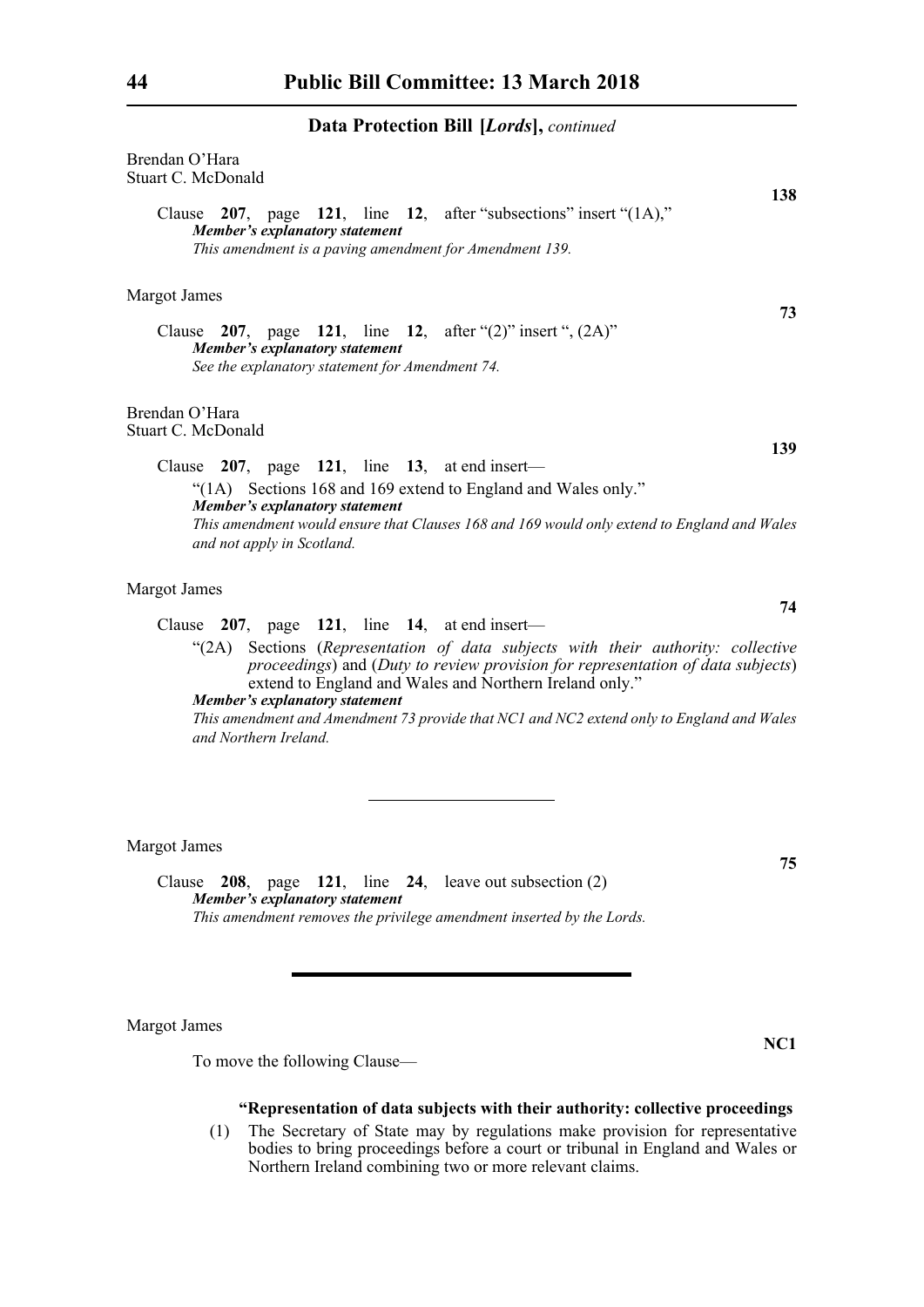- (2) In this section, "relevant claim", in relation to a representative body, means a claim in respect of a right of a data subject which the representative body is authorised to exercise on the data subject's behalf under Article 80(1) of the GDPR or section 183.
- (3) The power under subsection (1) includes power—
	- (a) to make provision about the proceedings;
	- (b) to confer functions on a person, including functions involving the exercise of a discretion;
	- (c) to make different provision in relation to England and Wales and in relation to Northern Ireland.
- (4) The provision mentioned in subsection  $(3)(a)$  includes provision about—
	- (a) the effect of judgments and orders;
	- (b) agreements to settle claims;
	- (c) the assessment of the amount of compensation;
	- (d) the persons to whom compensation may or must be paid, including compensation not claimed by the data subject;
	- (e) costs.

(5) Regulations under this section are subject to the negative resolution procedure." *Member's explanatory statement* 

*This new clause confers power on the Secretary of State to make regulations enabling representative bodies (defined in Clause 183) to bring collective proceedings in England and Wales or Northern Ireland combining two or more claims in respect of data subjects' rights.*

Margot James

To move the following Clause—

# **"Duty to review provision for representation of data subjects**

- (1) Before the end of the review period, the Secretary of State must—
	- (a) review the matters listed in subsection (2) in relation to England and Wales and Northern Ireland,
	- (b) prepare a report of the review, and
	- (c) lay a copy of the report before Parliament.
- (2) Those matters are—
	- (a) the operation of Article 80(1) of the GDPR,
	- (b) the operation of section 183,
	- (c) the merits of exercising the power under Article 80(2) of the GDPR (power to enable a body or other organisation which meets the conditions in Article 80(1) of the GDPR to exercise some or all of a data subject's rights under Articles 77, 78 and 79 of the GDPR without being authorised to do so by the data subject), and
	- (d) the merits of making equivalent provision in relation to data subjects' rights under Article 82 of the GDPR (right to compensation).
- (3) "The review period" is the period of 30 months beginning when section 183 comes into force.
- (4) After the report under subsection (1) is laid before Parliament, the Secretary of State may by regulations—

**NC2**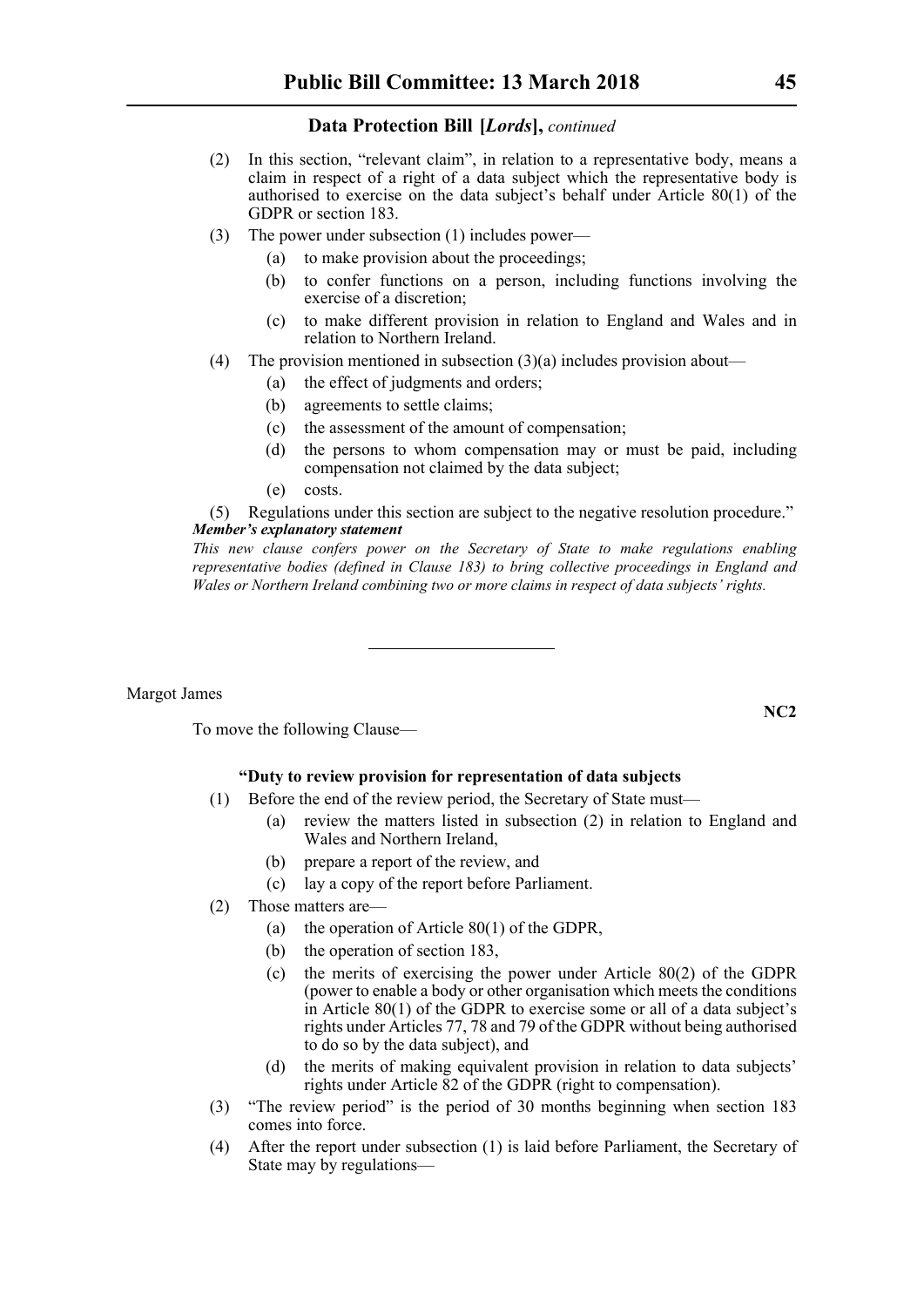- (a) exercise the powers under Article 80(2) of the GDPR in relation to England and Wales and Northern Ireland, and
- (b) make provision enabling a body or other organisation which meets the conditions in Article  $80(1)$  of the GDPR to exercise a data subject's rights under Article 82 of the GDPR in England and Wales and Northern Ireland without being authorised to do so by the data subject.
- (5) The powers under subsection (4) include power—
	- (a) to make provision enabling a data subject to prevent a body or other organisation from exercising, or continuing to exercise, the data subject's rights;
	- (b) to make provision about proceedings before a court or tribunal where a body or organisation exercises a data subject's rights,
	- (c) to make provision for bodies or other organisations to bring proceedings before a court or tribunal combining two or more claims in respect of a right of a data subject;
	- (d) to confer functions on a person, including functions involving the exercise of a discretion;
	- (e) to amend sections 164 to 166, 177, 183, 196, 198 and 199;
	- (f) to insert new sections and Schedules into Part 6 or 7;
	- (g) to make different provision in relation to England and Wales and in relation to Northern Ireland.
- (6) The provision mentioned in subsection  $(5)(b)$  and (c) includes provision about—
	- (a) the effect of judgments and orders;
	- (b) agreements to settle claims;
	- (c) the assessment of the amount of compensation;
	- (d) the persons to whom compensation may or must be paid, including compensation not claimed by the data subject;
	- (e) costs.
- (7) Regulations under this section are subject to the affirmative resolution procedure.'

#### *Member's explanatory statement*

*This new clause imposes a duty on the Secretary of State to review the operation of provisions enabling a representative body to exercise data subjects' rights with their authority in England and Wales and Northern Ireland and to consider exercising powers under the GDPR to enable a representative body to exercise such rights there without being authorised to do so by the data subjects.*

Louise Haigh Liam Byrne Chris Elmore Darren Jones

To move the following Clause—

# **"Data protection impact assessment: intelligence services processing**

**NC3**

(1) Where a type of processing proposed under section 103(1) may result in a risk to the rights and freedoms of individuals, the controller must, prior to the processing, carry out a data protection impact assessment.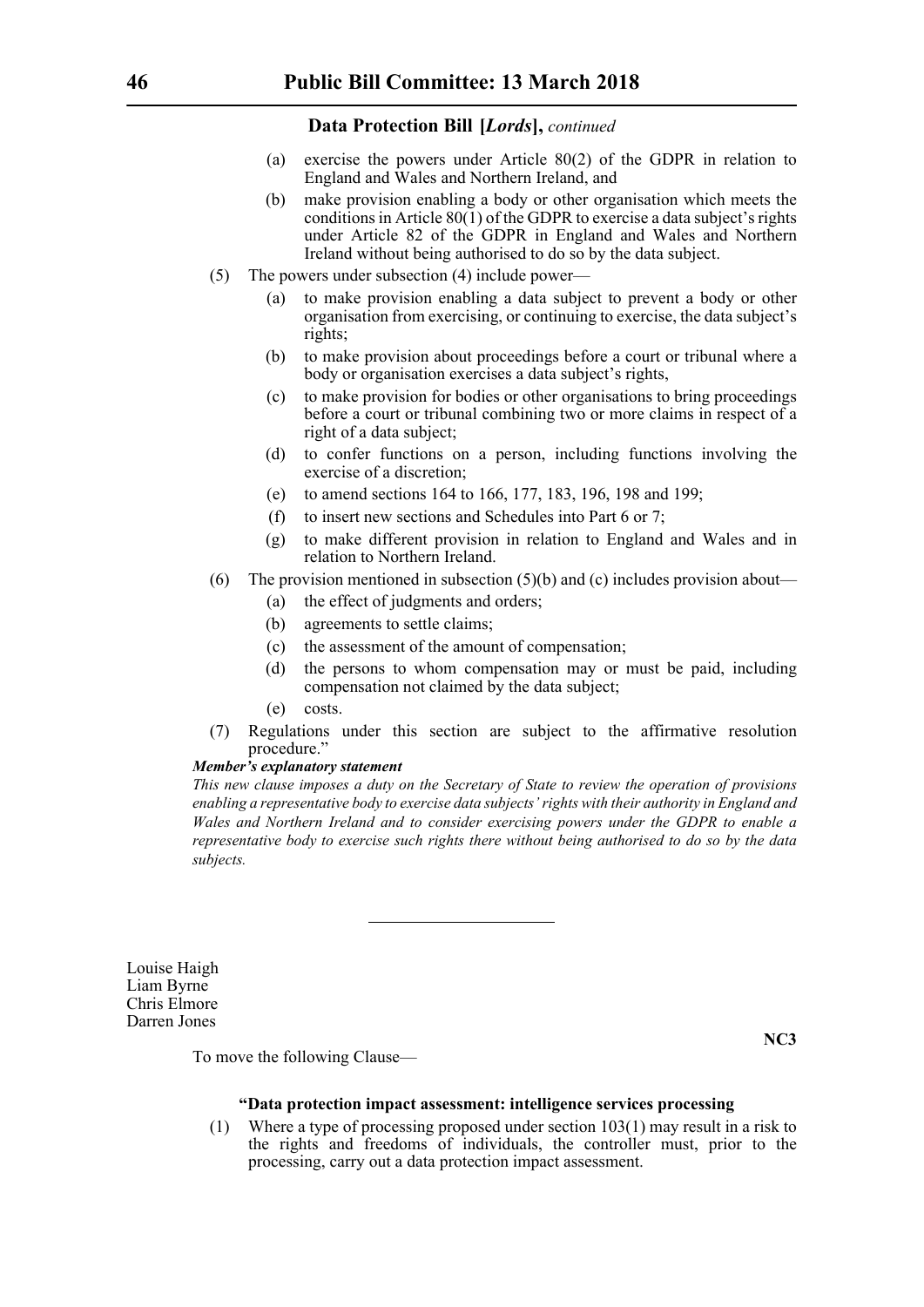- (2) A data protection impact assessment is an assessment of the impact of the envisaged processing operations on the protection of personal data.
- (3) A data protection impact assessment must include the following—
	- (a) a general description of the envisaged processing operations;
	- (b) an assessment of the risks to the rights and freedoms of data subjects;
	- (c) the measures envisaged to address those risks;
	- (d) safeguards, security measures and mechanisms to ensure the protection of personal data and to demonstrate compliance with this Part, taking into account the rights and legitimate interests of the data subjects and other persons concerned.
- (4) In deciding whether a type of processing could result in a risk to the rights and freedoms of individuals, the controller must take into account the nature, scope, context and purposes of the processing."

Louise Haigh Liam Byrne Chris Elmore Darren Jones

To move the following Clause—

**NC4**

# **"Prior consultation with the Commissioner: intelligence services processing**

- (1) This section applies where a controller proposes that a particular type of processing of personal data be carried out under section  $103(1)$ .
- (2) The controller must consult the Commissioner prior to the processing if a data protection impact assessment prepared under section [Data protection impact assessment: intelligence services processing] indicates that the processing of the data could result in a risk to the rights and freedoms of individuals (in the absence of measures to mitigate the risk).
- (3) Where the controller is required to consult the Commissioner under subsection (2), the controller must give the Commissioner—
	- (a) the data protection impact assessment prepared under section [*Data protection impact assessment: intelligence services processing*], and
	- (b) any other information requested by the Commissioner to enable the Commissioner to make an assessment of the compliance of the processing with the requirements of this Part.
- (4) Where the Commissioner is of the opinion that the intended processing referred to in subsection (1) would infringe any provision of this Part, the Commissioner must provide written advice to the controller and, where the controller is using a processor, to the processor.
- (5) The written advice must be provided before the end of the period of 6 weeks beginning with receipt of the request for consultation by the controller or the processor.
- (6) The Commissioner may extend the period of 6 weeks by a further period of one month, taking into account the complexity of the intended processing.
- (7) If the Commissioner extends the period of 6 weeks, the Commissioner must—
	- (a) inform the controller and, where applicable, the processor of any such extension before the end of the period of one month beginning with receipt of the request for consultation, and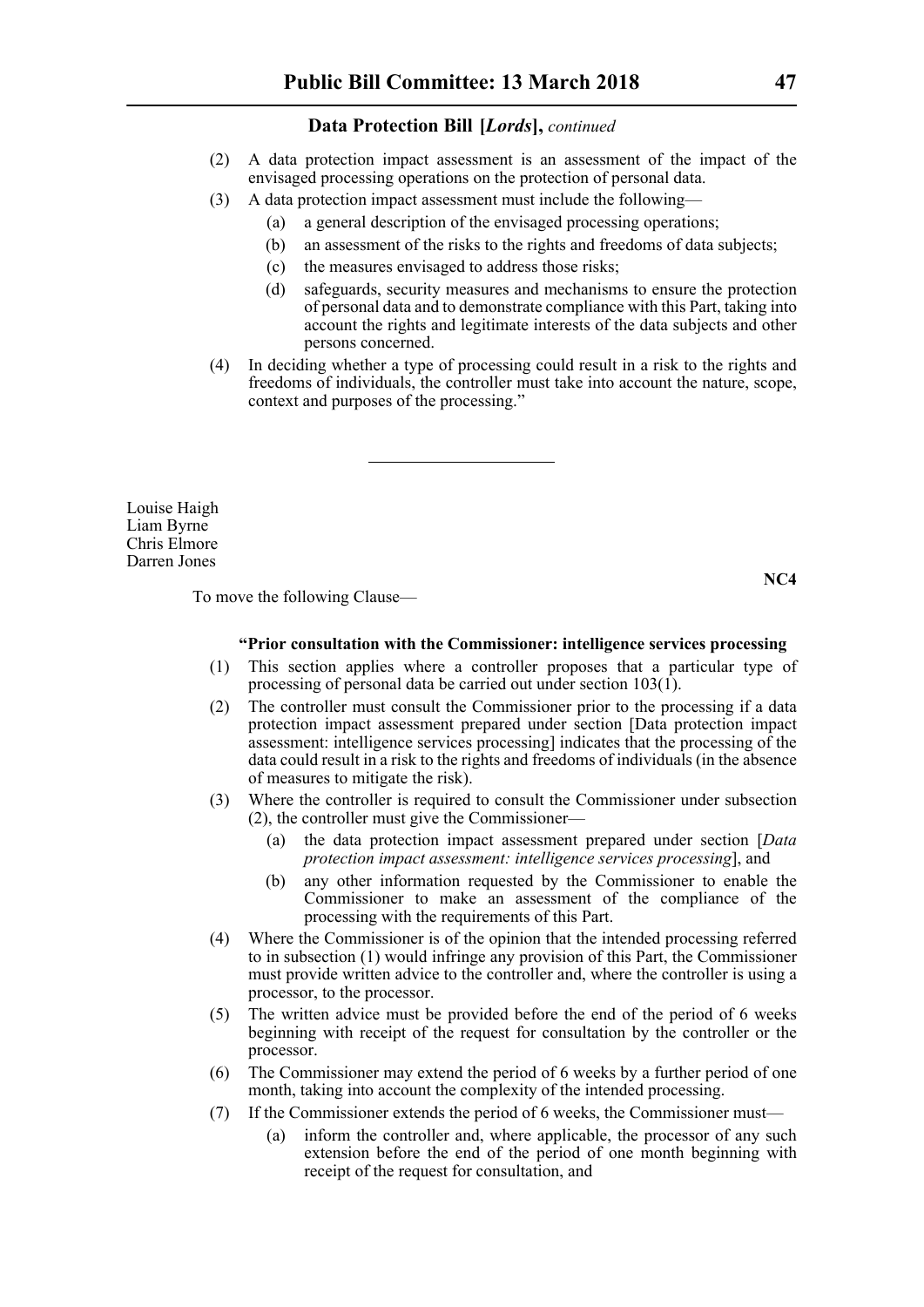- (b) provide reasons for the delay.
- (8) If the Commissioner is not satisfied that the controller or processor (where the controller is using a processor) has taken sufficient steps to remedy the failing in respect of which the Commissioner gave advice under subsection (4), the Commissioner may exercise powers of enforcement available to the Commissioner under Part 6 of this Act."

Liam Byrne Louise Haigh Chris Elmore Darren Jones

To move the following Clause—

#### **"Bill of Data Rights in the Digital Environment**

Schedule [*Bill of Data Rights in the Digital Environment*] shall have effect." *Member's explanatory statement This new clause would introduce a Bill of Data Rights in the Digital Environment.*

Liam Byrne Louise Haigh Chris Elmore Darren Jones

To move the following Clause—

# **"Bill of Data Rights in the Digital Environment (No. 2)**

- (1) The Secretary of State shall, by regulations, establish a Bill of Data Rights in the Digital Environment.
- (2) Before making regulations under this section, the Secretary of State shall—
	- (a) consult—
		- (i) the Commissioner,
		- (ii) trade associations,
		- (iii) data subjects, and
		- (iv) persons who appear to the Commissioner or the Secretary of State to represent the interests of data subjects; and
	- (b) publish a draft of the Bill of Rights.
- (3) The Bill of Data Rights in the Digital Environment shall enshrine—
	- (a) a right for a data subject to have privacy from commercial or personal intrusion,
	- (b) a right for a data subject to own, curate, move, revise or review their identity as founded upon personal data (whether directly or as a result of processing of that data),
	- (c) a right for a data subject to have their access to their data profiles or personal data protected, and

**NC5**

**NC6**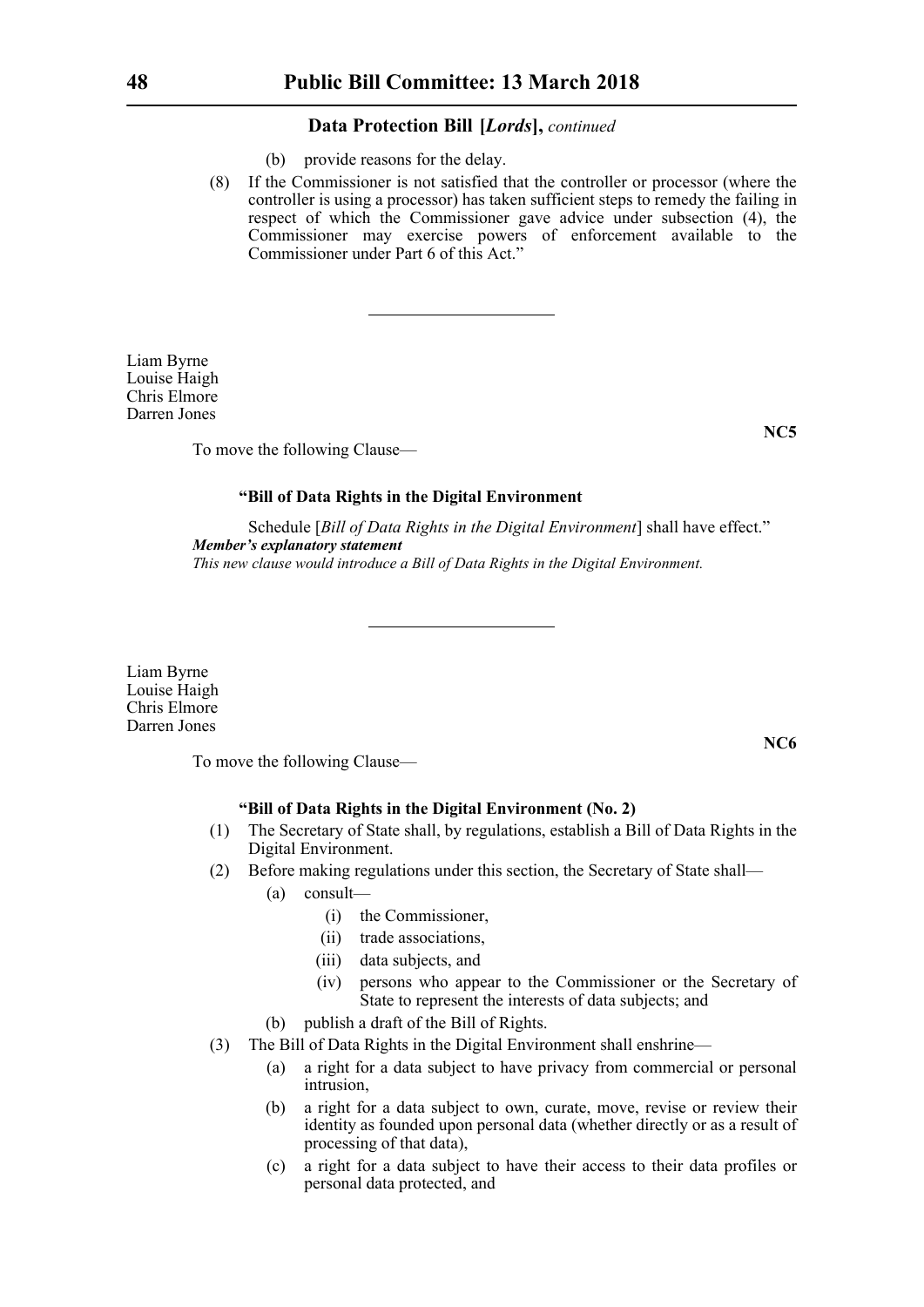- (d) a right for a data subject to object to any decision made solely on automated decision-making, including a decision relating to education and employment of the data subject.
- (4) Regulations under this section are subject to the affirmative resolution procedure<sup>'</sup>

# *Member's explanatory statement*

*This new clause would empower the Secretary of State to introduce a Bill of Data Rights in the Digital Environment.*

Liam Byrne Louise Haigh Chris Elmore Darren Jones

To move the following Clause—

# **"Application of Equality Act (Services and public functions)**

- (1) Part 3 (Services and public functions) of the Equality Act 2010 ('the Equality Act') shall apply to the processing of personal data by an algorithm or automated system in making or supporting a decision under this section.
- (2) A 'decision' in this section means a decision or any part of a decision that engages a data subject (D)'s rights, freedoms or legitimate interests concerning—
	- (a) the provision of services to the public and
	- (b) the exercise of public functions by a service-provider.
- (3) Nothing in this section detracts from other rights, freedoms or legitimate interests in this Act, the Equality Act or in any other primary or secondary legislation relating to D's personal data, employment, social security or social protection."

# *Member's explanatory statement*

*This new clause would apply Part 3 of the Equality Act 2010 to the processing of personal data by an algorithm or automated system or supporting a decision under this new clause.*

Liam Byrne Louise Haigh Chris Elmore Darren Jones

To move the following Clause—

# **"Application of the Equality Act (Employment)**

- (1) Part 5 (Employment) of the Equality Act ('the Equality Act') shall apply to the processing of personal data by an algorithm or automated system in making or supporting a decision under this section.
- (2) A 'decision' in this section means a decision that engages a data subject  $(D)$ 's rights, freedoms or legitimate interests concerning—
	- (a) recruitment,
	- (b) the terms and conditions of employment,

**NC8**

**NC7**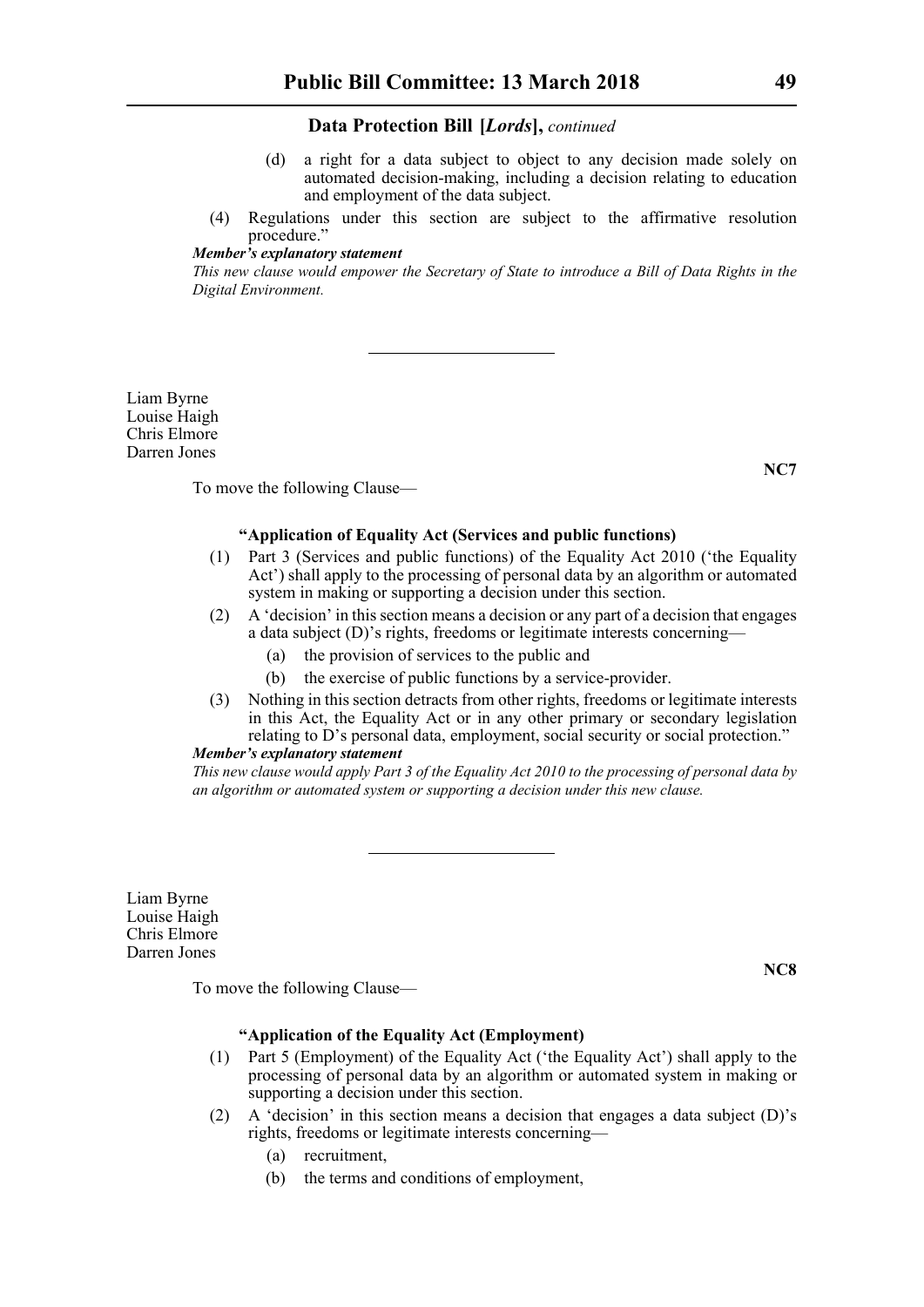- (c) access to opportunities for promotion, transfer or training, and
- (d) dismissal.
- (3) Nothing in this section detracts from other rights, freedoms or legitimate interests in this Act, the Equality Act or in any other primary or secondary legislation relating to D's personal data, employment, social security or social protection. *Member's explanatory statement*

*This new clause would apply Part 5 of the Equality Act 2010 to the processing of personal data by an algorithm or automated system or supporting a decision under this new clause.*

Liam Byrne Louise Haigh Chris Elmore Darren Jones

**NC9**

To move the following Clause—

### **"Right to algorithmic fairness at work**

- (1) A person ("P") has the right to fair treatment in the processing of personal data by an algorithm or automated system in making a decision under this section.
- (2) A "decision" in this section means a decision in which an algorithm or automated system is deployed to support or make a decision or any part of that decision that engages P's rights, freedoms or legitimate interests concerning—
	- (a) recruitment,
	- (b) the terms and conditions of employment,
	- (c) access to opportunities for promotion, transfer or training, and
	- (d) dismissal.
- (3) "Fair treatment" in this section means equal treatment between P and other data subjects relevant to the decision made under subsection (2) insofar as that is reasonably practicable with regard to the purpose for which the algorithm or automated system was designed or applied.
- (4) In determining whether treatment of P is "fair" under this section the following factors shall be taken into account—
	- (a) the application of rights and duties under equality and other legislation in relation to any protected characteristics or trade union membership and activities,
	- (b) whether the algorithm or automated system has been designed and trained with due regard to equality of outcome,
	- (c) the extent to which the decision is automated,
	- (d) the factors and weighting of factors taken into account in determining the decision,
	- (e) whether consent has been sought for the obtaining, recording, using or disclosing of any personal data including data gathered through the use of social media, and
	- (f) any guidance issued by the Centre for Data Ethics and Innovation.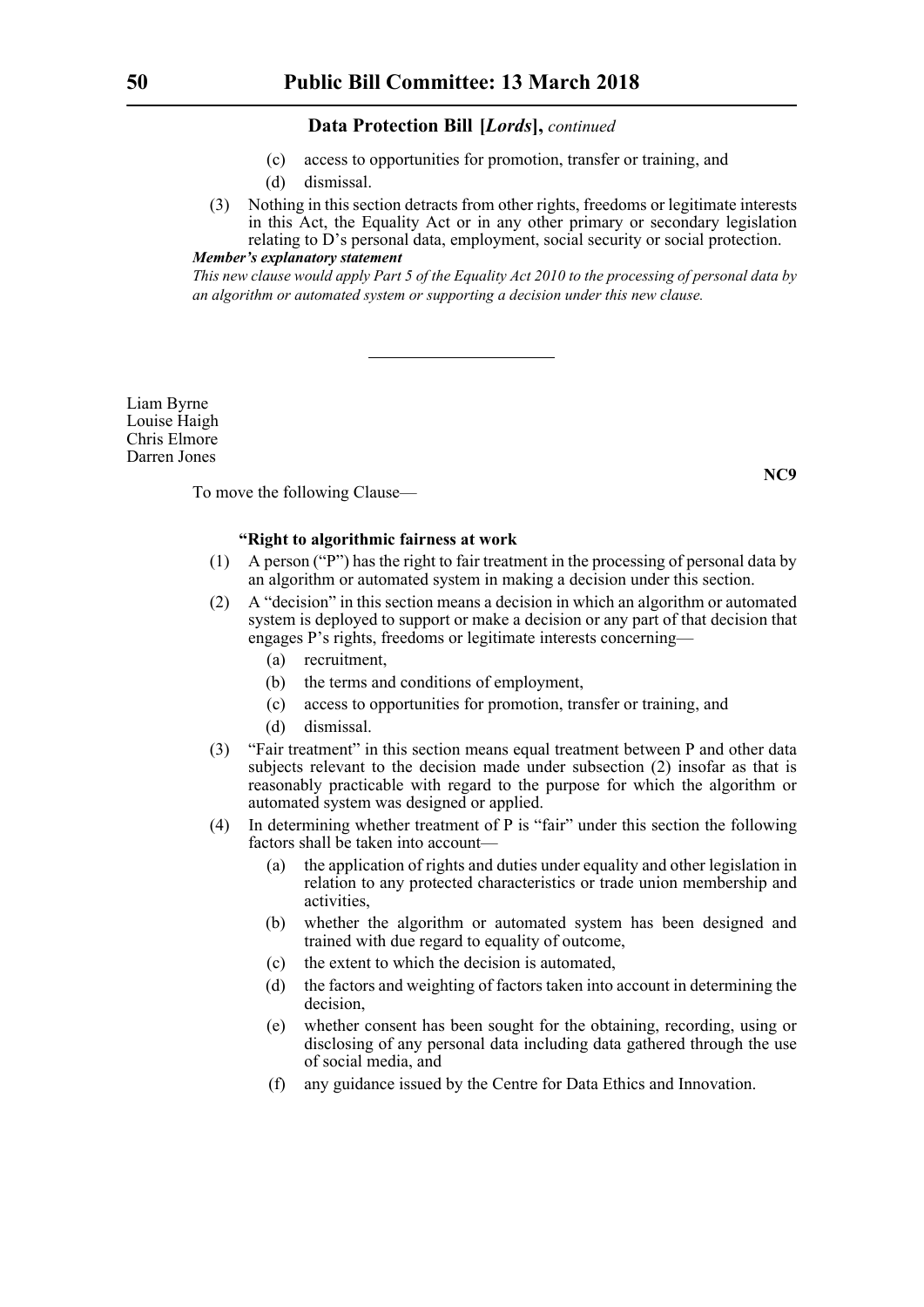(5) "Protected characteristics" in this section shall be the protected characteristics defined in section 4 of the Equality Act 2010."

# *Member's explanatory statement*

*This new clause would create a right to fair treatment in the processing of personal data by an algorithm or automated system in making a decision regarding recruitment, terms and conditions of employment, access to opportunities for promotion etc. and dismissal.*

Liam Byrne Louise Haigh Chris Elmore Darren Jones

To move the following Clause—

#### **"Employer's duty to undertake an Algorithmic Impact Assessment**

- (1) An employer, prospective employer or agent must undertake an assessment to review the impact of deploying the algorithm or automated system in making a decision to which subsection (1) of section [*Application of Equality Act (Employment)*] applies [an 'Algorithmic Impact Assessment'].
- (2) The assessment undertaken under subsection (1) must—
	- (a) identify the purpose for which the algorithm or automated system was designed or applied,
	- (b) test for potential discrimination or other bias by the algorithm or automated system,
	- (c) consider measures to advance fair treatment of data subjects relevant to the decision, and
	- (d) take into account any tools for Algorithmic Impact Assessment published by the Centre for Data Ethics and Innovation.<sup>5</sup>

#### *Member's explanatory statement*

*This new clause would impose a duty upon employers to undertake an Algorithmic Impact Assessment.*

Liam Byrne Louise Haigh Chris Elmore Darren Jones

**NC11**

To move the following Clause—

# **"Right to an explanation**

- (1) A person ("P") may request and is entitled to be provided with a written statement from an employer, prospective employer or agent giving the following particulars of a decision to which subsection (1) of section [*Right to algorithmic fairness at work*] applies—
	- (a) any procedure for determining the decision,

**NC10**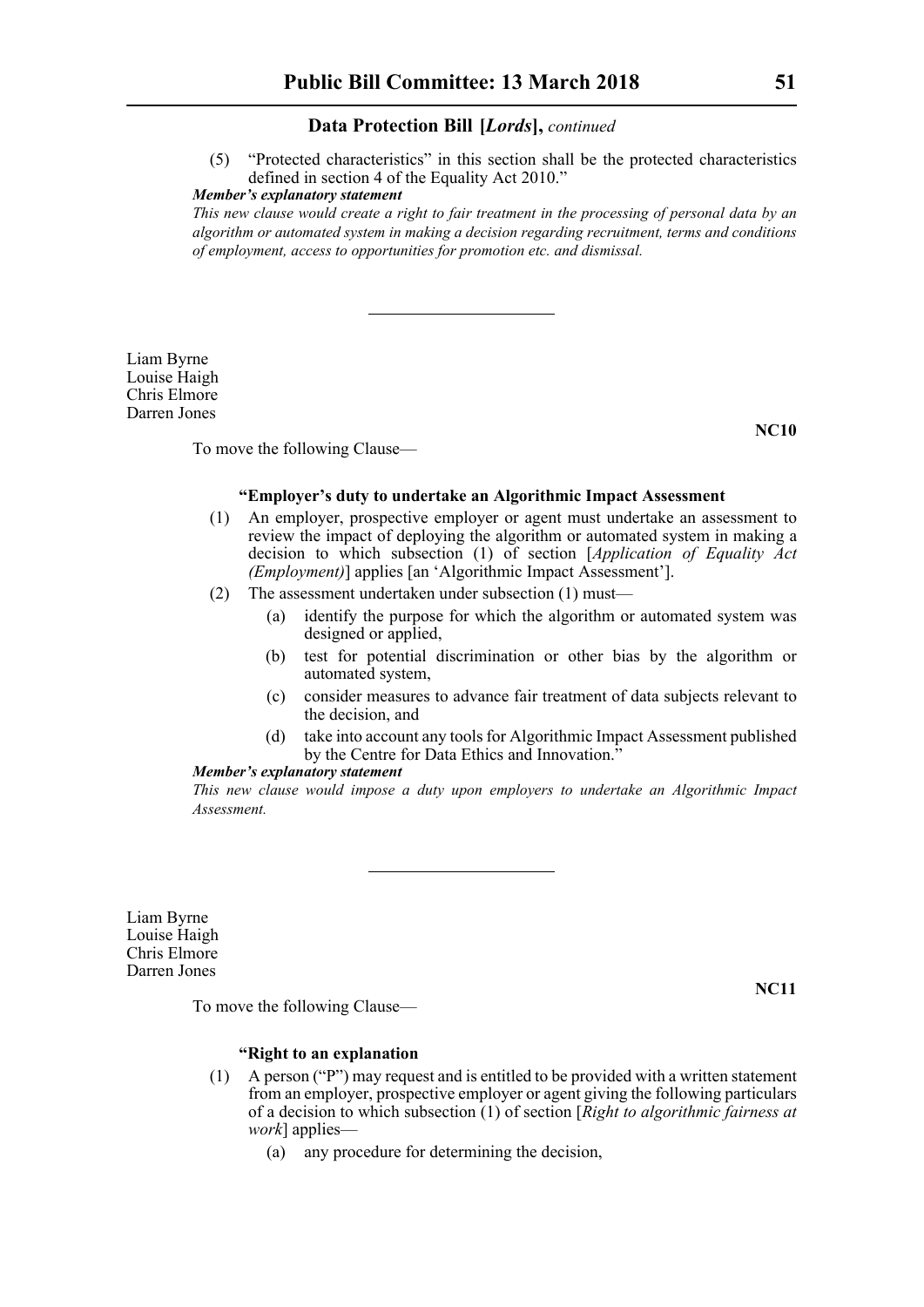- (b) the purpose and remit of the algorithm or automated system deployed in making the decision,
- (c) the criteria or other meaningful information about the logic involved in determining the decision, and
- (d) the factors and weighting of factors taken into account in determining the decision.
- (2) P is entitled to a written statement within 14 days of a request made under subsection  $(1)$ .
- (3) A complaint may be presented to an employment tribunal on the grounds that—
	- (a) a person or body has unreasonably failed to provide a written statement under subsection (1),
	- (b) the particulars given in purported compliance with subsection (1) are inadequate,
	- (c) an employer or agent has failed to comply with its duties under section [*Employer's duty to undertake an Algorithmic Impact Assessment*],
	- (d) P has not been treated fairly under section [*Right to algorithmic fairness at work*].
- (4) Where an employment tribunal finds a complaint under this section well-founded the tribunal may—
	- (a) make a declaration giving particulars of unfair treatment,
	- (b) make a declaration giving particulars of any failure to comply with duties under section [*Employer's duty to undertake an Algorithmic Impact Assessment*] or section [*Right to algorithmic fairness at work*],
	- (c) make a declaration as to the measures that ought to have been undertaken or considered so as to comply with the requirements of subsection (1) or section [*Employer's duty to undertake an Algorithmic Impact Assessment*] or section [*Right to algorithmic fairness at work*],
	- (d) make an award of compensation as may be just and equitable.
- (5) An employment tribunal shall not consider a complaint presented under subsection (3) in a case where the decision to which the reference relates was made—
	- (a) before the end of the period of 3 months, or
	- (b) within such further period as the employment tribunal considers reasonable in a case where it is satisfied that it was not reasonably practicable for the application to be made before the end of that period of 3 months.
- (6) Nothing in this section detracts from other rights, freedoms or legitimate interests in this Bill or any other primary or secondary legislation relating to P's personal data, employment, social security or social protection."

# *Member's explanatory statement*

*This new clause would create a right to an explanation in writing from an employer, prospective employer or agent giving the particulars of a decision to which the Right to algorithmic fairness at work applies.*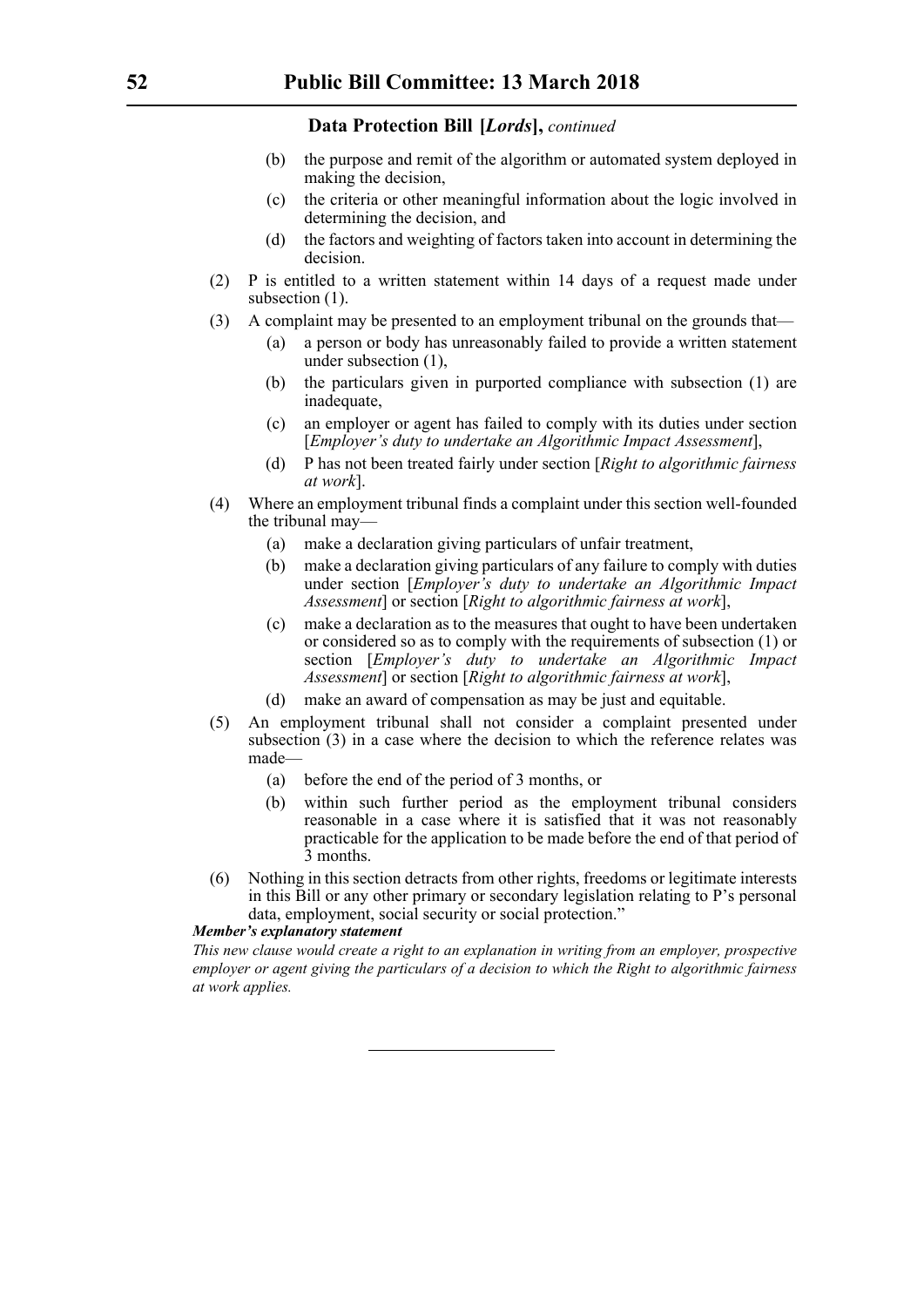Liam Byrne Louise Haigh Chris Elmore Darren Jones

**NC12**

To move the following Clause—

# **"Right to protection of personal data**

- (1) A person ("P") has the right to protection of personal data concerning him or her.
- (2) Personal data must be processed fairly for specified purposes as set out in the GDPR, and in accordance with the provisions, exceptions and derogations of this Act; and on the basis of the consent of P or some other legitimate basis.
- (3) The Information Commissioner shall be responsible for ensuring compliance with the rights contained within this section."

# *Member's explanatory statement*

*This new clause would incorporate Article 8 of the Charter of Fundamental Rights of the European Union (Protection of personal data) into the Bill.*

Liam Byrne Louise Haigh Chris Elmore Darren Jones

To move the following Clause—

# **"Review of Electronic Commerce (EC Directive) Regulations**

- (1) The Secretary of State shall lay before both Houses of Parliament a review of the application and operation of the Electronic Commerce (EC Directive) Regulations 2002 in relation to the processing of personal data.
- (2) A review under subsection (1) shall be laid before Parliament by 31 January  $2019."$

#### *Member's explanatory statement*

*This new clause would order the Secretary of State to review the application and operation of the Electronic Commerce (EC Directive) Regulations 2002 in relation to the processing of data and lay that review before Parliament before 31 January 2019.*

Liam Byrne Louise Haigh Chris Elmore Darren Jones

To move the following Clause—

#### **"Subsequent transfers**

(1) Where personal data is transferred in accordance with section 109, the transferring controller must make it a condition of the transfer that the data is not

**NC13**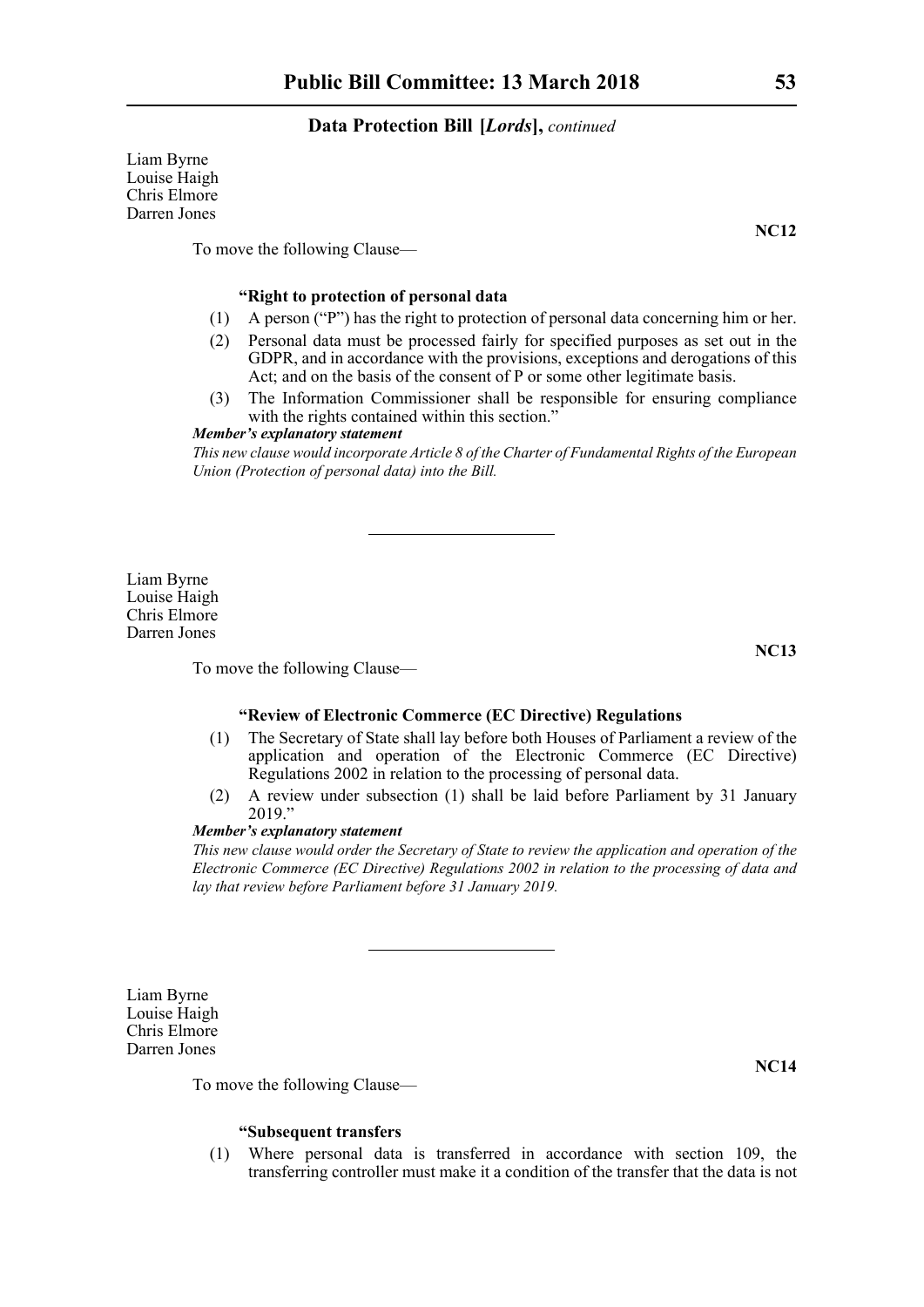to be further transferred to a third country or international organisation without the authorisation of the transferring controller.

- (2) A transferring controller may give an authorisation under subsection (1) only where the further transfer is necessary for the purposes in subsection  $(2)$ .
- (3) In deciding whether to give the authorisation, the transferring controller must take into account (among any other relevant factors)—
	- (a) the seriousness of the circumstances leading to the request for authorisation,
	- (b) the purpose for which the personal data was originally transferred, and
	- (c) the standards for the protection of personal data that apply in the third country or international organisation to which the personal data would be transferred."

#### *Member's explanatory statement*

*This new clause would place meaningful safeguards on the sharing of data by the intelligence agencies.*

Liam Byrne Louise Haigh Chris Elmore Darren Jones

**NC15**

To move the following Clause—

# **"Automated number plate recognition**

- (1) The Secretary of State shall issue a code of practice in connection with the operation by the police of automated number plate recognition systems.
- (2) Any code of practice under subsection (1) shall conform to section 67 of the Police and Criminal Evidence Act 1984.'

# *Member's explanatory statement*

*This new clause requires the Secretary of State to issue a code of practice in connection with the operation by the police of automated number plate recognition systems.*

Liam Byrne Louise Haigh Chris Elmore Darren Jones

**NC16**

To move the following Clause—

# **"Code on processing personal data in education**

(1) The Commissioner must consult on, prepare and publish a code of practice on standards to be followed in relation to the collection, processing, publication and other dissemination of personal data concerning children and pupils in connection with the provision of education services, which relates to the rights of data subjects, appropriate to their capacity and stage of education.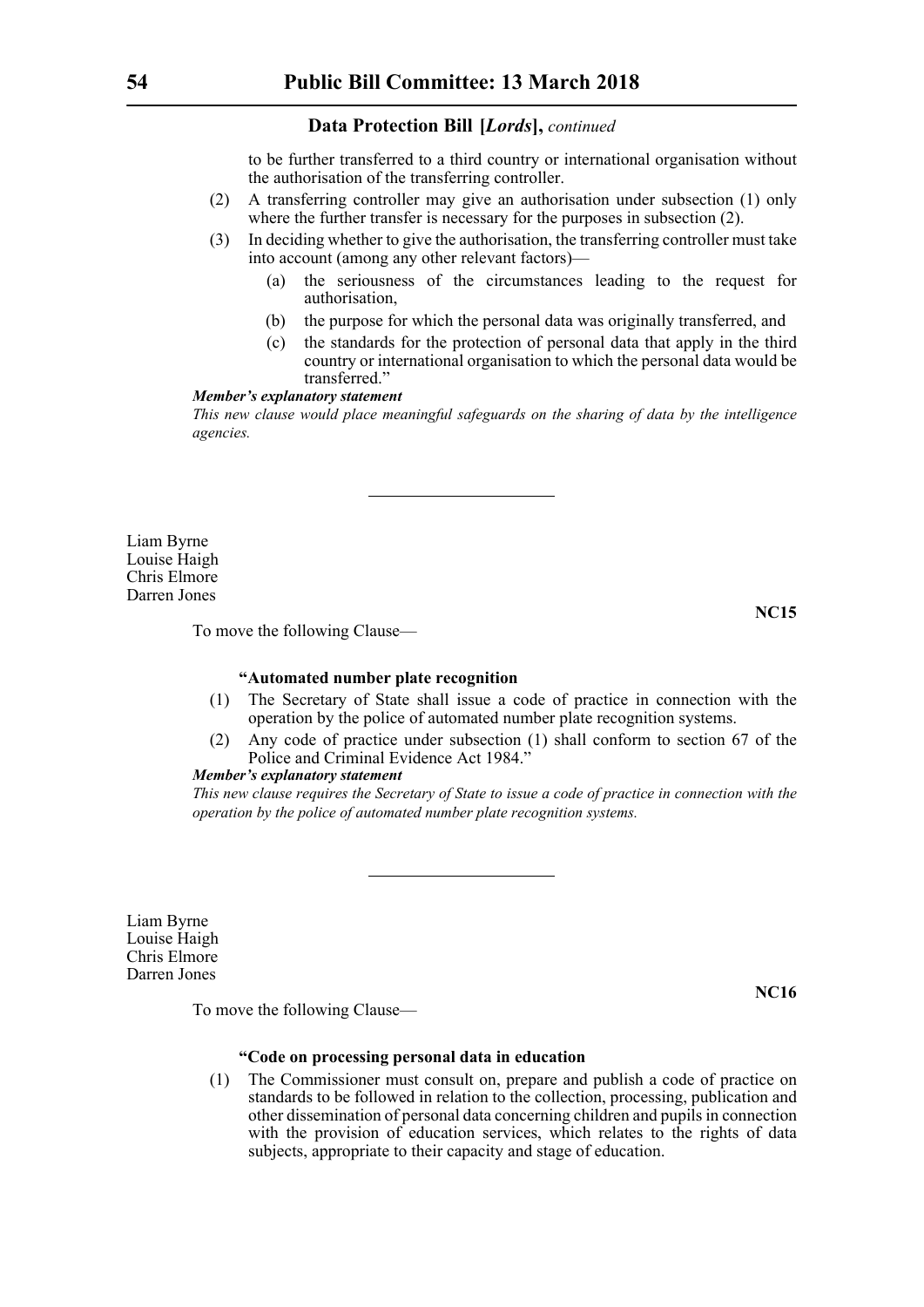- (2) Before preparing a code or amendments under this section the Commissioner must consult the Secretary of State and such other persons as the Commissioner considers appropriate as set out in Clause 124 (3).
- (3) In preparing a code or amendments under this section, the Commissioner must have regard—
	- (a) that children have different capacity independent of age, including pupils who may be in provision up to the age of 25, and
	- (b) to the United Kingdom's obligations under the United Nations Convention on the Rights of the Child, and United Nations Convention on the Rights of Persons with Disabilities.
- (4) For the purposes of subsection (1), "the rights of data subjects" must include—
	- (a) measures related to Articles 24(3) (responsibility of the controller), 25 (data protection by design and by default) and 32(3) (security of processing) of the GDPR;
	- (b) safeguards and suitable measures with regard to Articles 22(2)(b) (automated individual decision-making, including profiling), Recital 71 (data subject rights on profiling as regard a child) and 23 (restrictions) of the GDPR;
	- (c) the rights of data subjects to object to or restrict the processing of their personal data collected during their education, under Articles 8 (child's consent to Information Society Services), 21 (right to object to automated individual decision making, including profiling) and 18(2) (right to restriction of processing) of the GDPR;
	- (d) where personal data are biometric or special categories of personal data as described in Article 9(1) of the GDPR, the code should set out obligations on the controller and processor to register processing of this category of data with the Commissioner where it concerns a child, or pupil in education; and
	- (e) matters related to the understanding and exercising of rights relating to personal data and the provision of education services."

#### *Member's explanatory statement*

*This new clause would require the Information Commissioner to consult on, prepare and publish a code of practice on standards to be followed in relation to the collection, processing, publication and other dissemination of personal data concerning children and pupils in connection with the provision of education services.*

Darren Jones Liam Byrne

**NC17**

 $\star$  To move the following Clause—

#### **"Personal data ethics advisory board and ethics code of practice**

- (1) The Secretary of State must appoint an independent Personal Data Ethics Advisory Board ("the board").
- (2) The board's functions, in relation to the processing of personal data to which the GDPR and this Act applies, are—
	- (a) to monitor further technical advances in the use and management of personal data and their implications for the rights of data subjects;
	- (b) to monitor the protection of the individual and collective rights and interests of data subjects in relation to their personal data;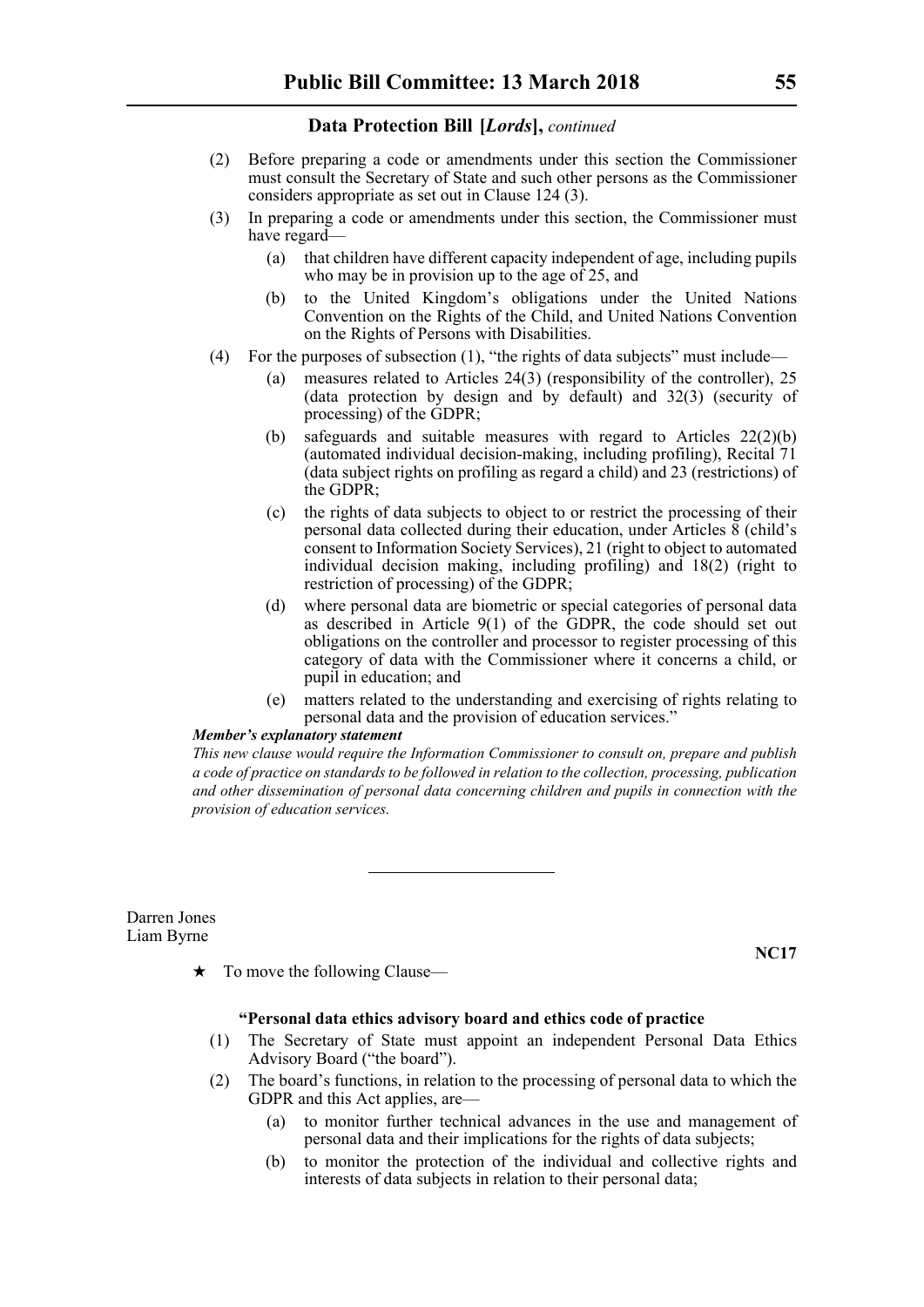- (c) to ensure that trade-offs between the rights of data subjects and the use of management of personal data are made transparently, inclusively, and with accountability;
- (d) to seek out good practices and learn from successes and failures in the use and management of personal data;
- (e) to enhance the skills of data subjects and controllers in the use and management of personal data.
- (3) The board must work with the Commissioner to prepare a data ethics code of practice for data controllers, which must—
	- (a) include a duty of care on the data controller and the processor to the data subject;
	- (b) provide best practice for data controllers and processors on measures, which in relation to the processing of personal data—
		- (i) reduce vulnerabilities and inequalities;
		- (ii) protect human rights;
		- (iii) increase the security of personal data; and
		- (iv) ensure that the access, use and sharing personal data is transparent, and the purposes of personal data processing are communicated clearly and accessibly to data subjects.
- (4) The code must also include guidance in relation to the processing of personal data in the public interest and the substantial public interest.
- (5) Where a data controller or processor does not follow the code under this section, the data controller or processor is subject to a fine to be determined by the Commissioner.
- (6) The board must report annually to the Secretary of State.
- (7) The report in subsection (6) may contain recommendations to the Secretary of State and the Commissioner relating to how they can improve the processing of personal data and the protection of data subjects' rights by improving methods of—
	- (a) monitoring and evaluating the use and management of personal data;
	- (b) sharing best practice and setting standards for data controllers; and
	- (c) clarifying and enforcing data protection rules.
- (8) The Secretary of State must lay the report made under subsection (6) before both Houses of Parliament.
- (9) The Secretary of State must, no later than one year after the day on which this Act receives Royal Assent, lay before both Houses of Parliament draft regulations in relation to the functions of the Personal Data Ethics Advisory Board as listed in subsections  $(2)$ ,  $(3)$ ,  $(4)$ ,  $(6)$  and  $(7)$  of this section.

(10) Regulations under this section are subject to the affirmative resolution procedure. *Member's explanatory statement* 

*This new clause would establish a statutory basis for a Data Ethics Advisory Board.*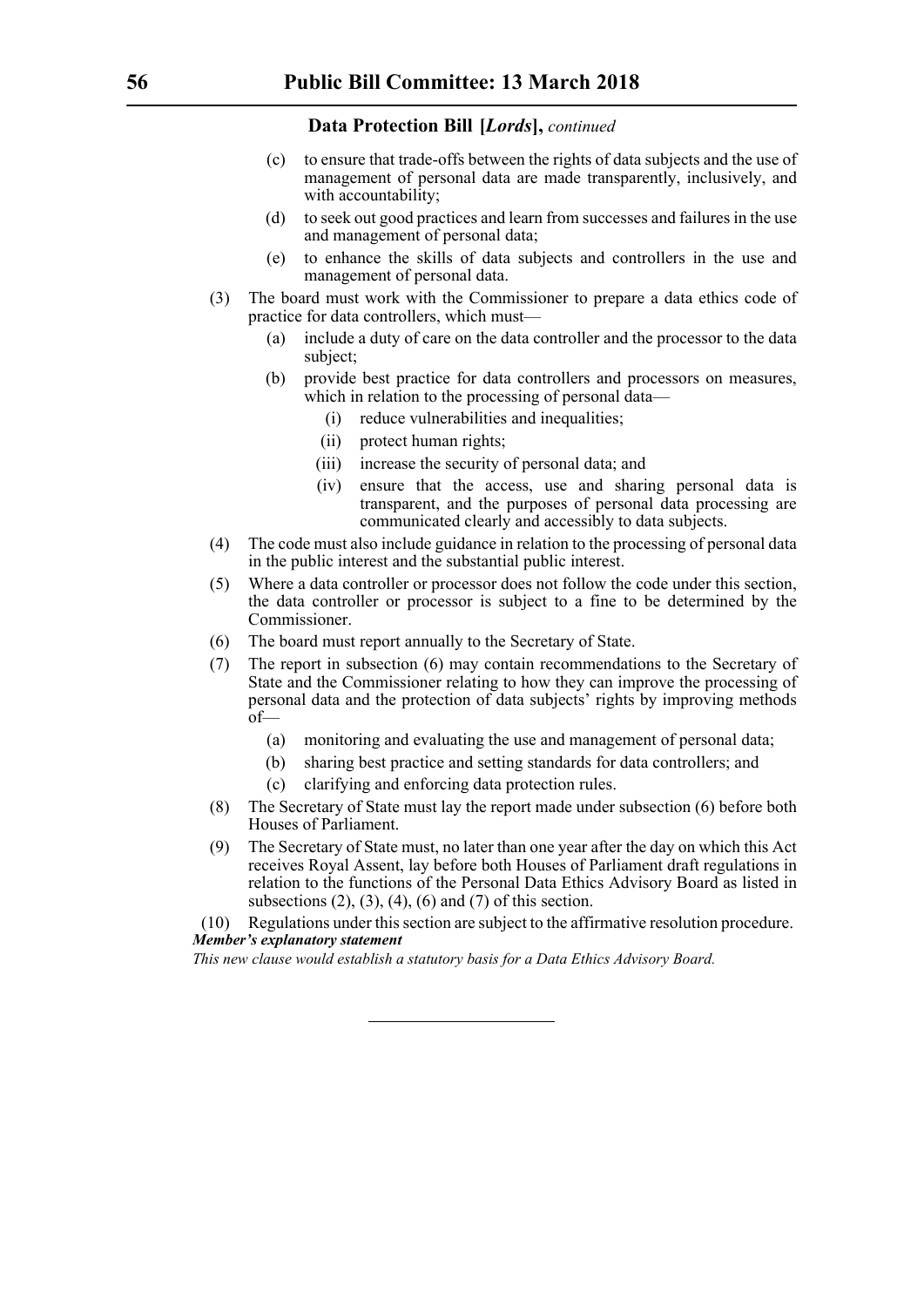Liam Byrne Louise Haigh Chris Elmore

**NC18**

 $\star$  To move the following Clause—

# **"Targeted dissemination disclosure notice for third parties and others**

In Schedule 19B of the Political Parties, Elections and Referendums Act 2000 (Power to require disclosure), after paragraph 10 (documents in electronic form) insert—

- "10A(1) This paragraph applies to the following organisations and individuals—
	- (a) a recognised third party (within the meaning of Part 6);
	- (b) a permitted participant (within the meaning of Part 7);
	- (c) a regulated donee (within the meaning of Schedule 7);
	- (d) a regulated participant (within the meaning of Schedule 7A);
	- (e) a candidate at an election (other than a local government election in Scotland);
	- (f) the election agent for such a candidate;
	- (g) an organisation or a person notified under subsection 2 of this section;
	- (h) an organisation or individual formerly falling within any of paragraphs (a) to (g); or
	- (i) the treasurer, director, or another officer of an organisation to which this paragraph applies, or has been at any time in the period of five years ending with the day on which the notice is given.
	- (2) An organisation or a person may also be notified in writing by the Electoral Commission that they are subject to an investigation under this paragraph if both—
		- (a) the Commission has determined that their activities were intended to have the effect, or were likely to have the effect, of influencing public opinion in any part of the United Kingdom ahead of a specific election or referendum; and
		- (b) the Secretary of State for Foreign and Commonwealth Affairs has notified the Commission in writing that that organisation or person may reasonably supposed be in receipt of funds intended to have such effect, directly or indirectly, from companies domiciled outside the United Kingdom or from the government of any other country.
	- (3) The power to notify a person or organisation under subparagraph 2 shall not be available in respect of registered parties or their officers, save where they separately and independently fall into one or more of categories (a) to (i) of subparagraph (1).
	- (4) The Commission may under this paragraph issue at any time a targeted dissemination disclosure notice, requiring disclosure of any settings used to disseminate material which it believes were intended to have the effect, or were likely to have the effect, of influencing public opinion in any part of the United Kingdom, ahead of a specific election or referendum, where the platform for dissemination allows for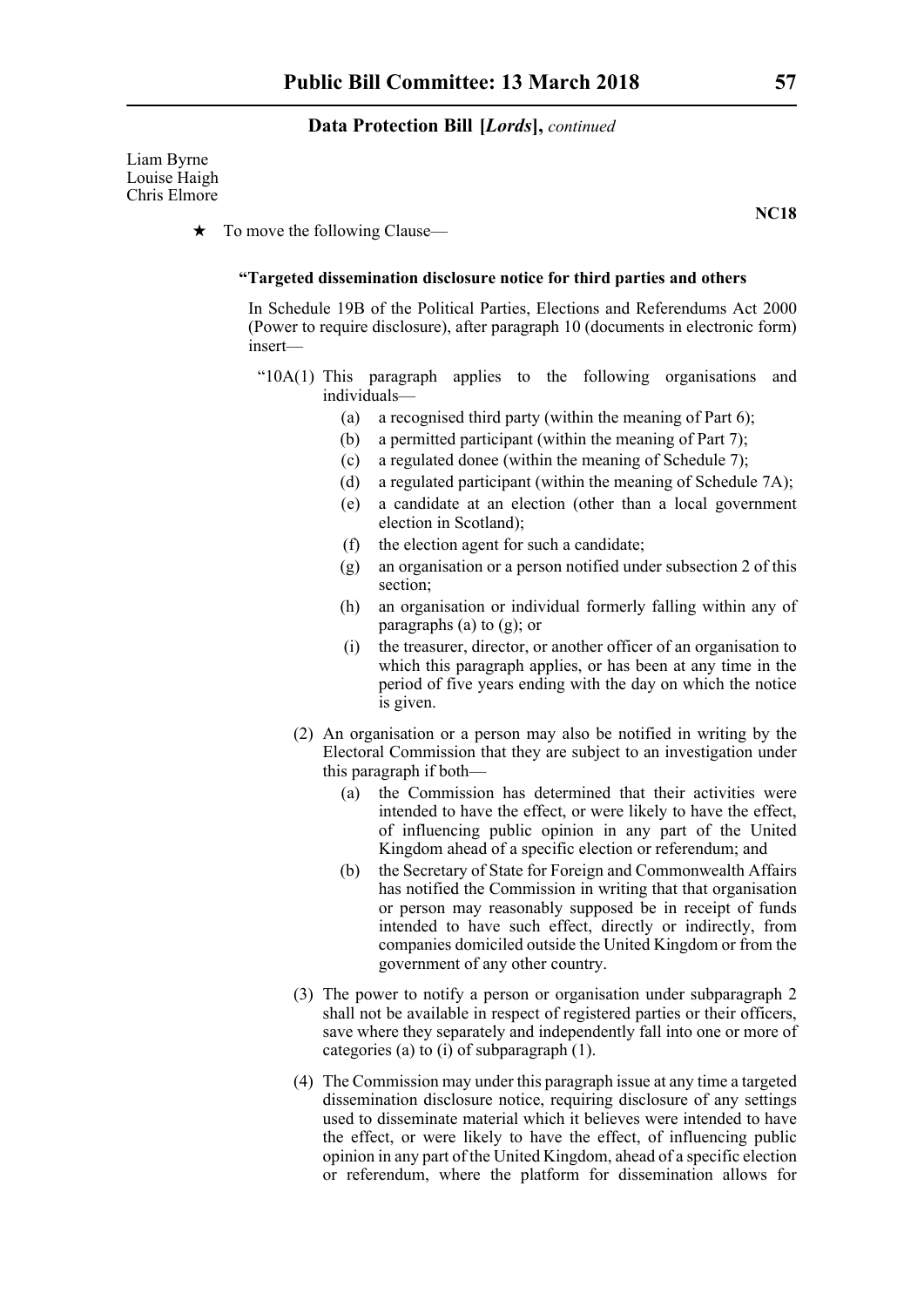targeting based on demographic or other information about individuals, including information gathered by information society services.

- (5) The Commission may supply to the Information Commissioner a copy of any settings disclosed as a result of a targeted dissemination disclosure notice made under subparagraph (4), and the Information Commissioner shall, in relation to any such material, have recourse to the powers available to him or her under Part 6 of the Data Protection Act 2018.
- (6) A person or organisation to whom such a targeted dissemination disclosure notice is given shall comply with it within such time as is specified in the notice.""

#### *Member's explanatory statement*

*This new clause would amend the Political Parties, Elections and Referendums Act 2000 to allow the Electoral Commission to require disclosure of settings used to disseminate material where the platform for dissemination allows for targeting based on demographic or other information about individuals.*

Liam Byrne Louise Haigh Chris Elmore

**NC19**

 $\star$  To move the following Clause—

#### **"Use of personal data to identify recipients of electoral material**

In section 143 of the Political Parties, Elections and Referendums Act 2000 (Details to appear on electoral material), leave out subsection (6) and insert—

- "(6) The Secretary of State shall, after consulting the Commission, by regulations make provision for and in connection with the imposition of requirements as to the inclusion in material falling within subsection (1)(b) of the following details, namely—
	- (a) the name and address of the promoter of the material; and
	- (b) the name and address of any person on behalf of whom the material is being published (and who is not the promoter).""

# *Member's explanatory statement*

*This new clause amends the Political Parties, Elections and Referendums Act 2000 to empower the Secretary of State to require the inclusion of the name and address of any person on behalf of whom electoral material is being published and who is not the promoter.*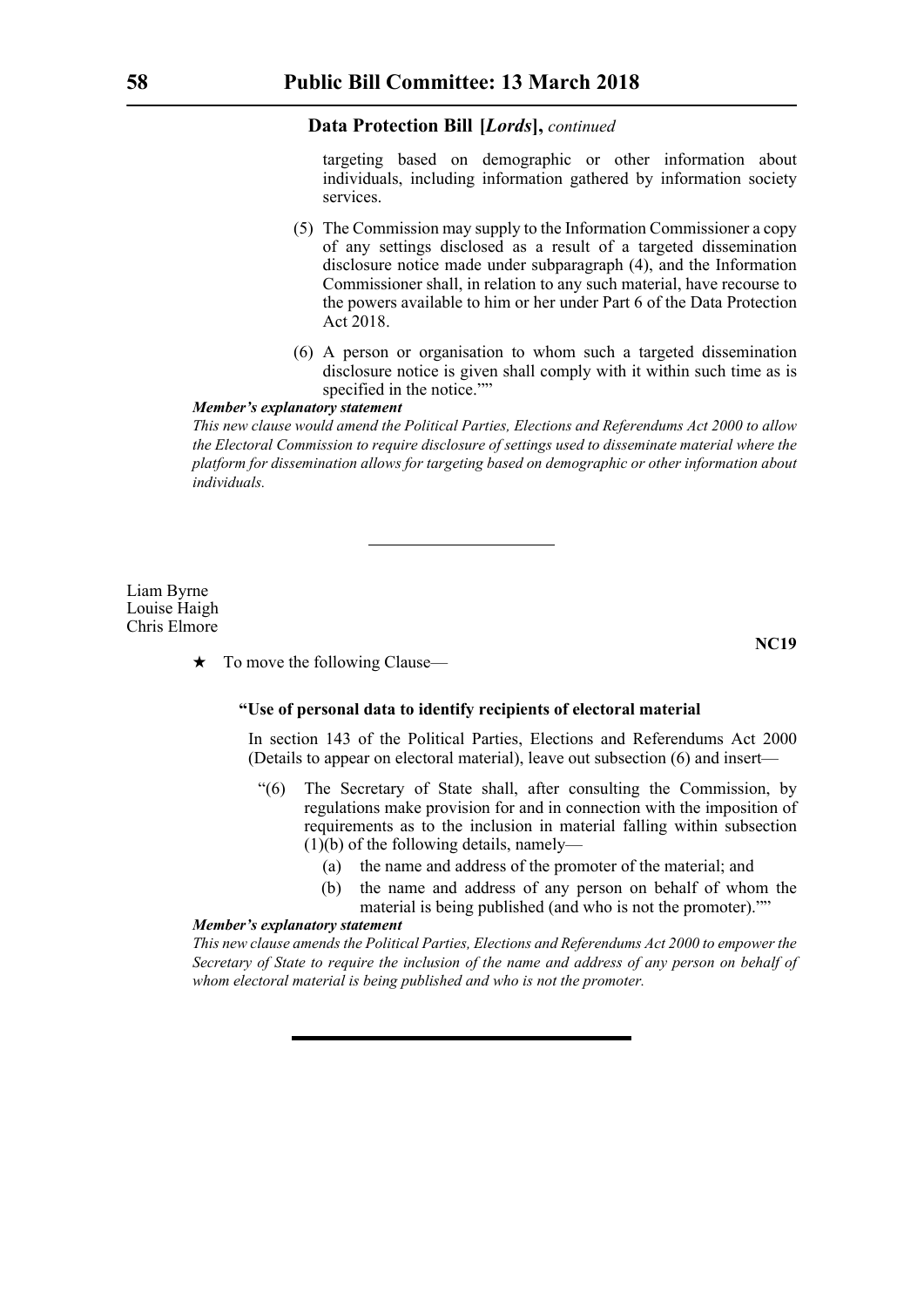Liam Byrne Louise Haigh Chris Elmore

 $\star$  To move the following Schedule—

"BILL OF DATA RIGHTS IN THE DIGITAL ENVIRONMENT

The UK recognises the following Data Rights:

#### Article 1 —Equality of Treatment

Every data subject has the right to fair and equal treatment in the processing of his or her personal data.

Article 2 — Security

Every data subject has the right to security and protection of their personal data and information systems.

*Access requests by government must be for the purpose of combating serious crime and subject to independent authorisation.*

Article 3 — Free Expression

Every data subject has the right to deploy his or her personal data in pursuit of their fundamental rights to freedom of expression, thought and conscience.

Article 4 — Equality of Access

Every data subject has the right to access and participate in the digital environment on equal terms.

*Internet access should be open.*

Article 5 — Privacy

Every data subject has right to respect for their personal data and information systems and as part of his or her fundamental right to private and family life, home and communications.

Article 6 — Ownership and Control

Every data subject is entitled to know the purpose for which personal data is being processed to exercise his or her right to ownership. Government, corporations and data controllers must obtain meaningful consent for use of people's personal data.

Every data subject has the right to own and control his or her personal data. Every data subject is entitled to proportionate share of income or other benefit derived from his or her personal data as part of the right to own.

# Article 7 — Algorithms

Every data subject has the right to transparent and equal treatment in the processing of his or her personal data by an algorithm or automated system. Every data subject is entitled to meaningful human control in making significant decisions – algorithms and automated systems must not be deployed to make significant decisions.

**NS1**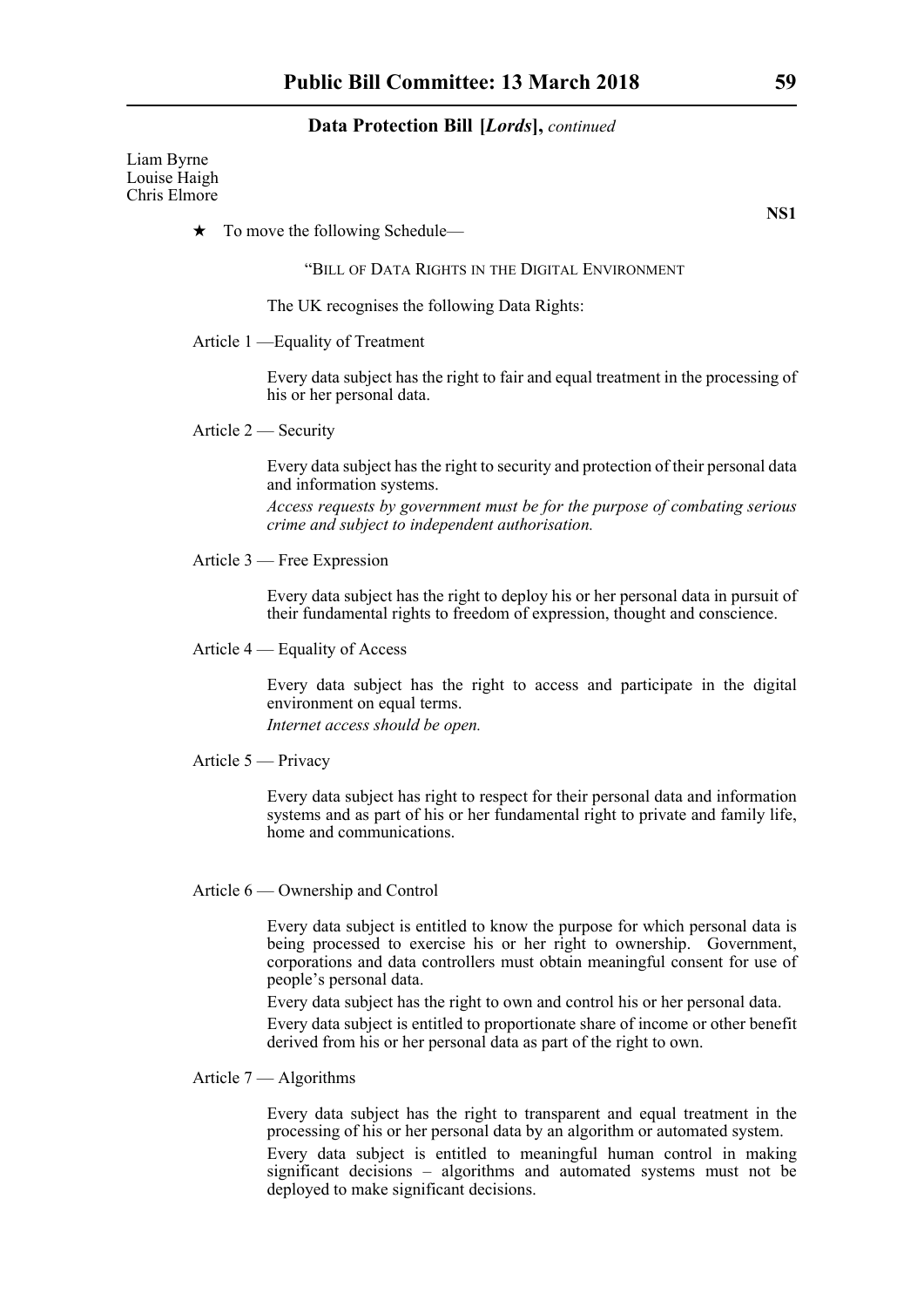Article 8 — Participation

Every data subject has the right to deploy his or her personal data and information systems to communicate in pursuit of the fundamental right to freedom of association.

Article 9 — Protection

Every data subject has the right to safety and protection from harassment and other targeting through use of personal data whether sexual, social or commercial.

#### Article 10 — Removal

Every data subject is entitled to revise and remove their personal data.

#### *Compensation*

Breach of any right in this Bill will entitle the data subject to fair and equitable compensation under existing enforcement provisions. If none apply, the Centre for Data Ethics will establish and administer a compensation scheme to ensure just remedy for any breaches.

#### *Application to Children*

The application of these rights to a person less than 18 years of age must be read in conjunction with the rights set out in the United Nations Convention on the Rights of the Child.

Where an information society service processes data of persons less than 18 years of age it must do so under the age appropriate design code."

# ORDER OF THE HOUSE [5 MARCH 2018]

That the following provisions shall apply to the Data Protection Bill [Lords]:

#### *Committal*

1. The Bill shall be committed to a Public Bill Committee.

#### *Proceedings in Public Bill Committee*

- 2. Proceedings in the Public Bill Committee shall (so far as not previously concluded) be brought to a conclusion on Tuesday 27 March 2018.
- 3. The Public Bill Committee shall have leave to sit twice on the first day on which it meets.

#### *Proceedings on Consideration and up to and including Third Reading*

- 4. Proceedings on Consideration and proceedings in legislative grand committee shall (so far as not previously concluded) be brought to a conclusion one hour before the moment of interruption on the day on which proceedings on Consideration are commenced.
- 5. Proceedings on Third Reading shall (so far as not previously concluded) be brought to a conclusion at the moment of interruption on that day.